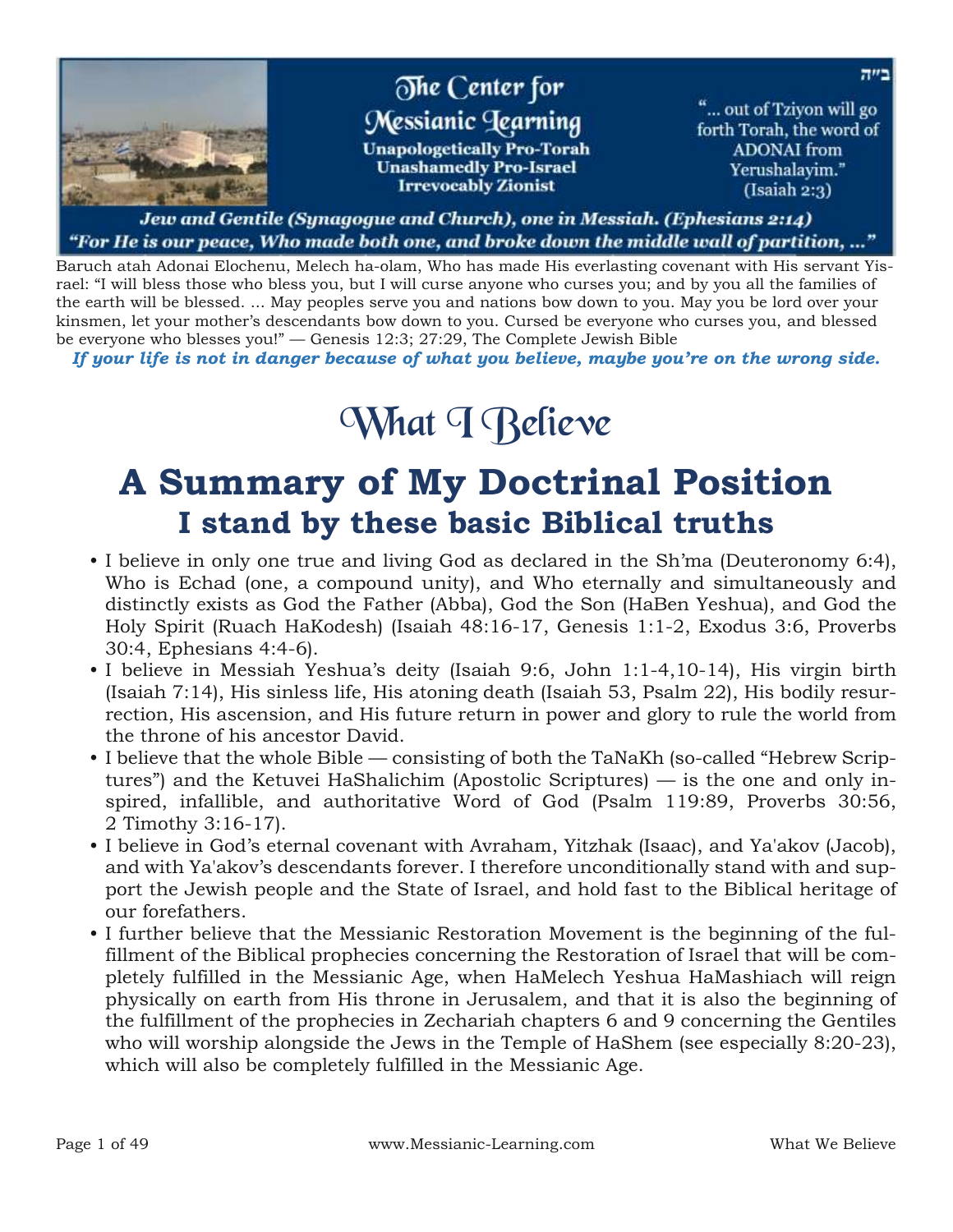## **About the Bible**

I believe that the whole Bible is a single unit, consisting of both the TaNaKh (an acronym for Torah [Divine Instruction], Nevi'im [Prophets], K'tuvim [Writings]) and the Ketuvei HaShalichim (Apostolic Writings), and that it is the one and only inspired, infallible, and authoritative Word of God (Psalm 119:89, Proverbs 30:5-6, 2 Timothy 3:16-17).

Furthermore, I believe that to divide the Sacred Text into two "books" or "testaments" is error, and that the writings of the Shliachim should rightfully be included as an integral part of the K'tuvim. I object to the use of the terms "Old" and "New" Testament or Covenant, in that the word "old" suggests that which is obsolete or of less importance that it originally was, and the word "new" suggests that which supplants or has replaced something "old."

I believe that the original autographs those originally hand-written by the Shliachim (Apostles) and Nevi'im (Prophets) — are the literal written Word of HaShem, absolutely inerrant and infallible in relation to any subject with which they deal, and the Bible so defined is the only infallible and authoritative word of HaShem.

I believe in the verbal (all the words of the Bible) and plenary (all the parts of the Bible) inspiration, dual authorship, and protected transmission of all Scripture, so that in the Bible is to be found the full and sufficient source of all divine revelation. Therefore, no other writings, "prophecies," or other supposed revelations are to be accepted as divinely inspired or authoritative. All teachings and all knowledge, whatever the source, are to be understood and interpreted in the light of the sacred Scriptures.

I believe that the Bible is to be properly interpreted only through the enlightenment of Ruach HaKodesh (the Holy Spirit) and is to be understood in its literal, natural, historical, grammatical, and intended sense; that in order to be correctly understood and interpreted, it must be understood and interpreted from the perspective of its original recipients; that since the original recipients of the Sacred Text were Jews living within Tabernacle/Temple/Synagogue milieu, it can be only correctly interpreted when viewed from the perspective of Tabernacle/Temple/Synagogue Judaism as it existed from the Exodus through the dispersal following the destruction of the Second Temple; and that it is to be accepted as the full and final authority over the Believer's faith and conduct, including all matters of congregational polity, policy, and procedure (Deut. 6:4-9; Prov. 3:1-6; Ps. 119:89, 105; Isa. 48:12-16; Rom. 8:14-17; II Tim. 2:15, 3:16-17)

## **Torah**

I hold that the Creator has one, and only one, standard of righteousness, the Torah, by which the conduct of all humankind will be judged. Though God progressively revealed His will to mankind from Gan Eden to the end of the Apostolic Age (i.e., the death of Shliach Yochanan, ca 90 C.E.), I believe that He has now, and has always had, only one Torah (divine instruction) (Exodus 24:4) for all people of all time, and that it is the singular standard of righteousness by which all mankind will be judged. ADONAI and His Word are eternal. That is: He, His Word, and His Will have always been, and will always be, the same. (Malachi 3:6, Hebrews 13:8; Matthew 5:18; 24:35; John 1:1-3,14)

I believe the Scriptures when they say that Moshe Rabbeinu "wrote down all the words of Adonai" (Exodus 24:4). I therefore believe that the writings of the Sages (Talmud, Mishnah, Midrash Rabbah), while valuable for our understanding and application of the Torah to our daily walk, do not constitute a "Second Torah" or "Oral Torah," and that they were not divinely inspired but rather are the product of men and represent the "case law" of Jewish religious jurisprudence; therefore, they do not have the authority of Torah (Proverbs 30:6, Deuteronomy 12:32).

The habit of English-speaking Bible scholars to translate the Hebrew word "torah" תורה) as "law" is indeed unfortunate.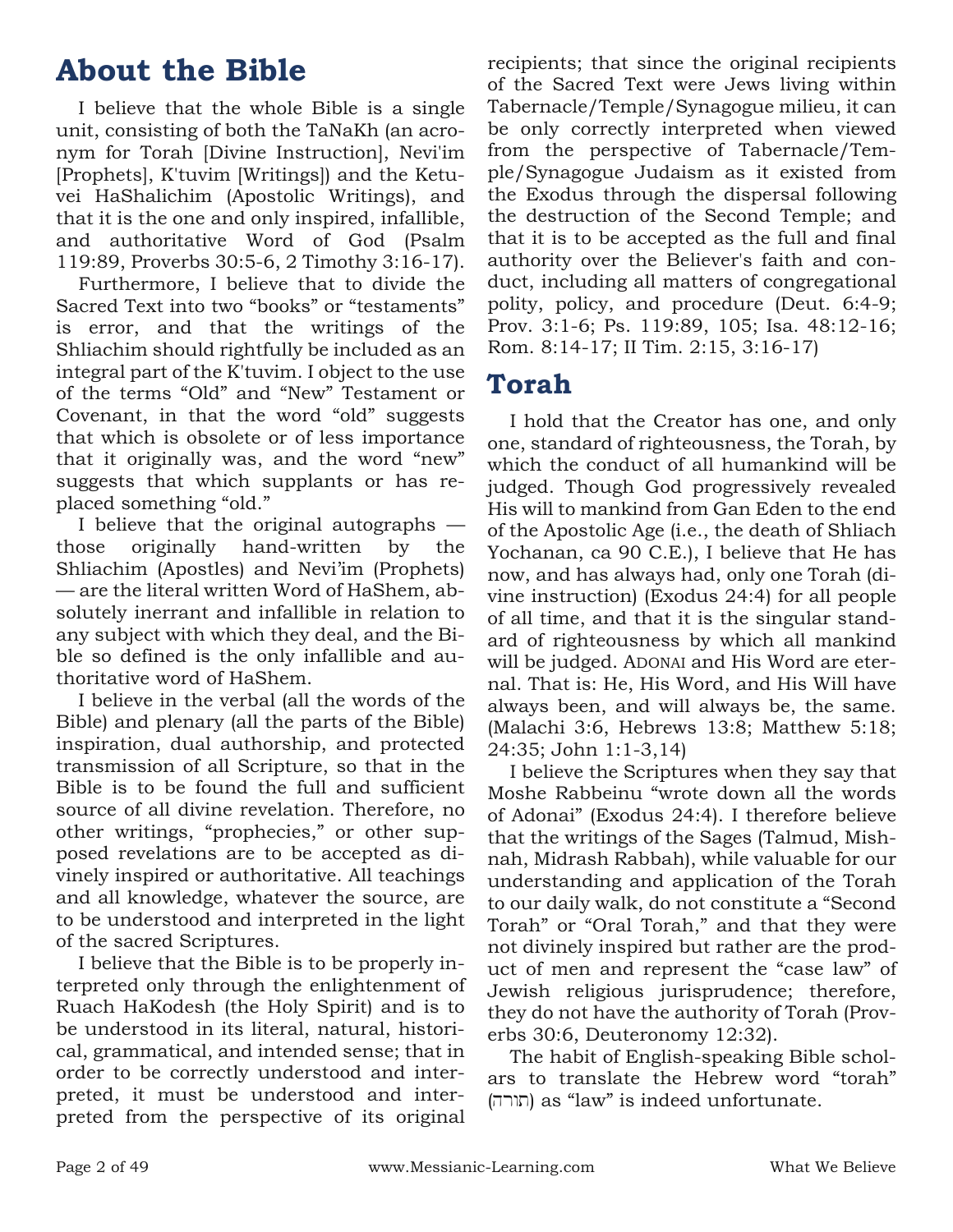Even though the Torah does contain both civil and ecclesiastical laws for the Commonwealth of Israel, the true concept of "Torah" is much closer to "Divine Instruction" rather than "Law."

When the LXX (Septuagint, an early Greek translation of the Tanakh) was being translated, the closest Greek word that the sages could find to the Hebrew concept was *nomos* (nomoß), which translates into English most closely as "law," which to the English-speaking mind means dictatorial mandates rather that loving instruction that a Father gives his children for their benefit.

The term "Torah" may refer to either the Five Books of Moses (also known as the Pentateuch), the entire TaNaKh (Hebrew Scriptures), or the whole Bible (including the Ketuvei HaShalichim), depending on usage.

My use of the word "Torah" never refers to the "Oral Tradition" or "Oral Torah" (Talmud, Mishnah, Midrash Rabbah), but while I do not consider the Talmud or any other commentary on the Scriptures as the Word of God, I believe that the writings of Oral Tradition contain further insight into the character of God and His dealings with His people.

In the Diaspora we do not practice those parts of Torah which require residence in the land, a theocratic civil government, and/or a consecrated Temple on Mount Moriah.

I disagree with those who teach that obedience to Torah is required only for ethnic Jews, and I believe that HaShem has but one Standard of Righteousness by which every member of the human race will be judged — His Torah. I believe that the Torah constitutes the "Constitution" of the Commonwealth of Israel now, in the Kingdome Age, and in the World to Come. I believe that the privileges and responsibilities of that Constitution apply to all citizens, whether naturalborn or naturalized. I therefore believe that obedience to Torah, to the extent that obedience is possible, is incumbent upon all believers in Messiah, including "the Gentile Church."

## **Ketuvei HaShalichim**

I believe that the Ketuvei HaShalichim (Apostolic Writings, commonly and erroneously referred to as the "New Testament") were inspired by Ruach HaKodesh (see immediately above), written under the direction of Ruach HaKodesh by Torah-observant Jews, in the Jewish language (Hebrew and/or Aramaic), and were originally directed to an almost-exclusively Jewish audience. I believe that they were then translated into Koine (Common) Greek for transmission to the non-Jewish and Hellenized (Greek-speaking) Jewish Messianic Believers in the Diaspora, along with their Gentile converts to HaDerek (The Way), and that much of the error in modern translation and interpretation comes from the attempt to understand the Apostolic Writings with a Greek (or Western) mindset and ignore the clearly Hebraic (Eastern) nature of the original text. In order to correctly understand them, I must therefore interpret them from the perspective of the first-century Jewish audience to whom they were originally written.

## **About God**

"Shema Yisrael, ADONAI Eloheinu, ADONAI echad — Hear, Israel, ADONAI is our God, ADONAI is one."

I believe in one, and *only* one, true and living God as declared in the Sh'ma (Deuteronomy 6:4), Who is Echad (one, a compound unity), an indivisible, infinite, and intelligent Spirit Who is the source of all being and meaning, and Who eternally, simultaneously, and distinctly (but inseparably) exists as God the Father (HaAv or Abba), God the Son (Ha-Ben Yeshua), and God the Holy Spirit (Ruach HaKodesh), one in essence and attributes, yet three in distinct "Person," work, and purpose; each of Whom possess all the attributes of absolute Deity and is indivisible, infinite, eternal, unchangeable, omnipresent, omnipotent, omniscient, personal, and perfect in wisdom, power, holiness, righteousness, justice, goodness, truth, mercy, and love (Isaiah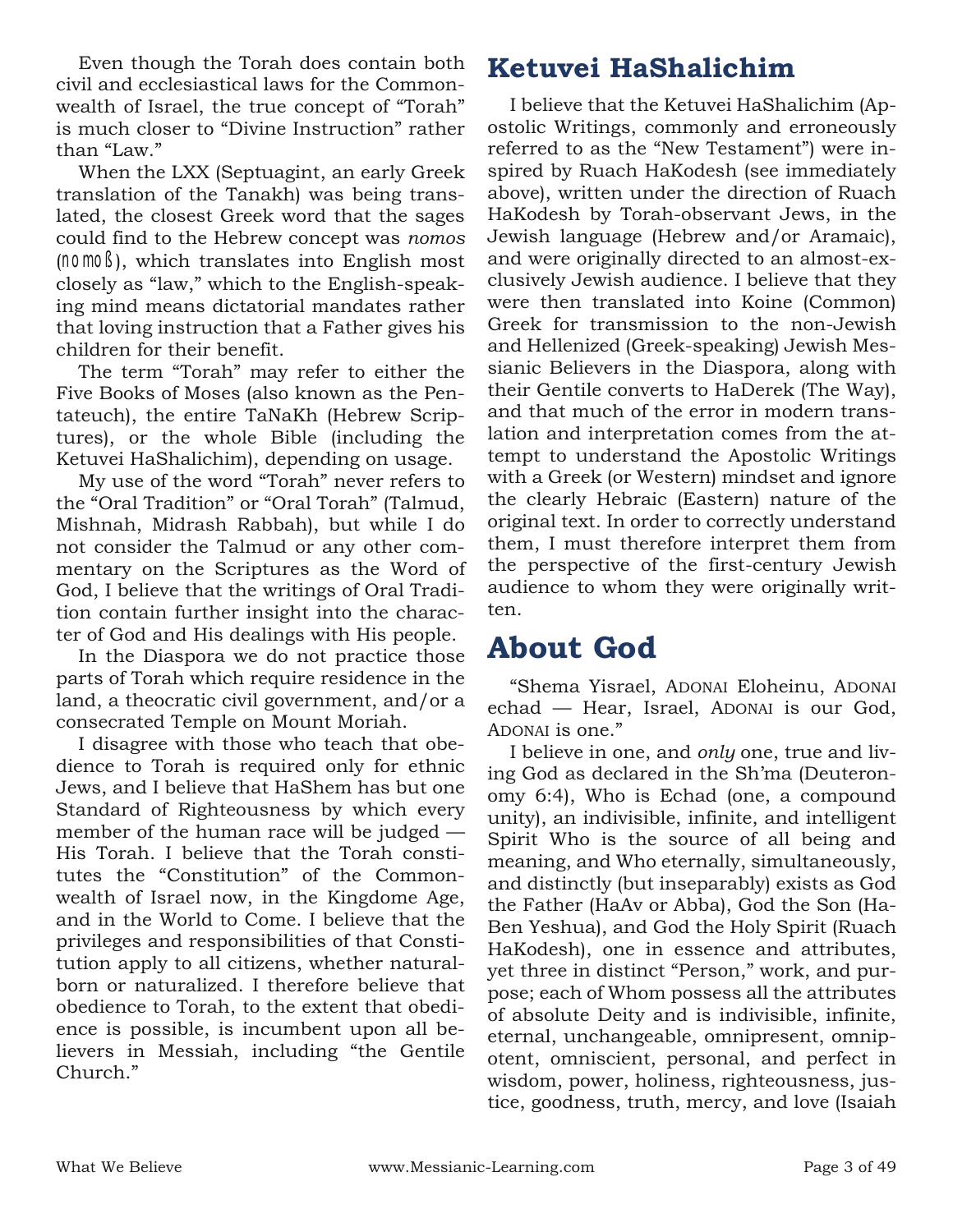43:10-11; Isaiah 48:16-17, Genesis 1:1-2, Exodus 3:6, Proverbs 30:4, Ephesians 4:4-6).

He is the Creator of heaven and earth, of all living beings, and of everything both visible and invisible (Genesis 1:1-31, Colossians 1:15-17). He exists outside of the physical universe that He created and is thus not bound by any of the physical laws of time and space that He created; thus, there is nothing within His creation to which He may be accurately compared. His true nature is thus far beyond the ability of the mind of man to adequately or accurately comprehend. Although He is limitless in power, authority, time, matter, and space, He has chosen, in His infinite wisdom, to reveal His nature to humanity in perceivable and comprehensible manners.

Scripture records HaShem as revealing Himself in the following physical manifestations, as well as others: He walked with our first parents in Gan Eden in the cool of the day (Genesis 3:8); as fire He declared the covenant with Avraham when He passed between the two halves of the sacrifice (Genesis 15:17); as the form of a man not born of a woman He approached Avraham with the two angels (Genesis 18); as a burning bush He spoke to Moshe (Exodus 3:2); as the pillar of cloud and the pillar of fire He led the children of Israel through the wilderness (Exodus 13:21-22, el al); as the Sh'khinah He inhabited the Tabernacle and the Temple (Exodus 40:34-35, 2Chronicles 5:1114); He appeared in Babylon as the fourth Man in the furnace (Daniel 3:25); as the promised Messiah He became a Man made of flesh and born of a woman (Isaiah 7:14, Galatians 4:4; John 1:1- 3,14).

Although there are numerous examples of HaShem revealing Himself to humanity in various ways and forms, of all those many ways and forms, He has chosen to refer to Himself in the following primary contexts: as

the Father (HaAv), as the Son (HaBen) Yeshua, and as Ruach HaKodesh (the Holy Spirit/Breath).

What makes these primary contexts important is not only the fact that HaShem used these forms to reveal Himself to humanity, but in doing so, He refers to Himself in these primary contexts as the one and only true and living HaShem.

I therefore believe that Abba is all the fullness of HaShem invisible (John 1:18); that HaBen is all the fullness of HaShem manifested (John 1:14-18) <sup>1</sup>; and that Ruach Ha-Kodesh is all the fullness of HaShem acting immediately upon the creature (1Corinthians  $2:9-10$ .<sup>2</sup>

That HaShem refers to Himself in these three primary contexts can in no way can be said to imply that there are three separate and distinct Gods, as Scripture makes it abundantly clear that there is but one, and only one, true and living HaShem.

HaShem and His Word are eternal and unchangeable. That is to say that He, His Will, and His Word have always been, and will always be, the same (Malachi 3:6, Hebrews 13:8; Matthew 5:18; 24:35; John 1:1-3,14).

The human mind has absolutely no frame of reference by which to understand an infinite God. So by referring to HaShem as three Divine "Persons" (*not* three different Gods or three different individuals) I provide ourselves with a tool with which to be better able to understand the various ways that the Scriptures describe His working out His plan for His creation, and to understand the relationships within HaShem Himself as HaAv, HaBen, and Ruach HaKodesh.

For example: Yeshua declared that no man has seen HaShem at any time except as the Son has revealed Him; Yeshua declared that He always did the work of His Father; Yeshua declared that only the Father knows the time

<sup>&</sup>lt;sup>1</sup> That is, HaBen is HaShem made physically manifest in any form. Thus, with the exceptions of the dove form in which Ruach HaKodesh was manifest at Yeshua's immersion (Luke 3:22, et al) and the tongues of fire at Pentecost (Acts 2:3), any and all physical manifestations of HaShem are in the "Person" of HaBen.

<sup>2</sup> Paraphrased from Boardman, cited in *Great Doctrines of the Bible* by William Evans. Chicago: Moody Press, 1912, 1949, p. 28.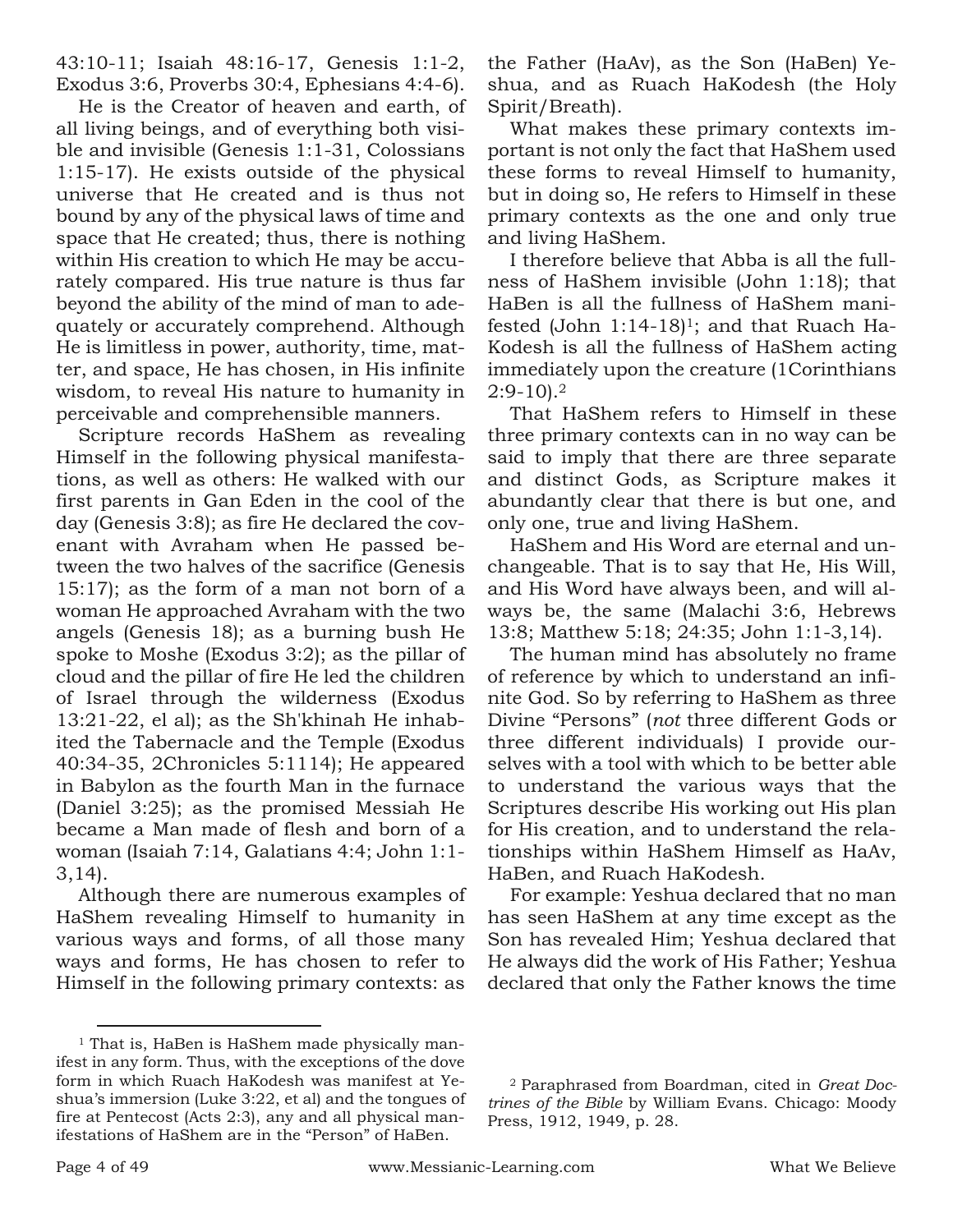of the Son's return to earth; Yeshua said that after His departure He would send Ruach Ha-Kodesh as the Comforter; in another place Yeshua said that after His departure His Father would send Ruach HaKodesh; the Son is said to be seated in the heavenlies at the right hand of the Father; in preparation for His earthly priesthood, Yeshua was immersed while the Father declared Him to be the Son and Ruach HaKodesh descended upon Him in the form of a dove. (Other examples will be provided in the in-depth discussions to follow).

As to the "office work" of HaShem, HaAv decrees the will of HaShem, HaBen declares the will of HaShem, and Ruach HaKodesh implements the will of HaShem.

## **About the Messiah**

I believe that Yeshua HaMashiach of Natzeret (erroneously referred to by Gentile Christianity as "Jesus") is the second "Person" of HaShem, eternally existing as HaBen (the Son), Who always has been and always will be fully God, possessing all the attributes of absolute Deity, infinite, eternal, unchangeable, indivisible, omnipresent, omnipotent, omniscient, personal, and perfect in wisdom, power, holiness, righteousness, justice, goodness, truth, mercy, and love. I believe that He is just as much God as though He had never become man, and just as much man as though He had never been God. I believe that He created, upholds, and sustains the entire universe solely through the power of His sovereign will (Colossians 1:15-17). I believe that as a man, he temporarily set aside some of the prerogatives, but none of the attributes, of His deity.

I believe that all visible manifestations of HaShem to man, whether in the Tanakh or in the Ketuvei HaShalichim (with the exceptions of the appearance of Ruach HaKodesh as a

dove at Messiah's mikvah and as fire on Pentecost), are in the Person of HaBen. We are therefore convinced that is was HaShem the Son (HaBen) Who walked in the Garden with Adam and Eve, Who appeared to and made the covenants with the Patriarchs, Who went ahead of Israel in smoke and fire in the wilderness, Who wrote the Mitzvot in stone with His own finger atop Mount Sinai, and to Whom the prayers and adoration of His Chosen People have been unknowingly directed since He first appeared to Avraham over 4,000 years ago.

He is the Messiah of Israel, the Savior of the world, the King of kings, and the Lord of lords. He is Adonai (HaShem) who appeared among mankind in the flesh, and now is glorified with all power in Heaven and in Earth, at the right hand of Abba. (John 1:1,2,14; Acts 7:55-56; Hebrews 10:12)

He is the ultimate and final sacrifice required for the removal of sins. He was born of a virgin, was sinless, performed miracles, died an atoning death by execution on a Roman cross (*stagion*) <sup>3</sup>, and rose from the dead three days afterward. Everyone who believes this message, repents of their sins, trusts that Yeshua is the Messiah, and relies totally upon His finished work of redemption are forgiven their sins and come into a renewed covenant with Adonai through Him. They have therefore become full citizens of the Commonwealth of Israel, and coinheritors of all the promises Adonai made with Avraham, Yitzhak, and Ya'akov. (John 1:29; Isaiah 7:14;9:6-7; Matthew 1; Hebrews 2:4; 4:15; Leviticus 17:11; Isaiah 53; Psalms 22; Romans 5:6-11; Ephesians 2:8; Matthew 27:50- 28:20; Romans 10:9-12; 1 Corinthians 5-7)

I believe that without in any way ceasing to be fully God, He became also fully man, taking upon himself all the human attributes except the sin nature. I believe that he was conceived of Ruach HaKodesh, born of the

the Romans used various forms of crosses, we view this as a matter of opinion rather than of doctrine. We find no fault with those who prefer the term "execution stake" as less offensive to Jewish persons.

<sup>3</sup> Within Messianic Judaism there is considerable debate as to the form of the instrument upon which Yeshua was executed. We happen to believe that the instrument was in the form of the traditional Roman cross with a cross-beam, but as historians claim that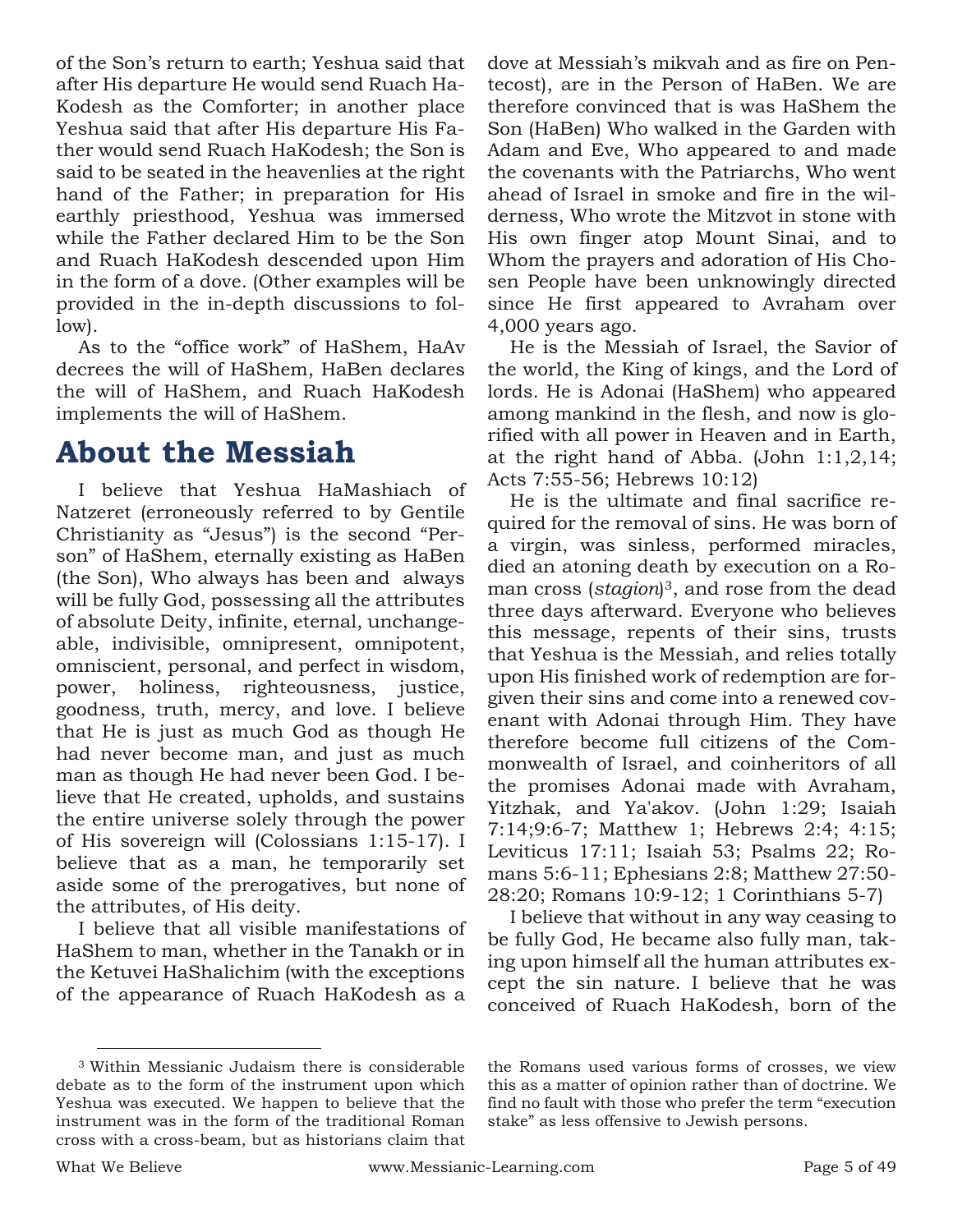virgin Miriam, lived a perfect and sinless life, and accomplished our redemption through his death as a representative, vicarious, substitutionary sacrifice, and that our justification is made sure by His literal, physical resurrection from the dead. I believe in His literal and bodily resurrection and ascension, and that now glorified He sits at the right hand of Abba where He carries out His ministry as Kohen HaGadol (the Eternal High Priest) of Representative, Intercessor, and Advocate on our behalf. I believe in His literal, bodily return to reign physically on the earth for a thousand years, and in His ultimate judgment over the living and the dead.

## **About Ruach HaKodesh**

Ruach HaKodesh [not *the* Ruach HaKodesh, which would be "*the* the Holy Spirit"] is a divine Person, possessing all of the attributes of Deity, and is infinite, eternal, unchangeable, indivisible, omnipresent, omnipotent, omniscient, personal, and perfect in wisdom, power, holiness, righteousness, justice, goodness, truth, mercy, and love (Isaiah 43:10-11; Isaiah 48:16-17, Genesis 1:1-2, Exodus 3:6, Proverbs 30:4, Ephesians 4:4-6). He convicts the world of sin, of righteousness, and of judgment. He is fully God, and is therefore coequal to and coeternal with Abba and HaBen.

With both Abba and HaBen, He was an active Agent in the creation, and He is the supernatural Agent in regeneration and sanctification, immersing all believers into the Body of Mashiach (the Miqra, or Holy Community), equally and permanently indwelling every believer, and sealing them unto the day of redemption. He is the Divine Teacher, Who inspired and superintended the writing of all Scripture, Who illuminates the interpretation of Scripture, and Who guides believers into all truth, assisting Believers to understand and appropriate the Scriptures. It is the privilege and duty of all true Believers in Mashiach to be filled with and controlled by Ruach HaKodesh.

Most of the "pseudo-Christian" cults — as well as many who call themselves "Christian" or "Messianic" — deny the deity, the individuality, and even the personality of Ruach Ha-Kodesh, teaching that He has no mind, no volition, and is certainly not God, but rather only an impersonal force, like the wind, or (at best) like the Force of the George Lucas "Star Wars" stories. Still others teach that He is but one of the "avatars" or a "projection" of Ha-Shem.

Ruach HaKodesh has the attributes of personality: intelligence, will, and emotions.

#### First, **Ruach HaKodesh has intelligence:**

For the Spirit probes all things, even the profoundest depths of God. For who knows the inner workings of a person except the person's own spirit inside him? So too no one knows the inner workings of God except God's Spirit. (1 Corinthians 2:11-12, CJB.)

Then Kefa said, "Why has the Adversary so filled you heart that you lie to Ruach HaKodesh and keep back some of the money you received for the land? … You have lied not to human beings but to God!" (Acts 5:3-4, CJB)

It is only possible to lie to a person, not to an impersonal force or a "projection." How can one lie to the wind or a radio transmission? And Kefa (Peter), under the inspiration of Ruach HaKodesh, says that when Hananyah lied to Ruach HaKodesh he was lying to God; thus, it is clear that Ruach HaKodesh is God.

**Ruach HaKodesh has will/volition:** Note that Scripture uses the personal pronoun: He, not it!

One and the same Spirit is at work in all these things, distribution to each person as He chooses. (1Corinthians 12:11, CJB)

**Ruach HaKodesh has feelings/emotions:** Again, note the use of the personal pronoun Whom, not Which!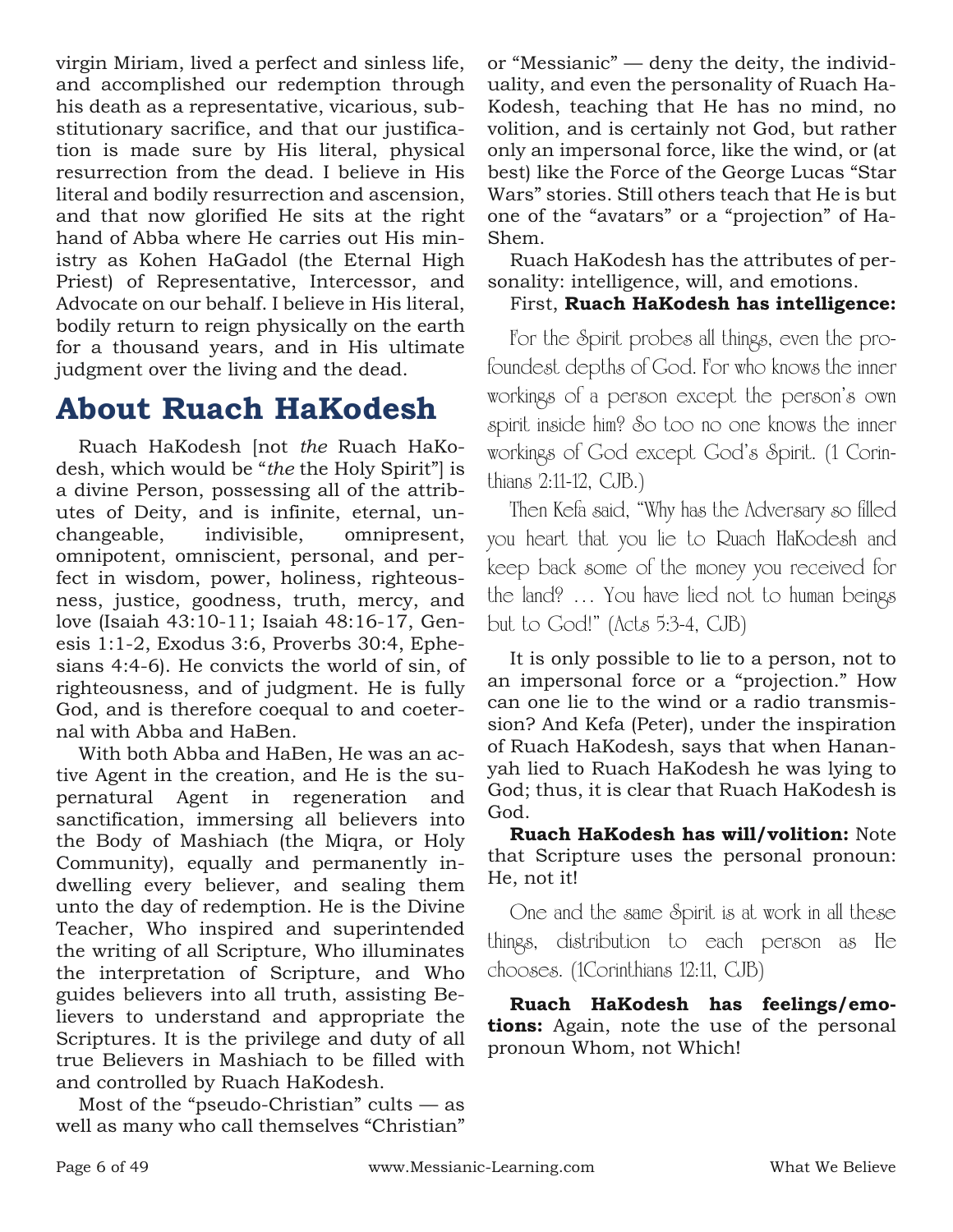Do not grieve the Holy Spirit of God, by Whom you were sealed for the day of redemption. (Ephesians 4:30, NAS)

**Ruach HaKodesh is God the Creator:** In the Tanakh, the words "breath" and "Spirit" are two different translations of exactly the same word: *ruach*. Of the 348 times *ruach* appears in the Tanakh, it is translated 321 times as "spirit" and only 27 times as "breath."

In the beginning God created the heavens and the earth. The earth was unformed and void, darkness was on the face of the deep, and the Spirit [Ruach] of God hovered over the surface of the water. (Genesis 1:1-2, CJB)

By the word of ADONAI the heavens were made, and their whole host by a breath [ruach] of His mouth. (Psalm 33:6, CJB)

If you send out your breath [*ruach*], they are created, and you renew the face of the earth. (Psalm 104:30, CJB)

## **About Spirit Beings**

I believe that angels are created beings, not deity, and are not to be worshipped; that they were created by HaShem to serve and worship Him; that they are organized into different ranks and orders; and that there are now both holy and fallen angels.

I believe that holy angels are "ministering spirits, sent out to render service for the sake of those who will inherit salvation" (Hebrews 1:14). They ministered extensively to Yeshua during His earthly life and ministry, and are involved in a general ministry to believers. Toward unbelievers, angels announce impending judgments, and will be actively involved in the judgments of the time of Ya'akov's Trouble (the "Great Tribulation").

I believe that HaSatan is also an angel, a cherub of the highest rank of all angelic creatures, that he sinned through the pride of self-will, and thereby became the author of sin and the cause of the fall of man. He is the open and declared enemy of both HaShem and man, and with his fallen angels (demons) is in a state of present and open warfare against HaShem and His saints. Some of the demons are presently being held captive "in chains" in Sheol. They will all be eternally punished in the Lake of Fire, which was created specifically for HaSatan and his demons.

### **Names** *for* **Spirit Beings**

There are at least three classes of spirit beings described in Scripture: cherubim, seraphim, and angels. Other primary names for spirit beings include principalities and powers. Spirit beings are referred to in Scripture by many names, among which the following are included:

- powers/powers of heaven (Matthew 24:29; Mark 13:25; Luke 21:26; Romans 8:38; Ephesians 6:12; 1Peter 3:22)
- principalities (Romans 8:38)
- authorities (1Peter 3:22)
- spiritual forces of wickedness (Ephesians 6:12)
- ministering spirits (Hebrews 1:14)
- angels The Hebrew and Greek words translated as "angels" occur a total 389 times in Scripture (all word counts in this article are from the New American Standard Bible), but not always referring to spirit beings.

The Hebrew word *Mal'ak* means a messenger or representative, and appears 213 times. It is translated as angel (101 times), angels (9), messengers (76), messenger (24), ambassadors (2), and envoys (1).

The Greek word *Angelos* means a messenger, envoy, one who is sent, an angel, or a messenger from HaShem. It appears 176 times, and is translated as angel (86 times), angels (80), angel's (2), angelic (1), messenger (4), and messengers (3).

#### **Cherub**

The Hebrew word bwrk *kherub* (pl. *kherubim*) appears 20 times in the NASB as cherub (pl. cherubim), and is used to denote (a) the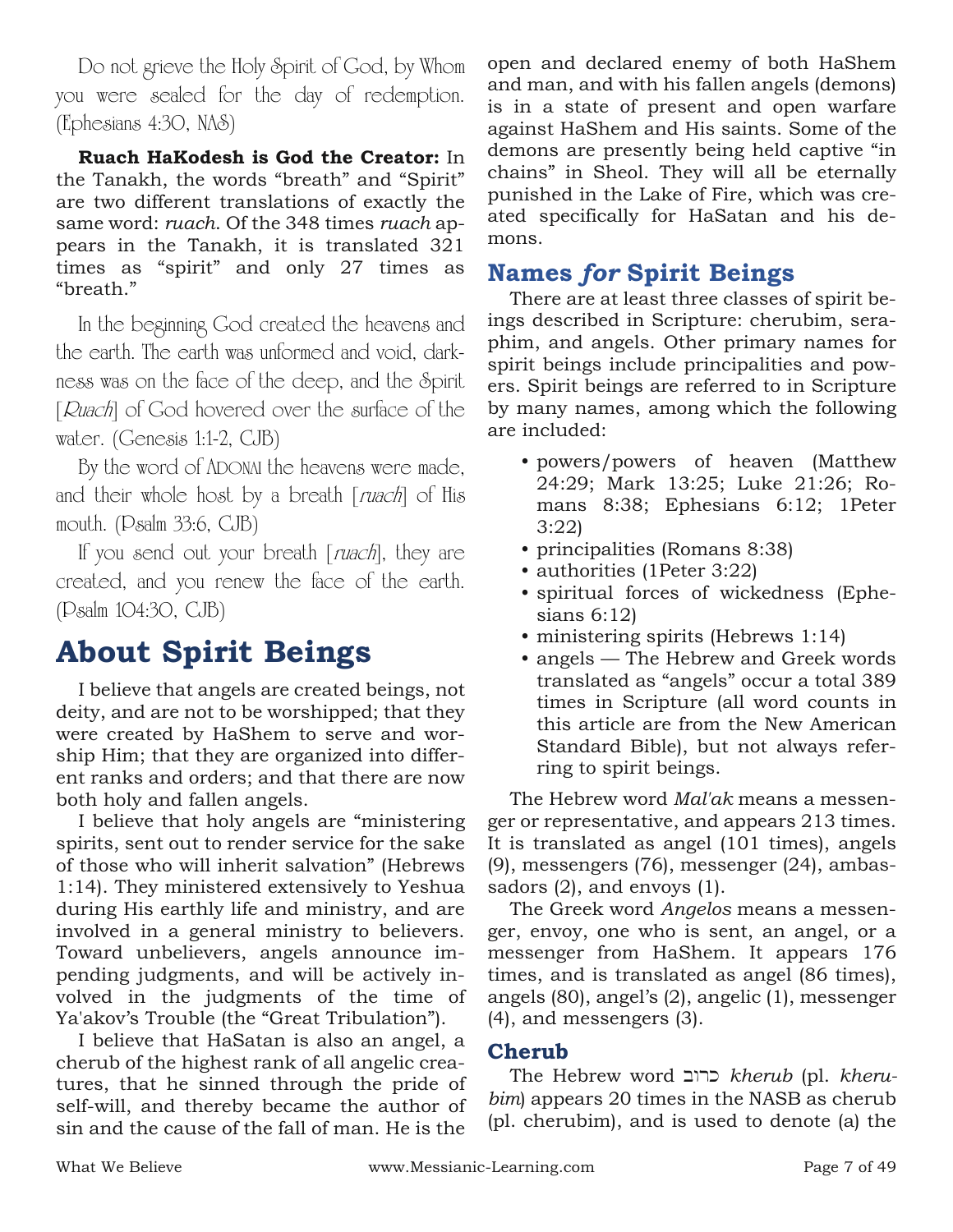guardians of Eden; (b) beings who are flanking HaShem's throne; (c) the forms hovering over the Ark of the Covenant; and (d) figuratively, as the chariot of HaShem (Psalm 18:10).

The prophet Yechezk'el (Ezekiel) provides us with a detailed description of the *kherubim*:

The cherubim appeared to have the form of a man's hand under their wings. Then I looked, and behold, four wheels beside the cherubim, one wheel beside each cherub; and the appearance of the wheels {was} like the gleam of a Tarshish stone. As for their appearance, all four of them had the same likeness, as if one wheel were within another wheel. When they moved, they went in {any of} their four directions without turning as they went; but they followed in the direction which they faced, without turning as they went. Their whole body, their backs, their hands, their wings and the wheels were full of eyes all around, the wheels belonging to all four of them. The wheels were called in my hearing, the whirling wheels. And each one had four faces. The first face {was} the face of a cherub, the second face {was} the face of a man, the third the face of a lion, and the fourth the face of an eagle. (Ezekiel 10:4-14)

#### **Seraph**

The Hebrew word @rX *saraph* (pl. *saraphim*) appears only in the writings of the prophet Yesha'yahu (Isaiah), and is closely related to the word used to describe the "fiery serpent" that Moshe had made in the wilderness (Numbers 21:6-8). He provides us with the following description (Isaiah 6:1-5):

In the year of King Uzziah's death I saw the Lord sitting on a throne, lofty and exalted, with the train of His robe filling the temple. Seraphim stood above Him, each having six wings: with two he covered his face, and with two he covered his feet,

and with two he flew. And one called out to another and said, "Holy, Holy, Holy, is the LORD of hosts, The whole earth is full of His glory." And the foundations of the thresholds trembled at the voice of him who called out, while the temple was filling with smoke.

#### **Demon**

The Hebrew word <u>ע</u>ד shed appears only twice in the Tanakh, whereas the Greek word daimonion *daimonion* (evil spirits, or the messengers and ministers of HaSatan) appears in the Apostolic Writings 63 times, plus variations daimon *daimon* (demon 1); daimonizomai *daimonizomai* (demon-possessed 11, demoniacs 2); daimoniode?*daimoniodes* (demonic 1). All the false gods of all of the religions of the world (Islam, Buddhism, Confucianism, Hinduism, Jainism, Shintoism, Taoism, and Zoroastrianism, to name but a few) are actually demons pretending to be gods.

### **Names** *of* **Spirit Beings**

Other than HaShem, there are only three spirit beings who are specifically named in the Scriptures: Mikha'el (Michael), Gavri'el (Gabriel), and (perhaps) Heylel (Lucifer) whose title (not name) is HaSatan (the accuser).

**Mikha'el** (Who is Like God) is an "Archangel," the Sar Ri'shown (chief prince) of HaShem's heavenly army, the great prince who stands guard over the people of Israel. (See Daniel 10:13; 10:21; 12:1; Jude 1:9; Revelation 12:7)

**Gavri'el** (Warrior of God), is also an archangel, the angel HaShem uses to send messages of great importance to man. He was sent to Daniel, to Zacharias, and to Mariam, the mother of Yeshua. (See Daniel 8:16; 9:21; Luke 1:19; 1:26)

**Heylel** (Light Bringer or Light Bearer) is also know as Shining One, Morning Star, and Lucifer (in KJV). He is also called Beelzebul (Lord of the House, Beelzebub in KJV) seven times in the Apostolic Writings (Matthew 10:25; 12:24; 12:27; Mark 3:22; Luke 11:15; 11:18; 11:19.). He is called hasatan (satan,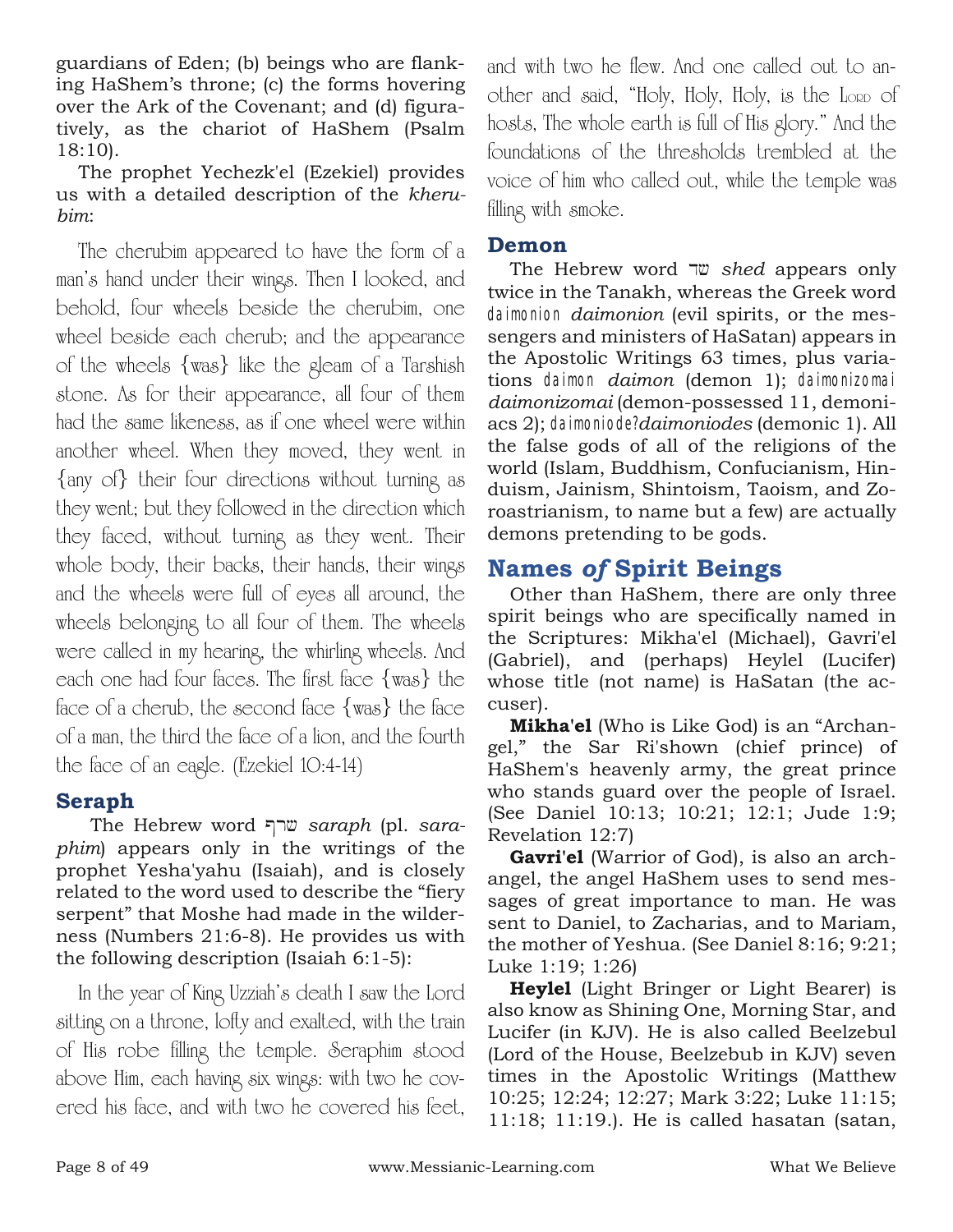adversary, one who withstands) 47 times in the NASB.

#### **Adapted from the article "Angel" in**  *Easton's Bible Dictionary*

"Angel" is a word signifying, both in the Hebrew and Greek, a "messenger," and hence employed to denote any agent God sends forth to execute his purposes. It is used of an ordinary messenger (Job 1:14: 1 Samuel 11:3; Luke 7:24; 9:52), of prophets (Isaiah 42:19; Haggai 1:13), of priests (Malachi 2:7), and either the Pastors or perhaps the spirit beings assigned as guardians of the seven assemblies. (Revelation 1:11,20).

It is also applied to such impersonal agents as the pestilence (2Samuel 24:16,17; 2Kings 19:35), the wind (Psalm 104:4).

But its distinctive application is to certain heavenly intelligences whom HaShem employs in carrying on His government of the world. The name does not denote their nature, but their office as messengers. The appearances to Avraham at Mamre (Genesis 18:2,22; comp. 19:1), to Ya'akov at Peniel (Genesis 32:24,30), to Y'hoshua at Gilgal (Joshua 5:13,15), of the Angel of the LORD, were without a doubt manifestations of the pre-incarnate Yeshua HaMashiach, "foreshadowings of the incarnation," revelations before the "fulness of the time" of HaShem haBen.

The existence and orders of angelic beings can only be discovered from the Scriptures. Although the Bible does not deal with this subject specifically, there are numerous incidental details that furnish us with ample information. Their personal existence is plainly implied in such passages as Genesis 16:7,10,11; Judges 13:1-21; Matthew 28:2- 5; Hebrews 1:4, etc.

These superior beings are very numerous. "A thousand thousands," etc. (Daniel 7:10; Matthew 26:53; Luke 2:13; Hebrews 12:22,23). They are also spoken of as having different ranks in dignity and power (Zechariah 1:9,11; Daniel 10:13; 12:1; 1Thessalonians 4:16; Jude 1:9; Ephesians 1:21; Colossians 1:16).

As to their nature, they are spirits (Hebrews 1:14), similar to the soul of man, but not totally (or at least not always) incorporeal. Such expressions as "like the angels" (Luke 20:36), and the fact that whenever angels appeared to man it was always in a human form (Genesis 18:2; 19:1,10; Luke 24:4; Acts 1:10), and the titles that are applied to them ("sons of God," Job 1:6; 38:7; Daniel 3:25,28) and to men (Luke 3:38), seem all to indicate some resemblance between them and the human race. Imperfection is ascribed to them as creatures (Job 4:18; Matthew 24:36; 1Peter 1:12). As finite creatures they may fall under temptation; and, accordingly, I read of "fallen angels." Of the cause and manner of their "fall" We are somewhat ignorant, though a good case can be made that when HaSatan was evicted from heaven, he took a full third of the heavenly host with him (Isaiah 14:1217); (Ezekiel 28:11-19); Luke 10:18; Revelation 12:3,4; Revelation 12:7-9).

I know that "they left their first estate" (Matthew 25:41; Revelation 12:7,9), and that they are "reserved unto judgment" (2Peter 2:4). When the manna is called "angels' food," this is merely to denote its excellence (Psalm 78:25). Angels never die (Luke 20:36). They are possessed of superhuman intelligence and power (Mark 13:32; Psalm 103:20). They are called "holy" (Luke 9:26), "elect" (1Timothy 5:21). The redeemed in glory are "like the angels" (Luke 20:36). They are not to be worshipped (Colossians 2:18; Revelation 19:10).

Their functions are manifold.

- a. In the widest sense they are agents of HaShem's providence (Exodus 12:23; Psalm 104:4; Hebrews 11:28; 1 Corinthians 10:10; 2Sam 24:16; 1 Chronicles 21:16; 2Kings 19:35; Acts 12:23).
- b. They are specially HaShem's agents in carrying on his great work of redemption. There is no notice of angelic appearances to man till after the call of Abraham. From that time onward there are frequent references to their ministry on earth (Genesis 18; 19; 24:7,40; 28:12; 32:1). They appear to rebuke idolatry (Judges 2:1-4), to call Gideon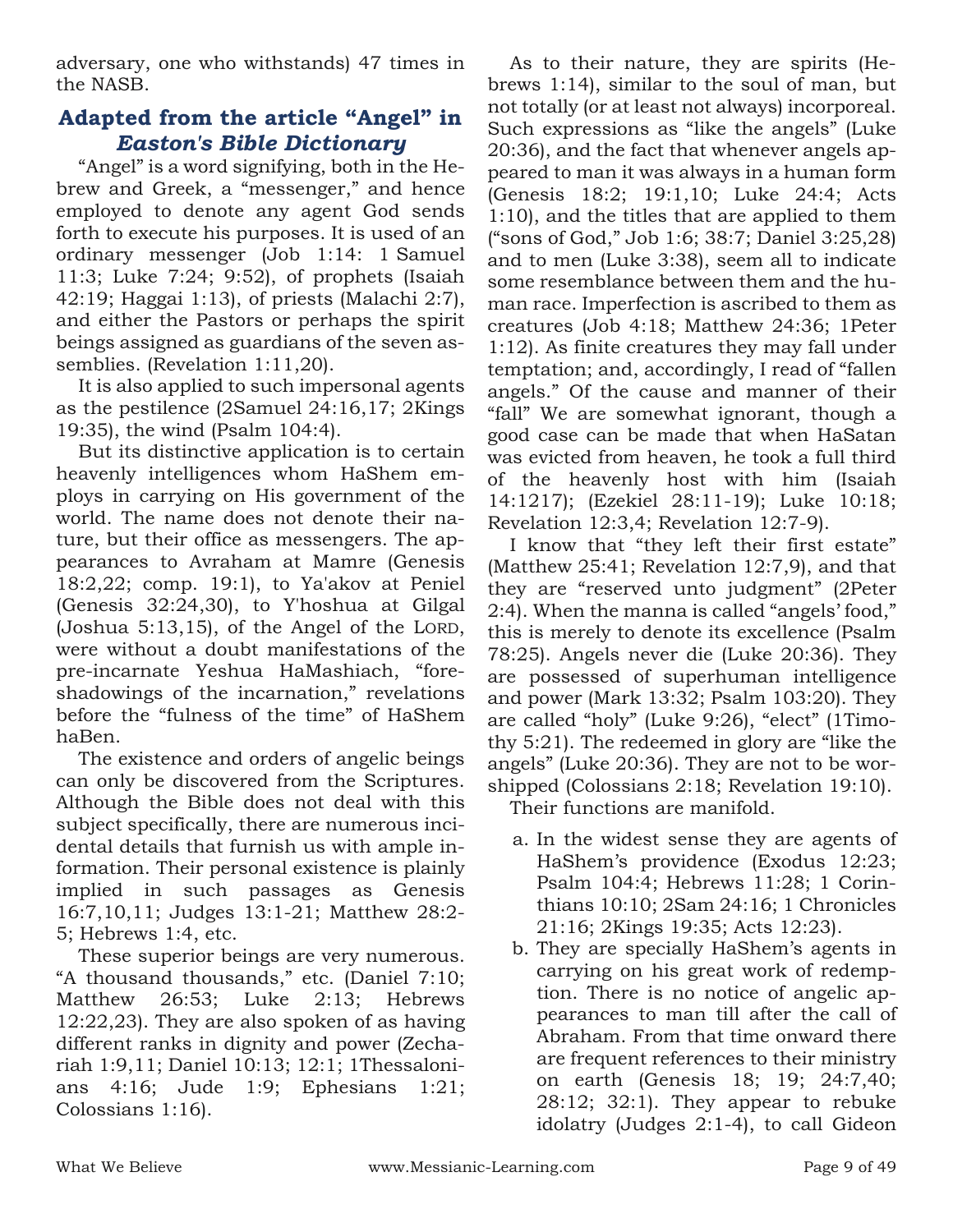(Judges 6:11,12), and to consecrate Samson (13:3). In the days of the prophets, from Samuel downward, the angels appear only in their behalf (1Kings 19:5; 2Kings 6:17; Zech. 1-6; Daniel 4:13,23; 10:10,13,20,21).

The Incarnation introduces a new era in the ministrations of angels. They come with their Lord to earth to do Him service while here. They predict His advent (Matthew 1:20; Luke 1:26-38), minister to Him after his temptation and agony (Matthew 4:11; Luke 22:43), and declare His resurrection and ascension (Matthew 28:2-8; John 20:12,13; Acts 1:10,11).

They are now ministering spirits to the people of HaShem (Hebrews 1:14; Psalm 34:7; 91:11; Matthew 18:10; Acts 5:19; 8:26; 10:3; 12:7; 27:23). They rejoice over a penitent sinner (Luke 15:10). They bear the souls of the redeemed to paradise (Luke 16:22); and they will be the ministers of judgment hereafter on the great day (Matthew 13:39,41,49; 16:27; 24:31). The passages (Psalm 34:7, Matthew 18:10) referred to in support of the idea that every individual has a particular guardian angel can not be proven to have that meaning. They probably merely indicate that HaShem employs the ministry of angels to deliver his people from affliction and danger, and that the angels do not think it below their dignity to minister even to children and to the least among Yeshua's disciples.

The "angel of his presence" (Isaiah 63:9. Compare Exodus 23:20,21; 32:34; 33:2; Numbers 20:16) is probably rightly interpreted of the Messiah as the guide of his people. Others have supposed the expression to refer to Gabriel (Luke 1:19).

### **About HaSatan**

He is the prince of evil spirits and the inveterate adversary (one who opposes another in purpose or act) of HaShem and HaMashiach and all of mankind the adversary, and:

• he incites apostasy from HaShem and to sin

- he circumvents men by his wiles
- the worshippers of idols are said to be under his control
- by his demons he is able to take possession of men and inflict them with diseases
- by HaShem's assistance he is overcome
- on Messiah's return from heaven he will be bound with chains for a thousand years, but when the thousand years are finished he will walk the earth in yet greater power, but shortly after will be given over to eternal punishment

The prophet Yechezk'el [Ezekiel] (28:11-19) speaks the word of HaShem to "the king of Tyre" but the context demands that he is speaking not directly to the king, but rather to the power behind the king, HaSatan, for when was the king of Tyre ever in Eden, and when was he ever the "anointed cherub who covers … on the holy mountain of God"?

Again the word of the LORD came to me saying, "Son of man, take up a lamentation over the king of Tyre and say to him, 'Thus says the Lord GOD, "You had the seal of perfection, Full of wisdom and perfect in beauty. You were in Eden, the garden of God; Every precious stone was your covering: The ruby, the topaz and the diamond; The beryl, the onyx and the jasper; The lapis lazuli, the turquoise and the emerald; And the gold, the workmanship of your settings and sockets, Was in you. On the day that you were created They were prepared. You were the anointed cherub who covers, And I placed you {there.} You were on the holy mountain of God; You walked in the midst of the stones of fire. You were blameless in your ways From the day you were created Until unrighteousness was found in you. By the abundance of your trade You were internally filled with violence, And you sinned; Therefore I have cast you as profane From the mountain of God. And I have destroyed you, O covering cherub, From the midst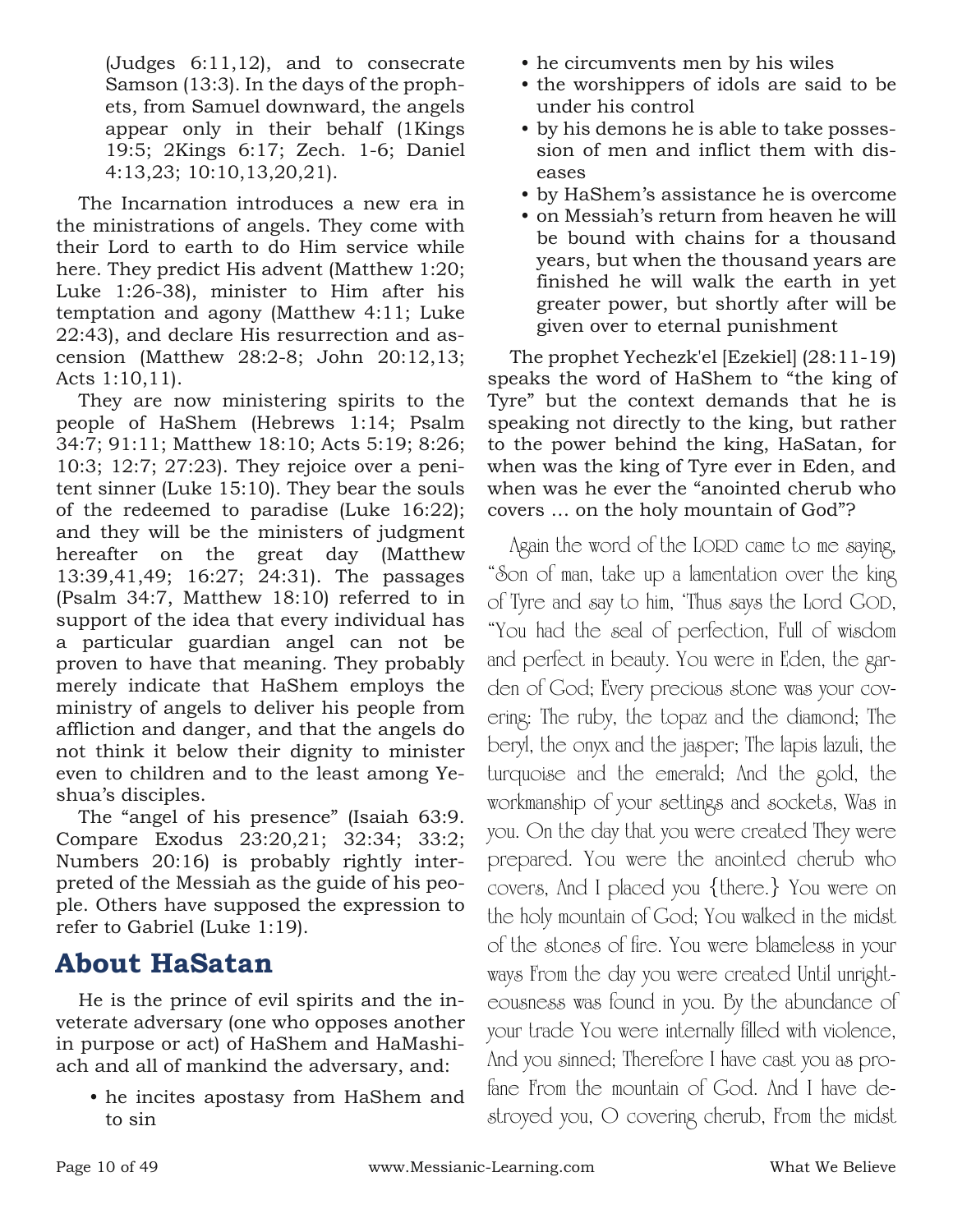of the stones of fire. Your heart was lifted up because of your beauty; You corrupted your wisdom by reason of your splendor. I cast you to the ground; I put you before kings, That they may see you. By the multitude of your iniquities, In the unrighteousness of your trade You profaned your sanctuaries. Therefore I have brought fire from the midst of you; It has consumed you, And I have turned you to ashes on the earth In the eyes of all who see you. All who know you among the peoples Are appalled at you; You have become terrified And you will cease to be forever."'"

Likewise, the prophet Yesha'yahu (Isaiah) speaks to the king of Babylon, but here also he clearly is addressing the power behind the king, rather than addressing the king directly. (14:12-17)

"How you have fallen from heaven, O star of the morning, son of the dawn! You have been cut down to the earth, You who have weakened the nations! But you said in your heart, 'I will ascend to heaven; I will raise my throne above the stars of God, And I will sit on the mount of assembly In the recesses of the north. I will ascend above the heights of the clouds; will make myself like the Most High.' Nevertheless. you will be thrust down to Sheol, To the recesses of the pit. Those who see you will gaze at you, They will ponder over you, {saying,} 'Is this the man who made the earth tremble, Who shook kingdoms, Who made the world like a wilderness And overthrew its cities, Who did not allow his prisoners to {go} home?'"

There are only two other references in the entire Bible to anyone "fallen from heaven." Yeshua said, "I was watching Satan fall from heaven like lightning." (Luke 10:18); and "Then the fifth angel sounded, and I saw a star from heaven which had fallen to the

earth; and the key of the bottomless pit was given to him." (Revelation 9:1)

#### **Adapted from the article "Satan" in** *Baker's Evangelical Dictionary of Biblical Theology*

The Hebrew word *satan* [ $\ddot{w}$ ] means "an adversary, one who resists." It is translated as "Satan" eighteen times in the Tanakh, fourteen of those occurrences being in Job 1-2, the others in 1Chronicles 21:1 and Zechariah 3:1-2. There is some dispute as to whether it should be taken as a proper name or a title. In Job and Zechariah, the definite article ("the") precedes the noun (lit., "the satan" or "the accuser"). Thus, some argue it should be a title, while in 1Chronicles (without the article) it should be considered a proper name. The word is used also of various persons in the Tanakh as "adversaries," including David (1Sam 29:4), Rezon of Damascus (1Kings 11:23,25), and the Angel of the Lord (Num 22:22,32).

Baker holds that in Job "the Satan" is not directly HaShem's adversary, but Job's, and says that he acts as one of HaShem's subordinates/courtiers to follow His directives. However, a more careful reading of the text would suggest that HaSatan is, in fact, working against the purposes of HaShem by bringing accusations against innocent Job. It would appear that HaSatan still has direct access to HaShem's throne room after being cast out, as HaShem asks what he has been doing and HaSatan replies that he has been "roaming about on the earth and walking around on it." It seems as if he may be trying to appeal his conviction for treason by accusing HaShem of being unjust and by bringing accusations against others ("Why are You being unjustly hard on me? Just look at how bad some others are, and you aren't doing anything to them!")

HaSatan claims that Job is, after all, not being righteous out of love for, and trust in, HaShem, but rather that Job's righteousness is a reaction only to his prosperity, and is based on self-interest.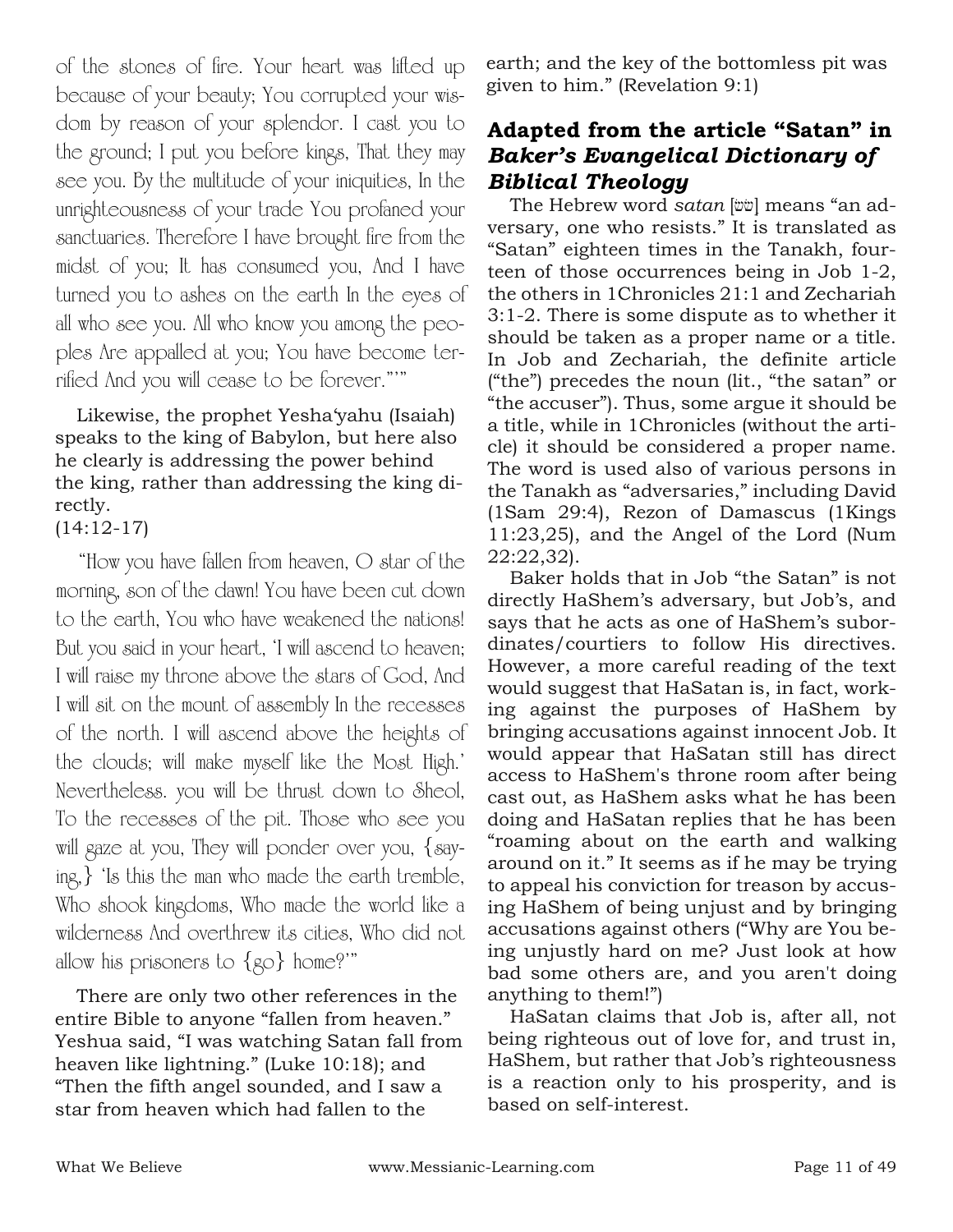Baker (along with others) believes that within the Job narrative, Satan Acts at Ha-Shem's directive. They claim that 1:12 and 2:6-7 point to Satan's causal role in Job's life, but later texts like 6:4; 7:14; 9:17 appear to lay blame on HaShem. Thus, they say, Satan carries out divine directives.

Again, however, a closer reading of the text reveals that HaShem intends to use righteous Job as an example to turn HaSatan's argument back against himself. The tests that HaShem allowed were meant to demonstrate what Job's true motivation was. He does not direct HaSatan to inflict Job, but rather gives him permission to do so, and in 6:4; 7:14; 9:17 Job, not understanding what HaShem is doing, says that even if HaShem is doing these things to him, he still will not curse HaShem, but will continue to trust Him.

"Satan" occurs thirty-six times in the Apostolic Writings, eighteen of that number in the Gospels and Acts. The Greek term satanas [Satana"] is a "loan word" from the Hebrew Tanakh, and twenty-eight of the total occurrences are accompanied by the definite article.

Often in the Gospel accounts Yeshua is in contact with Satan directly or indirectly. He was tempted by Satan (Mark 1:13). In the famous "Beelzebub controversy" Yeshua made clear His intention to drive Satan out of people's lives and to destroy his sovereignty (Matt 12:26; Mark 3:23, 26; Luke 11:18). He liberated a woman "whom Satan (had) kept bound for eighteen long years" (Luke 13:16). Rav Sha'ul (Paul) spoke of his being sent to turn people "from the power of Satan to Ha-Shem" (Acts 26:18), and that the works of the "lawless one (were) in accordance with the work of Satan," in doing sham miracles, signs, and wonders (2Thess 2:9). HaMashiach will come, he wrote, to overthrow that agent of Satan.

While the activity of Satan is carried out in "the world" (i.e., among those who do not acknowledge Yeshua as HaShem), he also works against the followers of HaMashiach. He influenced Kefa's (Peter's) thinking about Yeshua to the extent that Yeshua said to his disciple, "Get behind me, Satan!" (Matt 16:23). He asked for all the disciples in order to severely test them (Luke 22:31). He "entered" Y'hudah the Sicarius (Judas Iscariot, Luke 22:3), and "filled the heart" of Ananias (Acts 5:3). Believers can be tempted by Satan due to a lack of self-control in sexual matters (1Cor 7:5), and he can even masquerade as "an angle of light" (Lucifer) to accomplish his purposes (2Cor 11:14). He tormented Rav Sha'ul by means of "a thorn in [his] flesh"

from their faith to follow Satan (1Tim 5:15). Satan opposes the proclamation of the gospel, snatching away the seed (the word) that was sown in people's hearts (Mark 4:15; Luke 8:12). He also "stopped" Rav Sha'ul from traveling to Thessalonica (1Thess 2:18).

(2Cor 12:7). Some people even turn away

Satan is regarded (by some) in the Apostolic Writings as the "master of death and destruction," who carries out HaShem's wrath against sinners. Twice I read of persons "handed over to Satan" for spiritual discipline by the local Beit Din<sup>4</sup> (1Cor 5:1-5; 1Tim 1:19- 20). This appears to suggest that perhaps "excommunication" from synagogue fellowship puts people out into Satan's realm, <sup>5</sup> a sovereignty from which believers have been rescued (Col 1:13; cf. Heb 2:14-15). In other cases, Satan attacked the disciples of Yeshua by "sifting" them (Luke 22:31), a figure that is enigmatic. It may have meant to test their faith (with HaSatan's intent of destroying it, but HaShem's intent of confirming it), or, it may have meant "to separate off the rubbish" (I. H. Marshall). In any case, Satan was up to no good. He was able to "enter" Y'hudah the

<sup>4</sup> A beit din (Hebrew: דין בית Bet Din, "house of judgement" [bet ˈdin], Ashkenazic: beis din) is a rabbinical court of Judaism. In ancient times, it was the building block of the legal system in the Biblical Land of Israel.

In Messianic Judaism, the beit din is the local body of Elders for a congregation.

<sup>5</sup> In 2Cor. 4:4, Satan is called "the god of this world" and in John 12:31 he is called "the ruler (or prince) of this world."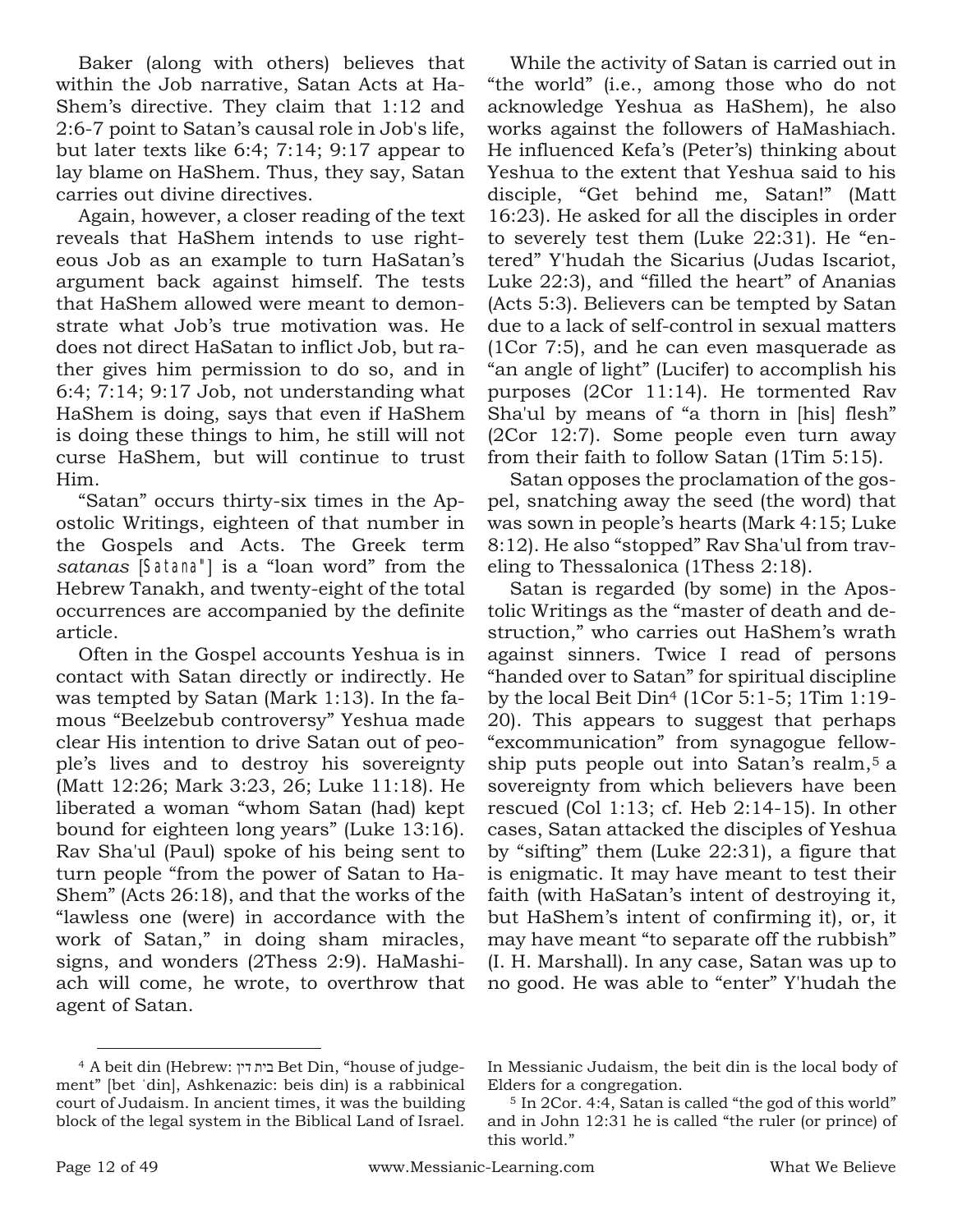Sicarius<sup>6</sup> (Luke 22:3; cf. John 13:27), resulting in that disciple becoming a betrayer of his Master. Kefa's "sifting" may possibly have brought about his threefold denial of Yeshua.

The Holy Community in Jerusalem felt the brunt of Satan's attacks. He "filled" Ananias' heart causing him to lie to Ruach HaKodesh (Acts 5:3), resulting in his sudden demise. The believers in Smyrna felt the sting of persecution (Rev 2:9-10). The nations of earth in Yochanan's (John's) vision were deceived by him (Rev 20:7-8).

Yeshua spoke of seeing HaSatan "fall like lightning from heaven" (Luke 10:18), a fall not specifically identified in the Apostolic Writings, but a likely reference to Yesha'yahu (Isaiah) 14:12-17, and within the context of demons being cast out—a sign of Satan's loss of authority. In the Revelation, amid a war in heaven, Satan was "hurled to the earth" along with his angels/demons (12:9). He, the Accuser, was overcome by One stronger than he. Finally, he is bound, imprisoned in the abyss for one thousand years, then ultimately banished in the fiery lake to suffer eternal torment (20:1-3, 10; cf. Matt 25:41).

The other common appellation for Satan in the Apostolic Writings is "the devil" (*diabolos* [diabolo"]), not found in the Tanakh, but thirty-four times in the Apostolic Writings, meaning one who is traducer, a slanderer. The word is often translated *satan* [Satan] in the Septuagint (either as "the satan" or an "adversary").

In the Apostolic Writings the word appears to be used interchangeably with "Satan," although in the KJV the word for "demon" is often erroneously translated<sup>7</sup> as "devil." Mark refers to "Satan" five times, but never uses "devil." Matthew has three of the former, but six of the latter. The Fourth Gospel has one instance of "Satan" (with none in the Epistles of John), while the "devil" (as Satan) occurs twice in the Gospel and three times in the Epistles.

Yeshua would drive out "the prince of this world" (John 12:31); HaSatan would have no hold on Mashiach, for he was without sin (14:30); and HaSatan stood condemned at the bar of HaShem's judgment (16:11). While the devil has had a career of sinning "from the beginning," the Son of God came to destroy his wicked works (1John 3:8). Those unable to hear and receive Yeshua' words "belong to the devil," who is their "father" (John 8:44)— they share a family likeness to him.

Believers need to exercise care about anger, so as "not to give the devil a foothold" (Eph 4:26). They are to don God's full armor so as to stand against the devil's schemes. With the shield of faith, they are to thwart his "flaming arrows" (Eph 6:11,16). Ultimate victory comes by "the blood of the Lamb and by the word of their testimony," as the devil is cast down from heaven to the earth (Rev 12:11).

Walter M. Dunnett

[Bibliography. H. Bietenhard, NIDNTT, 3:468-72; O. Bocher, EDNT, 1:297-98; D. J. A. Clines, Job 1-20; W. Foerster, TDNT, 2:120; E. Lanyton, Satan, A Portrait; D. W. Pentecost, *Your Adversary, The Devil*; G. von Rad, *Old Testament Theology*.

#### **Adapted from the article "Demon" in** *Baker's Evangelical Dictionary of Biblical Theology*

A demon is a spirit being who is unclean and immoral in nature and activities. When demons were created, how they came to be demonic, and their organizational structure are not given significant attention in Scripture because the focus throughout the Bible is on HaShem and his work in Christ rather than on the demonic attempts to demean that work.

<sup>6</sup> Judas Iscariot.

<sup>7</sup> The translators of the KJV were not well acquainted with Koine Greek. In any event, their primary directive from James was to oppose the teachings of

the Puritans and to preserve the dogma of the Church of England, not to provide an accurate translation of the text.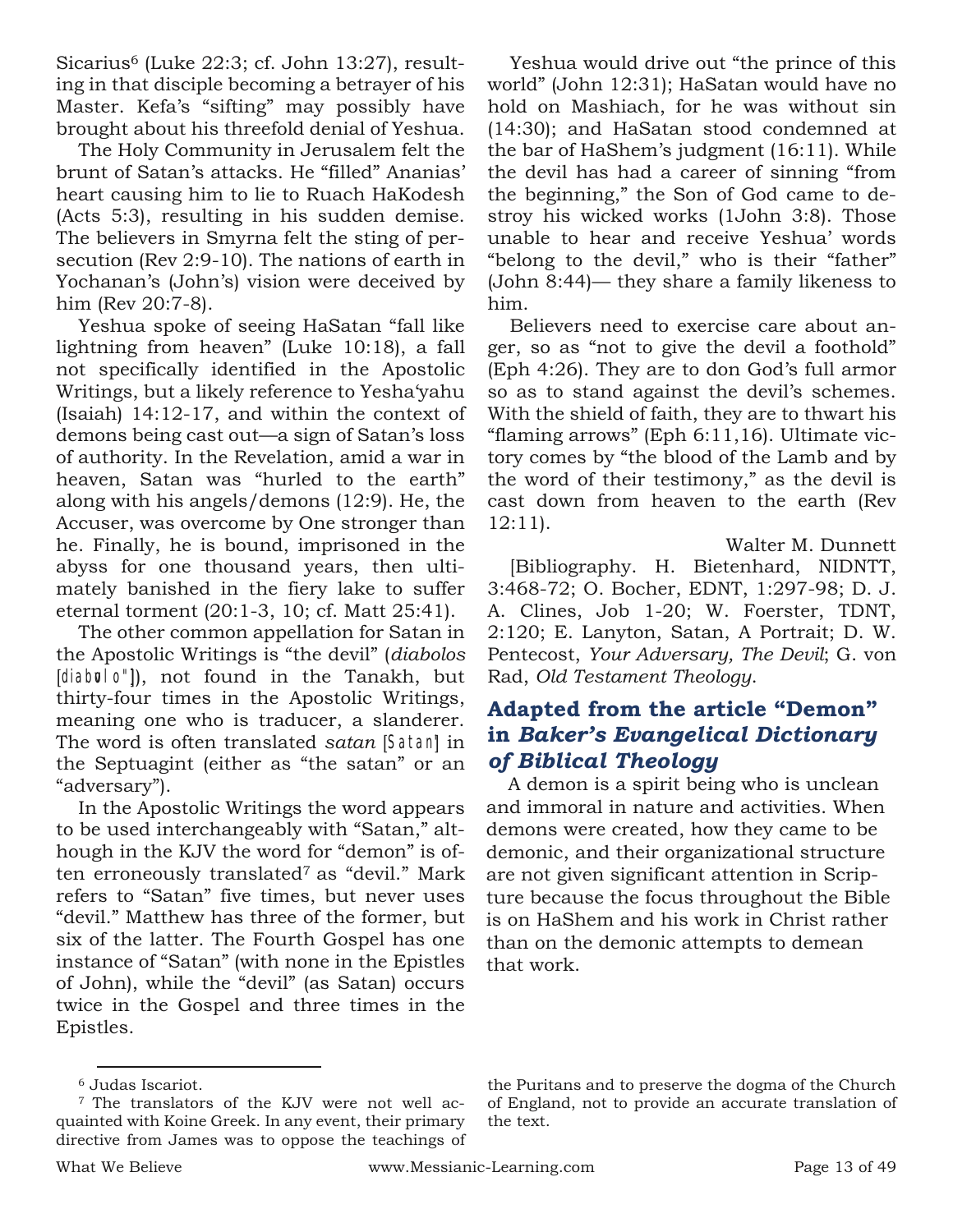#### **In the Tanakh**

References to demons in the Tanakh are relatively scarce. Their existence is never proven; it is simply assumed. The Tanakh focus is not on demons and their schemes but on HaShem and his sovereignty.

Demons are not depicted as free, independent agents, but operate under HaShem's direct control. Though they are not revealed as the malicious beings seen in the Apostolic Writings, there are still definitive commands for HaShem's people to avoid them.

The Tanakh word for demons (*sed* [שר]) appears only twice. They are "gods they had not known, gods that recently appeared, gods your fathers did not fear" (Deut 32:17), and Israel is condemned by HaShem for sacrificing to them (Psalm 106:37).

They are also called evil spirits sent from HaShem.

After Abimelech treacherously killed Gideon's sons, HaShem sent an evil spirit that divided him from the citizens of Shechem (Judges 9:23-24). HaShem also sent an evil spirit to torment Saul. David's attempts to calm Saul by playing the harp (1Sam 16:15- 16) are unsuccessful, as Saul, provoked by the spirit, tries to kill David (1Sam 16:14-23; 18:1011; 19:9-10). A spirit from HaShem's counsel volunteers to be a lying spirit in the mouths of Ahab's prophets (1Kings 22:19-23; 2Chron 18:18-22). The medium from Endor sees "gods" or "spirits" coming up from the ground (1Sam 28:13). An angel is delayed twenty-one days in bringing an answer to Daniel's prayer by a prince of Persia, giving an indication of some organizational structure or ranking among demons (Dan 10:13). This also gives us one of the few glimpses behind the curtains of history into engagements between demons and angels.

Other possible Tanakh references to demons include goat idols (Lev 17:7; 2Chron 11:15; Isa 13:21;34:14), night creatures (Isa 34:14), and idols (LXX of Psalm 96:5).

#### **Demons during the Life of Yeshua**

There is more recorded demonic activity during Yeshua's life than any other time in biblical history. This is to be expected, since it is only reasonable that HaSatan would always fight harder when confronted with his impending defeat. As HaSatan is not omniscient, when Yeshua's presence is imminent, he must assume that his time has come. Thus, I can expect to see an increase in his activity on earth as the time approaches for the Messiah's return to rule and reign.

Though demonic confrontations are mentioned throughout the Gospels, I find only eight case studies of actual encounters. These include Yeshua's temptation (Matt 4:1- 11; Mark 1:12-13; Luke 4:1-13); the blind man (Matt 9:32-33); the blind and mute man (Matt 12:22-23; Luke 11:14); the Canaanite woman's daughter (Matt 15:22-28; Mark 7:24-30); the man in the synagogue (Mark 1:23-27; Luke 4:31-37); the Gerasene demoniac (Matt 8:28-34; Mark 5:1-20; Luke 8:26- 37); the boy with seizures (Matt 17:1420; Mark 9:14-29; Luke 9:37-43); and the silencing of demons (Matt 8:16; Mark 1:32-35; Luke 4:40-41).

Other possible examples include the seven demons expelled from Miriam of Magdala (Luke 8:1-2), Yeshua's rebuke of Satan's suggestion through Peter (Matt 16:23; Mark 8:33), and his command to Y'hudah Sicarius after Satan had entered him (John 13:27). Additionally, We are told that the disciples (Luke 10:17-20) and even someone they did not know (Mark 9:38-40) saw demons submit to them, but We are not given any other details.

There are three main terms for demons in the Apostolic Writings: *daimonion* [daimonion] (demon; 60 times, 50 in the Gospels); *pneuma* [pneum'a] (spirit; some 52 times) usually with a qualifying adjective such as *akatharton* [akjaqvarto"] (unclean; 21 times) or *poneron* [ponhro") (evil; 8 times); and *angelos* [angle]<sup>o"</sup>] (7 times of demonic agencies). *Daimon* (demon), the term commonly used in classical Greek, appears only once (Mark 8:31).

Throughout Yeshua's life I see His work against the devastating work of demons in the lives of people. The vocabulary of demonic activities against human beings is rich and varied, though it all shows movement toward the ultimate destruction of people. Demons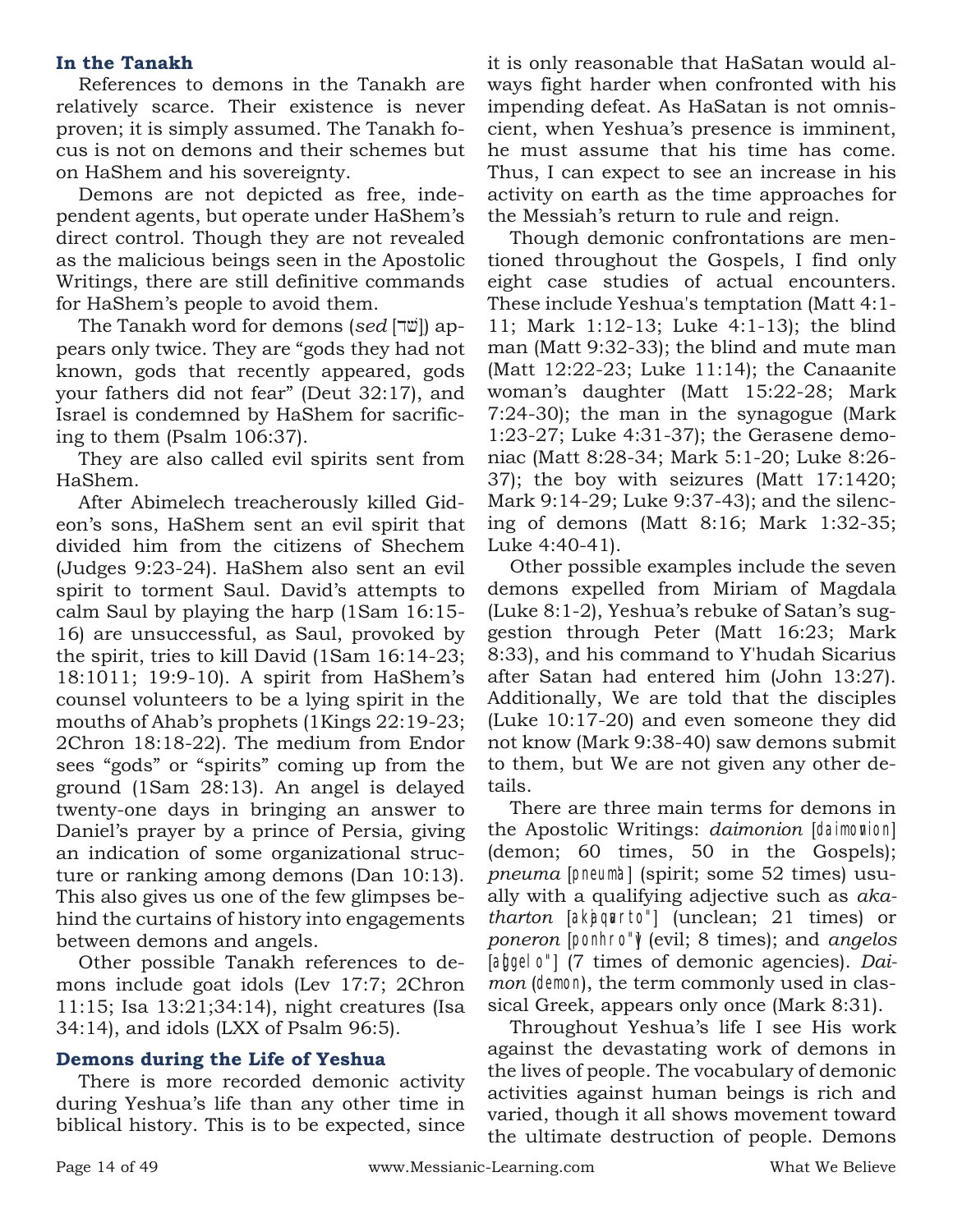troubled or annoyed people (Luke 6:18). They robbed a young boy of his speech (Mark 9:17,25), rendered a man mute (Matt 9:33; Luke 11:14), and froze the back of an elderly woman (Luke 13:11,16). They seized the Gerasene demoniac (Luke 8:29) and a young boy (Luke 9:39) in order to destructively overcome him.

Throughout the Gospel accounts, spirits evidenced control over human hosts. Several terms are used to describe this. Jesus warned in a parable of the possibility of multiple demons living in or indwelling a person (Matt 12:43-45; Luke 11:24-26). Evil spirits were in the demoniac in the synagogue (Mark 1:23); the Gerasene demoniac was a person who was with a spirit (Mark 5:2; "[in the power] of an unclean spirit," Amplified) that drove or impelled him (Luke 8:29). Many were described as having (*echo* [e  $\ell$ w] an evil or unclean spirit (Matt 11:18; Mark 3:30; 7:25; 9:17; Luke 4:33; 7:33; 8:27; John 7:20; 8:48,52; 10:20). Such a spirit entered the young boy (Mark 9:25; Luke 8:30) and then mauled and convulsed him.

People who have demons are demonized (*daimonizomai* [daimonizomai] Matt 4:24; 8:16,28,33; 12:22; 15:22; Mark 1:32; 5:15,16,18; Luke 8:36; John 10:21). This term is generally translated as demon-possessed. However, daimonizomai [daimonizomai] does not convey the English concept of possession (either ownership or eternal destiny) as much as it does temporary control ("under the power of demons," Amplified). This idea is seen in the elderly woman who was bound by Satan for eighteen years before being set free by Yeshua (Luke 13:16).

The Apostolic Writings describe physical, social, and spiritual symptoms of demonic control, though no exhaustive list is given. The physical symptoms include muteness (Matt 9:32-33; Mark 9:17; Luke 11:14), blindness (Matt 12:22), self-inflicted wounds (Mark 5:5; 9:22), crying (Mark 5:4), or screaming (Mark 1:26; 5:7; 9:26), convulsions (Mark 1:26), seizures (Matt 17:15), falling to the ground, rolling around, foaming at the mouth, grinding of the teeth, and rigidity (Mark 9:18,20), inhuman strength (Mark 5:34), and staying active day and night (Mark 5:5). The social symptoms include dwelling in unclean places (Mark 5:3; Luke 8:27) and going around naked (Luke 8:27). The spiritual symptoms include supernatural abilities such as recognition of the person of the Messiah and reaction against him (Mark 1:23-24; 5:7; Luke 4:40-41) and the ability to tell the future (divination Acts 16:16). None of these symptoms by itself should be seen as proof of demonization. Rather, they are examples of the types of manifestations that come with demonic infestation.

Yeshua came to set Satan's captives free (Matt 12:22-29; Luke 4:18-21), and in all of his dealing with the demonized He demonstrated compassion for the people and authority over the spirits. He commanded the spirit in the Gerasene demoniac to come out (Luke 8:29) and ordered the demon out of the man in the synagogue (Mark 1:27) and the young boy (Mark 9:25). He did not have to be physically present to effect release, seen in the healing of the Canaanite woman's cruelly demonized daughter from a distance (Matt 15:22-28). The people were amazed that he simply commanded the demons and they obeyed (Luke 4:36), as they were used to seeing elaborate exorcism rituals that were not always successful. The demons in the Gerasene demoniac needed Yeshua's permission to enter the pigs (Mark 5:13; Luke 8:32) and he denied permission for demons to speak (Mark 1:34; Luke 4:41). He rebuked the demon in the young boy (Matt 17:18; Mark 9:25; Luke 9:42) and the man in the synagogue (Mark 1:25; Luke 4:35).

The term most commonly used of the expulsion of demons in the Apostolic Writings is "cast out" (ekballo [ekbavlw]). In classical Greek and Tanakh usage it had the sense of forcibly driving out an enemy. In the Apostolic Writings, it is typically used of a physical removal (John 9:34-35; see also Mark 1:12). Demons were cast out by the spirit of Ha-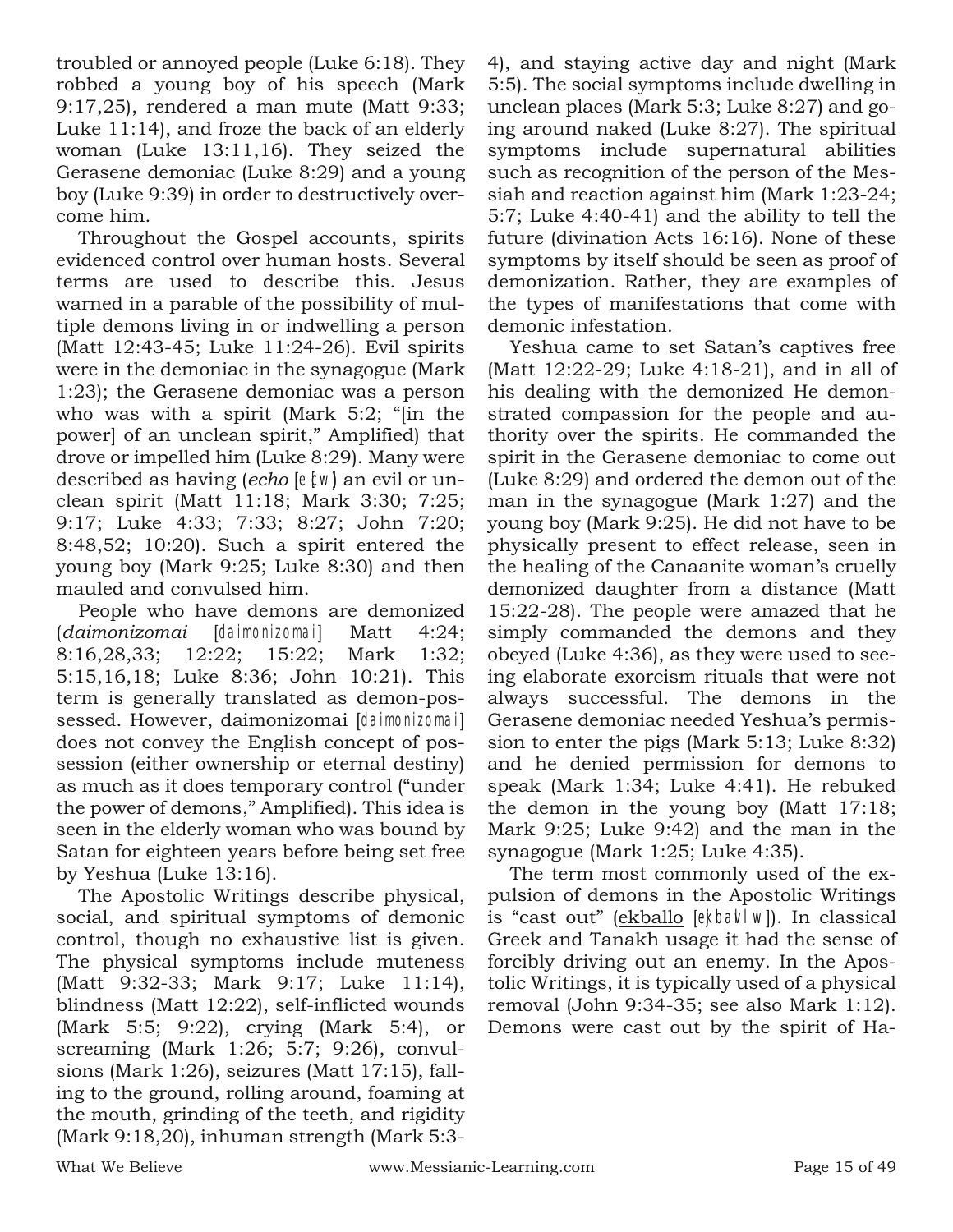Shem (Matt 12:28; cf. Luke 11:20; "by the finger of HaShem")8, and this was done by verbal command rather than the elaborate rituals of the exorcists. Yeshua's authority to cast out demons was given to the Twelve (Matt 10:1,8) and others, who cast them out in Yeshua's name (Mark 9:38-41; see also Acts 16:18). The disciples were successful in casting out demons, but needed a reminder to keep their priorities straight (Luke 10:17- 20). With the young boy, however, they were unsuccessful because of lack of prayer (Mark 9:28-29).

There are several primary words employed in the Gospels to describe Yeshua's healing ministry among the demonized. He released (*luo* [luvw]) the woman bound by demons for eighteen years (Luke 13:16). He saved (*sozo* [SWZW]) the Gerasene demoniac (Luke 8:36). He healed *(therapeuo [gerapeuw])* many *(Matt* 4:24; 10:22; 17:16; Luke 6:18; 7:21; 8:2; 13:14), a word used of healing the sick (lame, blind, mute, maimed, deaf) as well as the demonized and even of satanic healing. Its use implied that the restoration of demoniacs was on the same level of ministry as other types of healing, all of which showed Yeshua's mastery over Satan and sin. Yeshua also healed *(iaomai* [ihomai]) many who had spirits (Luke 6:19; under the power of Satan), including the Canaanite woman's daughter (Matt 15:28) and the young boy (Luke 9:42).

#### **Demons in Acts and the Epistles**

In comparison with the Gospels, demonic encounters are relatively rare. Spirits are mentioned in only five instances in Acts. Those tormented by evil spirits were brought before the apostles in Jerusalem and healed (5:1516). Philip, not an apostle, exercised Yeshua's authority over demons in Samaria (8:6-7). Rav Sha'ul released a slave girl who had a fortunetelling spirit by simply commanding the spirit to leave (16:16-18). Ha-Shem performed extraordinary miracles through Sha'ul in Ephesus, including the expulsion of demons (19:11-12). The final instance was between Jewish exorcists and a demoniac in which the exorcists were soundly beaten (19:13-17). When the local Messianic synagogue heard what happened, those who had not fully come out of their magical practices repented and publicly burned their expensive scrolls (19:1720). The failure of the non-Messianic exorcists shows that in power encounters authority is the underlying issue. Interestingly, the term "exorcism" is not used of Yeshua's ministry. An exorcism implies a particular ritual, and Yeshua, as well as the early Messianic community, relied on authority rather than ritual. It is not surprising, then, that nowhere in the Apostolic Writings is a Messianic ritual for exorcism seen.<sup>9</sup>

The relative paucity of overt examples of demonic confrontation is one indication of a shift from a form of direct power encounter with demons to a focus on knowing and correctly applying the truth to thwart demonic influence. This is also seen in the emphasis on deception as a tool of Satan and his demons. They pretend to be friendly spirits to deceive people (2Cor 11:15) and blind the minds of believers (2Cor 4:3-4). They lead people astray from truth (2Tim 3:13; 1John 2:26; 3:7). They also lead people astray through the pursuit of pleasure or sensual gratification (Eph 5:6; Col 2:8; 2Thess 2:3).

The emphasis on truth in the Epistles does not mean that power encounters are unimportant or no longer viable today. Rather, the implication is that our day-to-day struggle with demonic forces will focus on truth issues without overlooking power issues. Appropriate truth encounter metaphors for spiritual conflict in the Epistles include walking in the light (1John 1:5-7), the stripping off of the old and joyfully putting on the new (Eph 4:22- 29), our participation in a kingdom transfer (Col 1:13), which involves a transformation of

<sup>8</sup> I really love this term, "the finger of God." It strongly implies that HaShem has more power in His little finger than all the evil forces in the universe combined.

<sup>&</sup>lt;sup>9</sup> This strongly suggests to me that the Roman Church relies on ritual because they have no authority.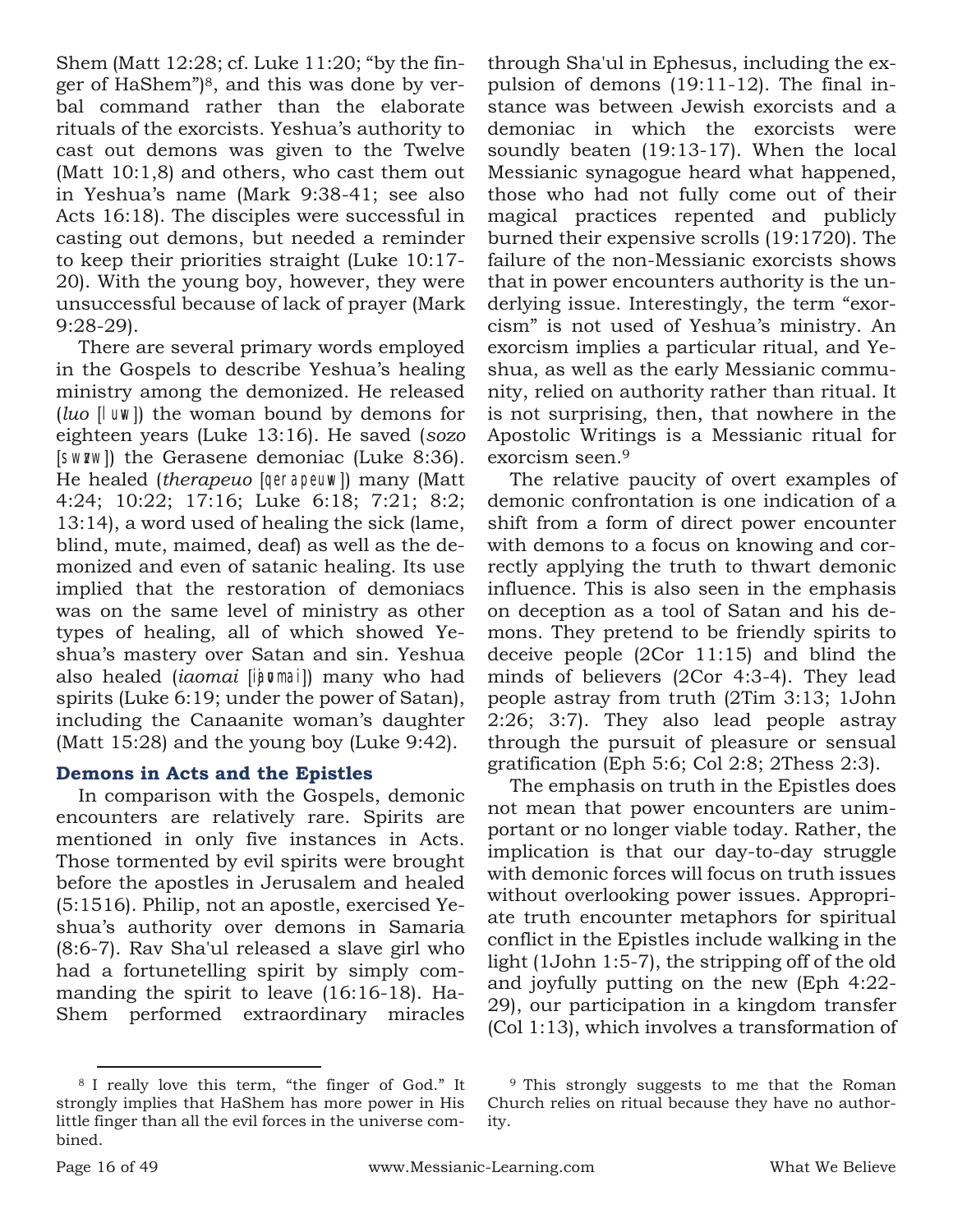our nature as people (2Cor 5:17), and our growth into the full measure of the stature of Messiah (Eph 4:14-16).

Believers are not immune from demonic attack. Demons seek to influence Believers through false doctrines and teachings (1Tim 4:1; 1John 4:1-4) as well as false miracles and wonders (2Thess 2:7-11; Rev 16:14). Sha'ul was buffeted (2Cor 12:7; see Matt 26:67; 1Cor 4:11; 1Peter 2:20; for the physical aspect). Though there can be no certainty as to how this buffeting was manifested, I do know that an "angel of Satan" caused it and that Sha'ul could not remove it through prayer. In the West, evangelicals have been preoccupied with the question of whether a true Believer can be demon-possessed. Such a conclusion, however, can only be an inappropriate translation of *daimonizomai* [daimoniVzomai] because of the English connotations of possession with ownership, which is not in the original. Demons do not own or possess any Believers, who are HaShem's sole possession (as are the demons themselves). Though Believers cannot be owned or have their eternal destiny controlled by a demon, this does not necessarily mean that they cannot be demonized or temporarily controlled by demons, or have demons temporarily indwell them.

The evidence pointing against demonization of the believer includes Yeshua's defeat of Satan on the cross (John 12:31; Col 2:14- 15; Heb 2:14-15), HaShem's presence in (2Cor 6:16), and protection of the believer (1John 5:18), and our status as being seated with Yeshua (Eph 2:6). Evidence in favor of the demonization of believers includes the statements of our need to know Satan's schemes (2Cor 2:11) so that he will not gain a foothold on us (Eph 4:26-27), the reality of demonic attack against believers (2Corl 11:3; 12:7; Eph 6:10-12), and the commands to resist him (James 4:7; 1Peter 5:8-9). No one should doubt that Satan and his demons are able to influence Believers; the question is whether that influence can result in demonization. Further evidence in favor of the possibility of Believers being demonized are the instances of King Sha'ul's torment from an evil spirit (1Sam 16:14-23), the daughter of Abraham being bound by Satan for eighteen years (Luke 13:10-17), and Ananias and Sapphira having their hearts "filled by Satan" (Acts 5:3). None of these has been without dispute, but Scripture indicates that all were of the house of faith, and that all faced demonic attack. This parallels the experience of many people today. While experience is not the final arbiter of doctrinal formulation, our experience should be in accord with our doctrine. Thus, it is reasonable to conclude that Believers may be demonized, and that the warnings to stand against Satan are not just to stop his attacks against the Holy Community or his control over those who do not believe.

Whatever our conclusion on demonization of Believers, Messianics clearly have the identity (being in Messiah), the authority (being seated with Messiah), and the mandate to resist Satan and his demons. I do so not on the basis of our own goodness, but on the basis of Messiah's finished work. Because the One who is in us is greater than the one who is in the world (1John 4:4), I can successfully stand against demonic schemes. Our weapons in this ongoing struggle include our authority as seated with Messiah at the right hand of HaShem, far above every power (Eph 1:15-2:6), the name of Yeshua (Php 2:10), our spiritual armor (Eph 6:18), prayer (a must in some cases, Mark 9:29), simple resistance (Jas 4:7), forgiveness (Eph 4:26-27), and exhibiting the fruit of the Spirit (Gal 5:22-23; Eph 4:22-29; 6:10-18).

#### **Conclusion**

The testimony of the Scriptures regarding demons is clear and cohesive. They are angelic entities who oppose HaShem's sovereign control. They seek to work out their unholy rebellion through influencing people to live in a way contrary to HaShem's expressed intentions. At the same time, they remain under his sovereignty and can be used of him to effect the divine plan. As Messianics We are to submit ourselves to HaShem and resist the attacks of Satan and his hosts. To do so, I must be aware of the basic truths presented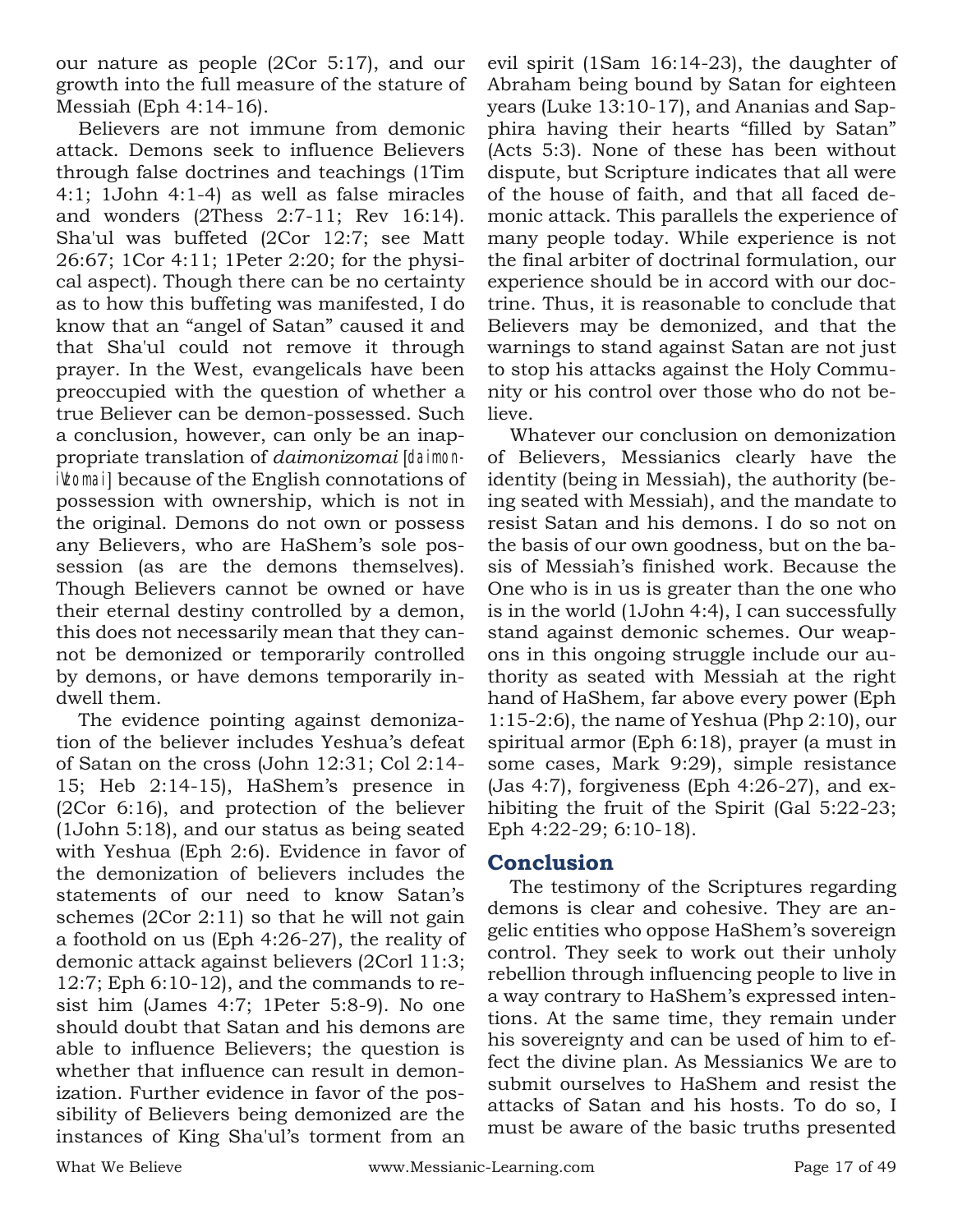in Scripture concerning not just the ontology of demons but their methods as they attempt to influence our lives. Once aware, we are to take our stand in Messiah and oppose the working of demons, whether personally, corporately, or in the structures and systems of society.

A. Scott Moreau

Bibliography: C. Arnold, Powers of Darkness: W. Carr, Angels and Principalities (1981); C. F. Dickason, Angels: Elect and Evil: idem, Demon Possession and the Christian; J. W. Montgomery, ed: Demon Possession; H. Schier, Principalities and Powers in the New Testament (1961); M. Unger, Biblical Demonology; idem, What Demons Can Do to Saints; M. Wink, Naming the Powers; idem, Unmasking the Powers; idem, Engaging the Powers.

## **About Humanity**

I believe that man was originally created in the image of HaShem, by HaShem's own hand and not by any process of evolution or natural selection, and was given the authority and ability to exercise dominion over the created world. Adam chose to disobey Ha-Shem, and because of his disobedience Adam, all of his descendants, and all of his entire dominion fell under HaShem's curse. Sin, sickness, and death entered the world; man became alienated from HaShem and inherited a sin nature, is totally depraved, possesses no spark of divine life, and, of himself, is utterly helpless to remedy his lost condition apart from the grace of HaShem.

## **About Sin**

Everyone who practices sin also practices lawlessness ; and sin is lawlessness. (1John 3:4, NAS)

Everyone who keeps sinning is violating Torah indeed, sin is violation of Torah.

(1John 3:4, CJB)

In the above passage the CJB comes much closer to an accurate rendering than does the NAS. The word that the NAS translates as

"lawlessness" is *anomia* (anomia), which literally means "without law," but as I pointed out under the section on the Torah, the word that the English translations of the Apostolic Scriptures translates as "law" (*nomos* (nomoß)] is the same word used in the LXX (Septuagint, an early Greek translation of the Tanakh) to translate the word "Torah," which is God's divine instruction. Thus Yochanan (John) says that the one who practices sin is living without Torah, that is, apart from God's divine instruction.

The root concept for "sin" in both Hebrew and Greek is based on an archery term that means "to miss the mark." In a larger sense, since the "target" is the perfect example of holiness and complete obedience to Torah that was set by Yeshua — that is, the very nature of HaShem Himself — then I believe that anything that falls short of that goal misses the mark and is, by the broadest sense of its definition, "sin." HaShem has commanded us to "be holy, for I am holy." (Lev 11:44,45; quoted in 1Pet 1:16)

I believe that there are two classifications of sin:

- (1) original (imputed) sin, that sin nature which every human inherits from his/her father Adam, and
- (2) personal sin, the individual choices each person makes to either willfully or ignorantly disobey HaShem and His Torah.

I believe that all men and women are totally depraved, without personal merit, and completely unable to save themselves.

I believe that the penalty for sin is separation from fellowship, which takes one or more of three forms:

- (1) separation from HaShem (spiritual death);
- (2) separation from the visible Body of Mashiach through discipline and "excommunication" (which is to be practiced by the Elders [or Beit Din] of the local congregation solely for the sake of maintaining the purity of the Body of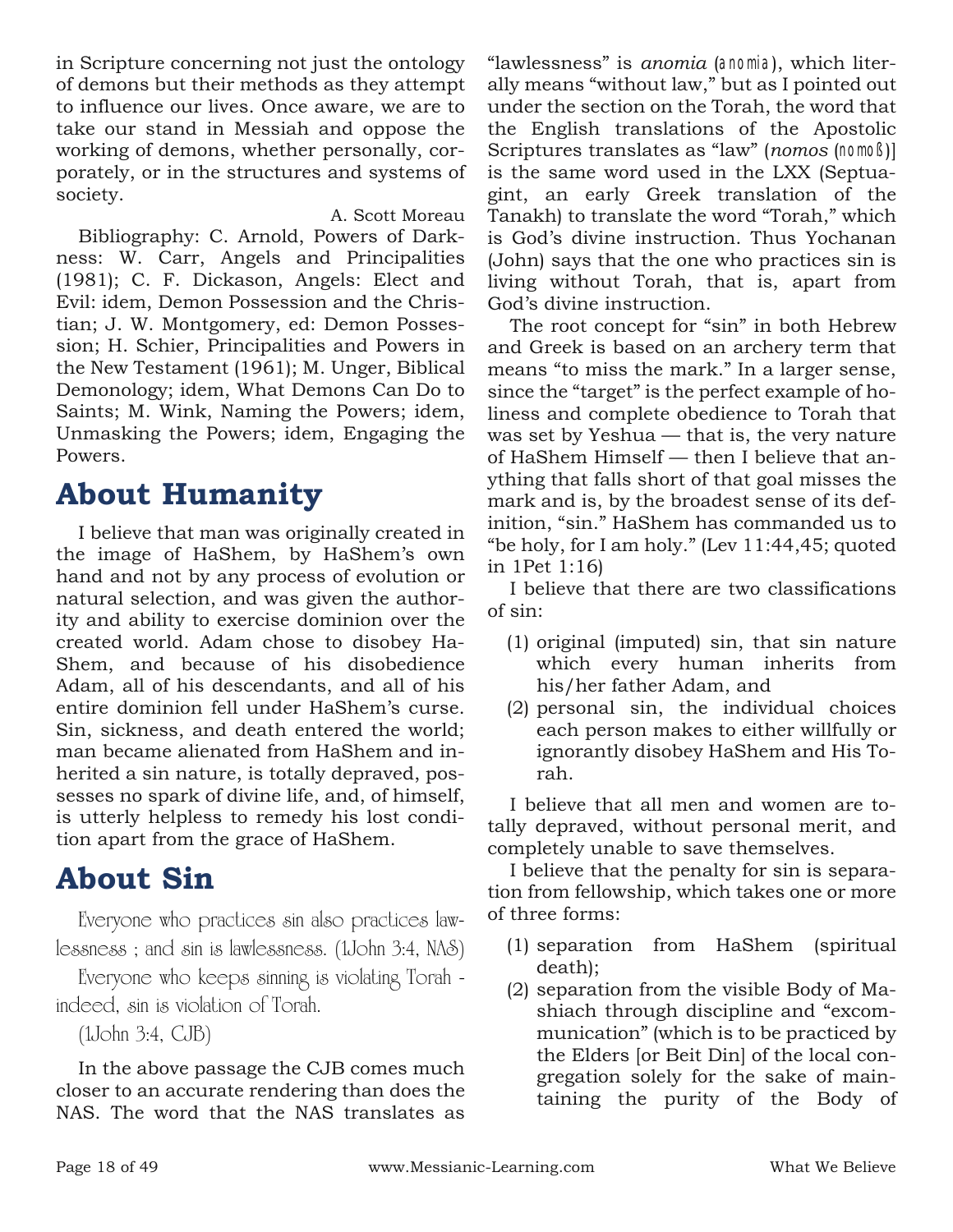Mashiach and for producing the repentance and eventual restoration of the sinning brother or sister), and

(3) separation from this earth and from the physical body through physical death. I believe that the physical illness and death of all earthly creatures is the direct result of Adam's sin, and that some physical illness and death is the result of personal sin.

## **About Salvation**

I believe that salvation is the free gift of Ha-Shem brought to sinful man by the unconditional grace of HaShem and received solely by personal faith in the completed redemptive work of Adonai Yeshua HaMashiach. I believe that salvation comes by faith in the Person and completed work of Yeshua, plus nothing else!

I believe that because of the fact of the eternal, unconditional, and unilateral promise of HaShem, because of the nature of the Word and promises of HaShem, and because of the immutability of the unchangeable covenants of HaShem, all the redeemed, blood-bought, regenerate, and sanctified children of Ha-Shem have entered into an unbreakable relational covenant with HaShem, are completely and permanently indwelt by Ruach HaKodesh, and are constantly interceded for by Yeshua HaMashiach, our Kohen HaGadol (High Priest). I believe that they are therefore secure in Mashiach forever.

I believe that before the foundation of the world, for His own purpose and for His own glory, HaShem foreknew, predestined, called, justified, and glorified all those who are to be redeemed; that is, "predestined to become conformed to the image of His Son" (Rom 8:29) and adopted "as sons through Yeshua HaMashiach to Himself, according to the kind intention of His will" (Eph 1:5).

The Scriptures refer to these individuals as His "elect," all of whom have had their names written in the Lamb's Book of Life from before the foundation of the world (Phil 4:3; Rev 3:5; 13:8; 17:8; 20:12; 20:15).

Although HaShem sovereignly elects some to salvation and glory, paradoxically the election of the saved in no way demonstrates that HaShem is responsible for the damnation of those who are not elect to salvation. The Scripture makes it quite clear that it is not HaShem's will than any should perish. I believe that the Scriptures clearly teach that "whosoever will" may come to saving faith in Yeshua HaMashiach (Isa 28:16; Joel 2:3; John 3:14; 4:4; Rom 10:11; 10:13).

I also believe that the Scriptures just as clearly teach that "the elect" were chosen from before the foundation of the world (Eph 1:4; 1Pet 1:20).

I believe that from man's limited perspective he perceives that he has a measure of "free will," but that from HaShem's perspective HaShem is absolutely and completely sovereign, and is thus in total control of every event that occurs in time, space, and eternity. Although HaShem receives all the glory and honor for all those who are saved, He in no way is to blame for any who are lost. I believe that these facts are in no way paradoxical or contradictory, only that they can only be properly understood from HaShem's perspective.

I believe that it is the privilege of all Believers in Mashiach to rejoice in the assurance of their salvation and their freedom from "bondage" to the eternal penalties imposed by Torah through the testimony of HaShem's Word which, however, clearly forbids the use of that liberty as an occasion to sin.

Though free from "bondage to legalism," I believe that every person is yet accountable to the standard of righteousness that Ha-Shem has defined in His Torah. I believe that all mankind, and especially Believers in Mashiach, are obligated to obey all the mitzvot (commandments) of Torah that apply to them. <sup>10</sup> Exceptions would include those

<sup>10</sup> As stated in the section on Torah, I believe that the Torah constitutes the "Constitution" of the Commonwealth of Israel now, in the Kingdome Age, and in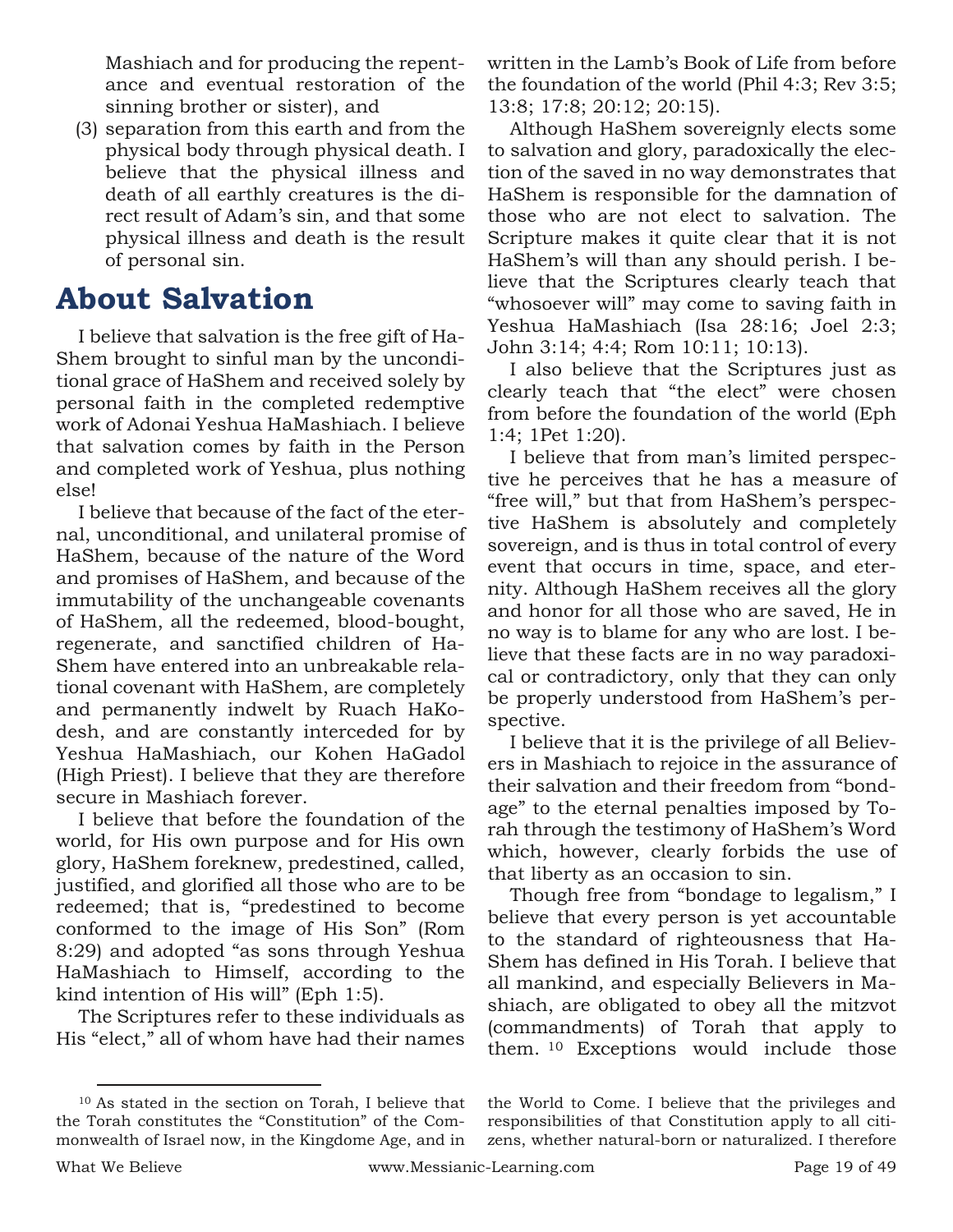which are specific to life in Eretz Israel<sup>11</sup>, or those which require the presence of a Holy Temple on Mount Moriah, or those which are specific to particular classes of people (priests, employers, men, women, etc.).

However, I believe that no man has ever been, or will ever be, saved or counted as righteous through observance of or obedience to Torah, but only through faith in Him who is the Giver of Torah, plus nothing else.

I believe that at the moment of salvation, each person is literally transformed into a "new creation" which the Bible also refers to as a "saint" or "holy person" (2Cor. 5:17; Gal.  $6:15$  – that is, a person who has been "set apart" ("sanctified") by HaShem to be His precious possession and to serve His specific purpose.

I believe that sanctification is a "setting apart" of the believer unto HaShem and that it consists of three steps or stages in the believer's life: positional sanctification, progressive sanctification, and ultimate sanctification.

I believe that all Believers in Mashiach should live in obedience to Torah and in such a manner as not to bring reproach upon their Savior and Lord, and that separation from all religious apostasy and sinful pleasures, prac-

After the death of Nimrod, his adulterous wife Semiramis gave birth to a child who she claims was "supernaturally conceived." She taught that her son Tammuz was Nimrod reborn, and that she and her child were divine. Among the Chinese, the Mother Goddess was called Shingmoo or the "Holy Mother." The ancient Germans worshipped the Virgin "Hertha" with child in arms. The Scandinavians called her Disa, Etruscans called her Nutria, and among the Druids, the "Virgo-Paritura" was worshipped as the "Mother of tices, and associations is commanded by Ha-Shem. I believe that the Torah is the standard of righteousness by which each "saint" is to conduct his/her life.

## **About God's Shabbat**

I believe that the seventh-day Shabbat is clearly taught in the Torah, and that has never been changed or rescinded in any way. Failure to "remember" and "keep" Shabbat is a violation of the Fourth Commandment (Exodus 20:8). I believe that when he blended the Jewish sect known as "The Way" with the Babylon Mystery Religion<sup>12</sup> (ca 431-435 CE), Constantine deliberately abolished the biblical Shabbat and replaced it with the worship of the sun god, hence the name of the first day of the week is "sun-day."

"On the venerable day of the Sun let the magistrates and people residing in cities rest, and let all workshops be closed. In the country however persons engaged in agriculture may freely and lawfully continue their pursuits because it often happens that another day is not suitable for grain-sowing or vine planting; lest by neglecting the proper moment for such operations the bounty of heaven should be lost." (Constantine, 321 CE)

God." In India, she was known as Indrani, who was also represented with a child in her arms. The Babylonian Mother was known as Aphodite or Ceres to the Greeks, Nana to the Sumerians, and as Venus or Fortuna to the pagans in Rome, and her child was known as Jupiter. For ages, Isi, the "Great Goddess" and her child Iswara, have been worshipped in India.

In Asia, the Mother was known as Cybele and the child as Deoius. The Bible mentions this Mother-Goddess worship when the children of Israel fell into apostasy. Judges 2:13 says, "They forsook the LORD, and served Baal and Ashtaroth." Ashtaroth (Ashtoreth) was also called "the queen of heaven" (Jeremiah 44:17-19). In Ephesus she was known as "Diana of the Ephesians" and in Egypt she is Isis and her child is Horus. She is worshipped as the "Queen of Heaven … by [some] Christians, mainly Catholic, Anglican, Lutheran, and Orthodox Churches, to whom the title is a consequence of the Council of Ephesus [431 CE], where the Virgin Mary was proclaimed Mother of God" following the tradition of the Babylon Mystery Religion.

believe that obedience to Torah, to the extent that obedience is possible, is incumbent upon all believers in Messiah, including "the Gentile Church."

<sup>11</sup> **Eretz Yisrael** is Hebrew for "the Land of Israel."

<sup>12</sup> The Babylon Mystery Religion is the first (and therefore oldest, and the foundation of all others) false religion in the world, and is the foundation for all Mother/Son worship. It is the worship of Nimrod (the first king of Babel[on] and Nineveh [Gen 10:8-12]) and his mother, Semiramis, and was developed in Babylon by Semiramis.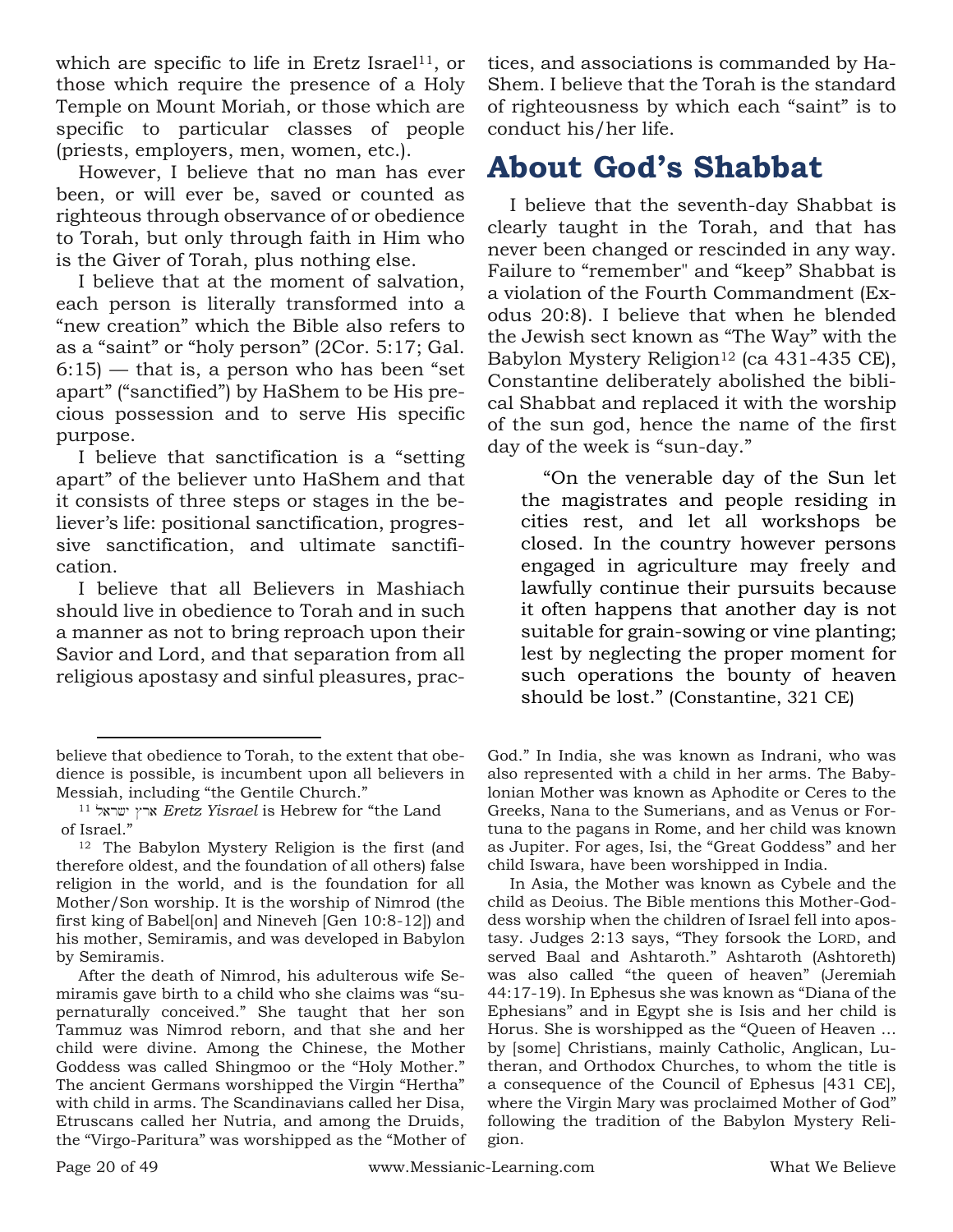That Sunday worship was in place by 435 CE is evident to its reference in Canon 20 of the Council of Nicea (ca. May-August 325):

Canon 20: On Sundays and during the Paschal season prayers should be said standing. Since there are some who kneel on Sunday and during the season of Pentecost, this holy synod decrees that, so that the same observances may be maintained in every diocese, one should offer one's prayers to the Lord standing.

The Council of Laodicea (ca. 364) ordered that all religious observances were to be conducted on Sunday, not Shabbat.

Christians shall not Judaize and (thus) be idle on Saturday [Saturn's Day], but shall work on that day.

The following quotations are mirrored from SabbathToSundayChange.com, which contains much more excellent material on the subject, and is recommended for further study.

## **Quotes from the Catholic Church in regards to the Sabbath to Sunday change**

Below are a few quotes from the Roman Catholic Church which further reveal why most Churches now keep Sunday as the Sabbath. The Catholic Church may be wrong on many things, but everything about these quotes below is true. When they say they are responsible for the final change of the Sabbath to Sunday, they are not delusional, and they speak truth.

It was Satan's plan to have the "church" change the Sabbath to Sunday. Why did Satan do this? The Torah says that keeping the Fourth Commandment regarding Shabbat is a sign as to whom we worship and give our allegiance (Exodus 31:12-17). If we obey God and keep His Sabbath holy, we give our allegiance to God. If we obey the commandment of the Catholic Church and keep their day

Holy, then to whom do we give our allegiance? The Catholic Church answers this question below with two of their quotes.

But looking even deeper, who gave the "church" the power to change God's true day of worship, and why? This picture is just one of many that reveal the extent of Sun worship in the Catholic Church.



### **Does the Bible support the change to Sunday?**

"For example, nowhere in the Bible do I find that Christ or the Apostles ordered that the Sabbath be changed from Saturday to Sunday. I have the commandment of God given to Moses to keep holy the Sabbath day, that is the 7th day of the week, Saturday. Today most Christians keep Sunday because it has been revealed to us by the [Roman Catholic] church outside the Bible." (*Catholic Virginian*, October 3, 1947, p. 9, article "To Tell You the Truth.")

"Is not every Christian obliged to sanctify Sunday and to abstain on that day from unnecessary servile work? Is not the observance of this law among the most prominent of our sacred duties? But you may read the Bible from Genesis to Revelation, and you will not find a single line authorizing the sanctification of Sunday. The Scriptures enforce the religious observance of Saturday, a day which I never sanctify." (James Cardinal Gibbons, The Faith of Our Fathers (1917 edition, p. 72-73; 16th Edition, p 111; 88th Edition, p. 89).

### **Who Made Sunday Holy?**

"Question - Which is the Sabbath day?

"Answer - Saturday is the Sabbath day.

"Question - Why do I observe Sunday instead of Saturday?

"Answer - I observe Sunday instead of Saturday because the Catholic Church, in the Council of Laodicea (A.D. 364), transferred the solemnity from Saturday to Sunday." (Pe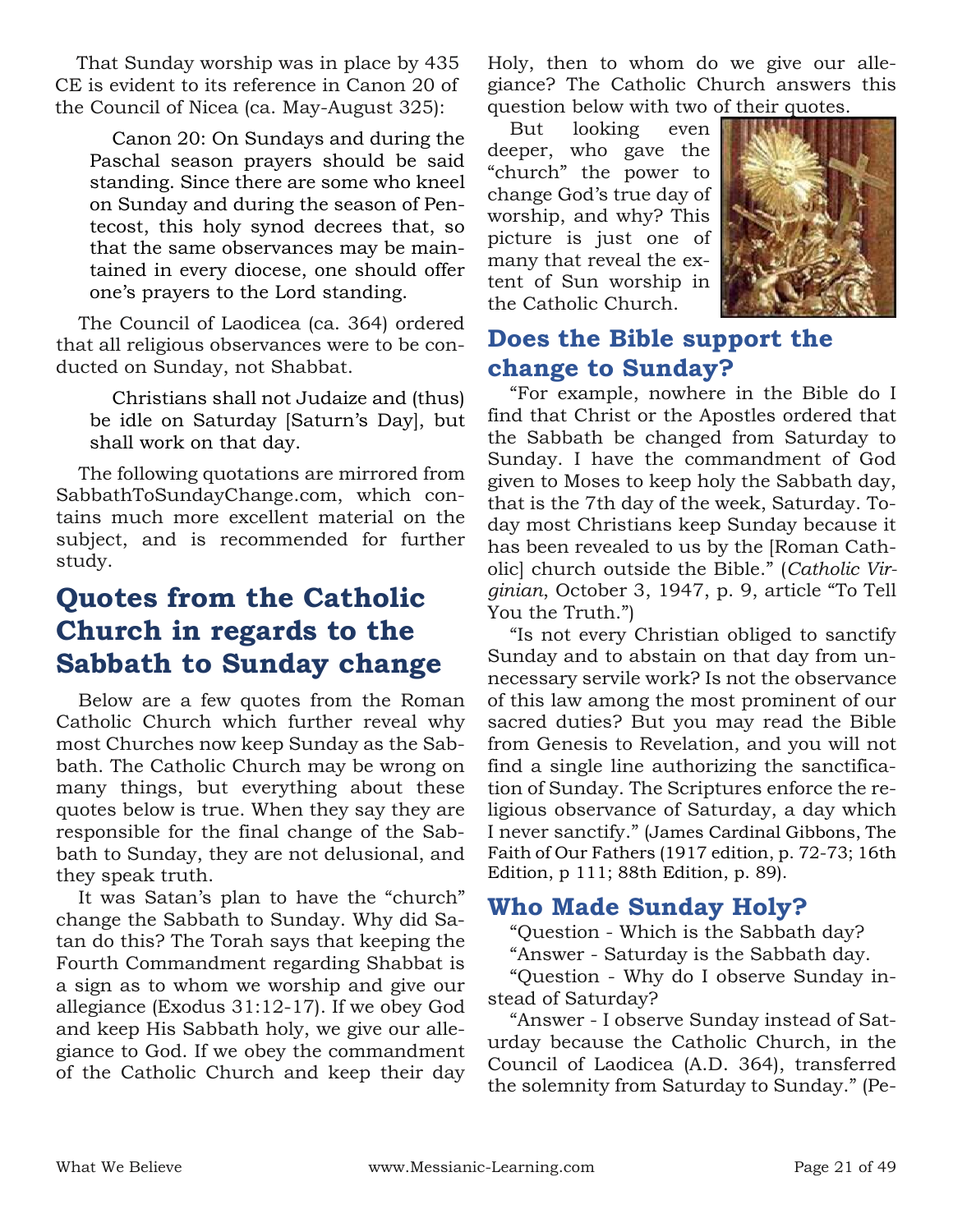ter Geiermann, C.S.S.R., *The Convert's Catechism of Catholic Doctrine*, p. 50, 3rd edition, 1957)

"Perhaps the boldest thing, the most revolutionary change the Church ever did, happened in the first century. The holy day, the Sabbath, was changed from Saturday to Sunday. 'The day of the Lord' was chosen, not from any direction noted in the Scriptures, but from the (Catholic) Church's sense of its own power… People who think that the Scriptures should be the sole authority, should logically become 7th Day Adventists, and keep Saturday holy." (*St. Catherine Church Sentinel*, Algonac, Michigan, May 21, 1995)

### **Whose Day of Worship is Sunday?**

"They [the Protestants] deem it their duty to keep the Sunday holy. Why? Because the Catholic Church tells them to do so. They have no other reason… The observance of Sunday thus comes to be an ecclesiastical law entirely distinct from the divine law of Sabbath observance… The author of the Sunday law… is the Catholic Church." (*Ecclesiastical Review*, February 1914)

"It is well to remind the Presbyterians, Baptists, Methodists, and all other Christians, that *the Bible does not support them anywhere in their observance of Sunday* [emphasis added]. Sunday is an institution of the Roman Catholic Church, and those who observe the day observe a commandment of the Catholic Church." (Priest Brady, in an address reported in *The News*, Elizabeth, New Jersey, March 18, 1903)

### **Who Do We Reverence by Keeping Sunday Holy?**

"I have repeatedly offered \$1,000 to anyone who can prove to me from the Bible alone that I am bound to keep Sunday holy. There is no such law in the Bible. It is a law of the holy Catholic Church alone. The Bible says, 'Remember the Sabbath day to keep it holy.' The Catholic Church says: 'No. By my divine power I abolish the Sabbath day and command you to keep holy the first day of the week.' And lo! The entire civilized world bows down in a reverent obedience to the command of the holy Catholic Church." (Father T. Enright, C.S.S.R. of the Redemptoral College, Kansas City, in a lecture at Hartford, Kansas, February 18, 1884, printed in *History of the Sabbath*, p. 802)

"It was the Catholic church which… has transferred this rest to Sunday in remembrance of the resurrection of our Lord. Therefore, the observance of Sunday by the Protestants is an homage they pay, in spite of themselves, to the authority of the (Catholic) church." (Monsignor Louis Segur, *Plain Talk About the Protestantism of Today*, p. 213)

### **Common Lies About Shabbat**

Why is it that Sunday is not taught to have any qualities of Shabbat? Why is Sunday not honored by most of those who say they observe it? Why is the seventh day Sabbath not observed or honored by most believers?

### **Lie #1: I don't need a Sabbath rest anymore.**

Some say I do not need a Sabbath rest anymore. That is untrue because our bodies still need rest; but even if that was so, the Shabbat is not based on our need, for God did not rest because He was tired, but rather to appreciate His work. Does the Creator no longer want to have His creation appreciated? The fact is Hebrews 4:9 says, "There remains the Sabbath for the people of God."

Messiah said that He is "Lord of the Sabbath" (Matt. 12:8). Since He is the same yesterday, today, and forever, and He is the God of the living and not of the dead, then quite naturally the Shabbat remains today. One might also postulate that if God does not keep His promise concerning the Sabbath creation for us, then it would be prudent for us all to worry each morning as to whether the Sun will rise.

Someone may well say, "But the Sabbath was made for man." Well said! Therefore, the Most High has given you a gift from Himself; actually, a part of His own holiness. Oh, and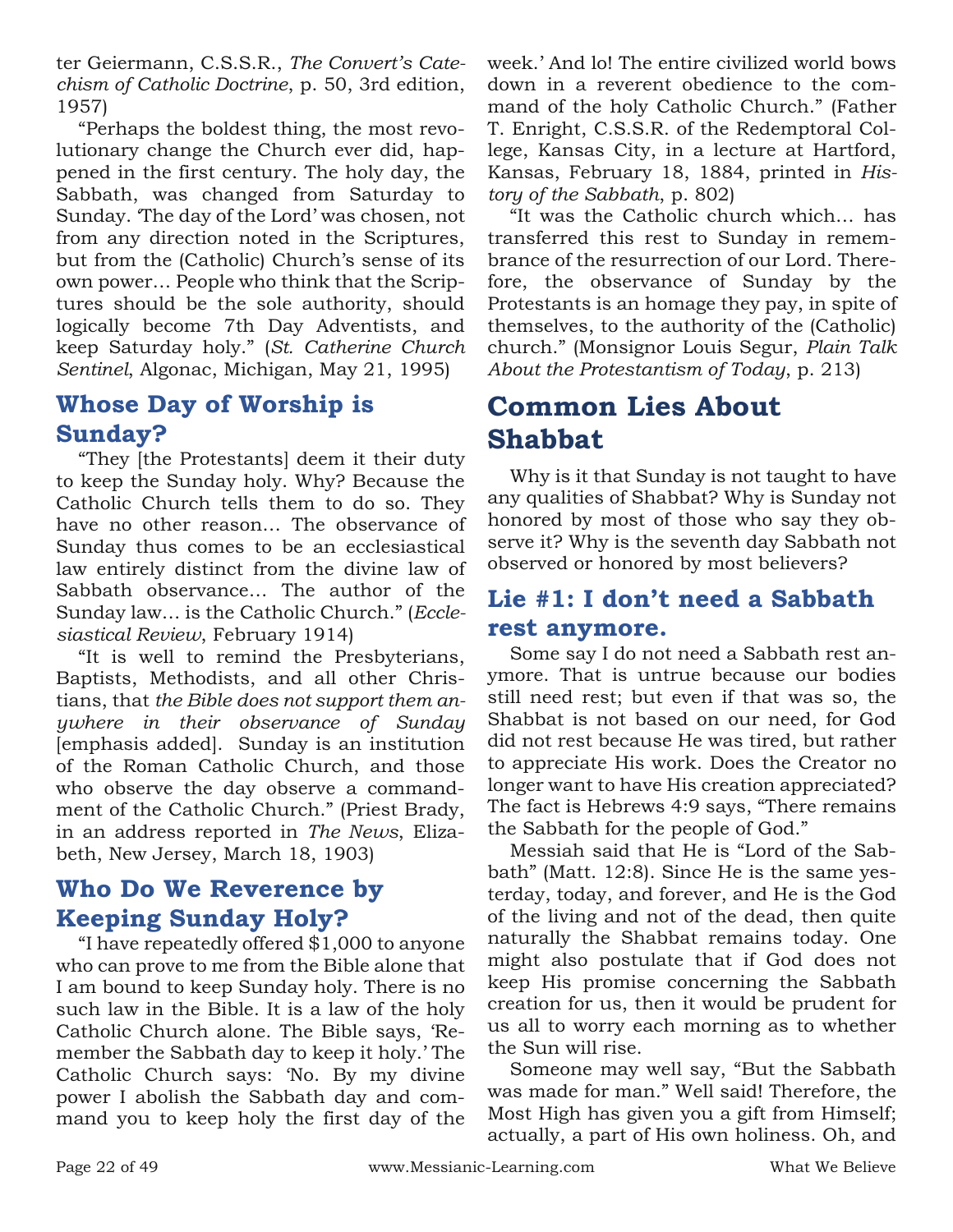don't forget, "the gifts and the calling of God are irrevocable" (Rom 11:29). So, your statement only proves the continuation of the Shabbat.

Another may say, "Well, if the Sabbath is a gift, then I can do with it what I want." To that person I would respond, "You would be wise not to throw any of God's gifts into the trash! Do unto others as you would have them do unto you." How many times have you done something for someone you love, even if you did not view it with favor? Why would anyone who loves God not want to do what He loves?

#### **Lie #2: Messiah broke the Shabbat**

For far too long people have been deceived into thinking that Messiah Yeshua (Jesus of Nazareth) broke the Sabbath in order to show us we were free from the Sabbath. The entire concept of Messiah breaking the Sabbath is a blasphemy and an affront to the Most High. It is born out of ignorance and rebellion.

Why would anyone want to be "free" from a gift of God? Actually, Messiah affirmed the Shabbat with the things that He did, and *only performed those deeds that were permissible on Shabbat*. His critics came against Him with their current traditions for Shabbat keeping, which were not commanded in the Torah. They were traditions of men, not commandments of God. Messiah Yeshua healed on the Shabbat because healing is a form of being freed from labor, which is central to the Shabbat. Also, Messiah Yeshua never committed sin. He never broke God's Torah, which, by the way, was His own, the thing which He wrote Himself!

### **Lie #3: Messiah canceled Shabbat by fulfilling Torah**

Messiah Yeshua said, "Do not think that I came to abolish the [Torah] or the Prophets; I did not come to abolish but to fulfill" (Matt. 5:17).

First, it must be understood that this was a common idiomatic rabbinic formula relating to the proper interpretation of Torah.

When discussing a particularly difficult passage, the rabbi would ask his students for their interpretation. If the student interpreted the passage correctly, the rabbi would exclaim, "Mazel tov! You have fulfilled Torah." But if the student interpreted the passage incorrectly, the rabbi would admonish him, "You have just abolished Torah!"

Even if the Master did not have this idiom in mind when he made the statement, it still is grammatic nonsense to think that "fulfilling" the Torah can possibly mean to cancel it out or overturn it. To argue that "fulfilling" means the same as "cancellation" is simply faulty reasoning. Thinking so illogically can surely only mean one is either under some kind of deceiving influence or a fool, devoid of all reason.

Fulfilling has absolutely nothing to do with destroying or annulling; actually, fulfilling is the exact opposite of annulment. Fulfilling means to complete or make whole; to fill to the full.

Why should Messiah take away the Shabbat by His death and resurrection? How could that possibly correlate? Surely Messiah has provided us with a spiritual rest from sin, a kind of Sabbath rest within the soul. However, that in no way removes, abolishes, or changes the seventh-day Shabbat. The Shabbat was given before sin came into the world, so it cannot possibly be a type of rest from sin. On the seventh day of creation, did God rest from His sin or from his work? To put forth the seventh day Sabbath as a type of rest from sin progresses towards blasphemy, because it implies that God needed rest from sin, since He rested then. Of course, the Apostolic Scriptures nowhere imply such. It is a merely a feeble excuse perpetrated by unreasonable minds to excuse disobedience to God's Torah.

#### **Lie #4: I can choose any day to be my Sabbath**

The Shabbat is rest from the labor of creative processes. God stopped creating on the Sabbath, so we also stop. When our mind and hands have stopped creating, we have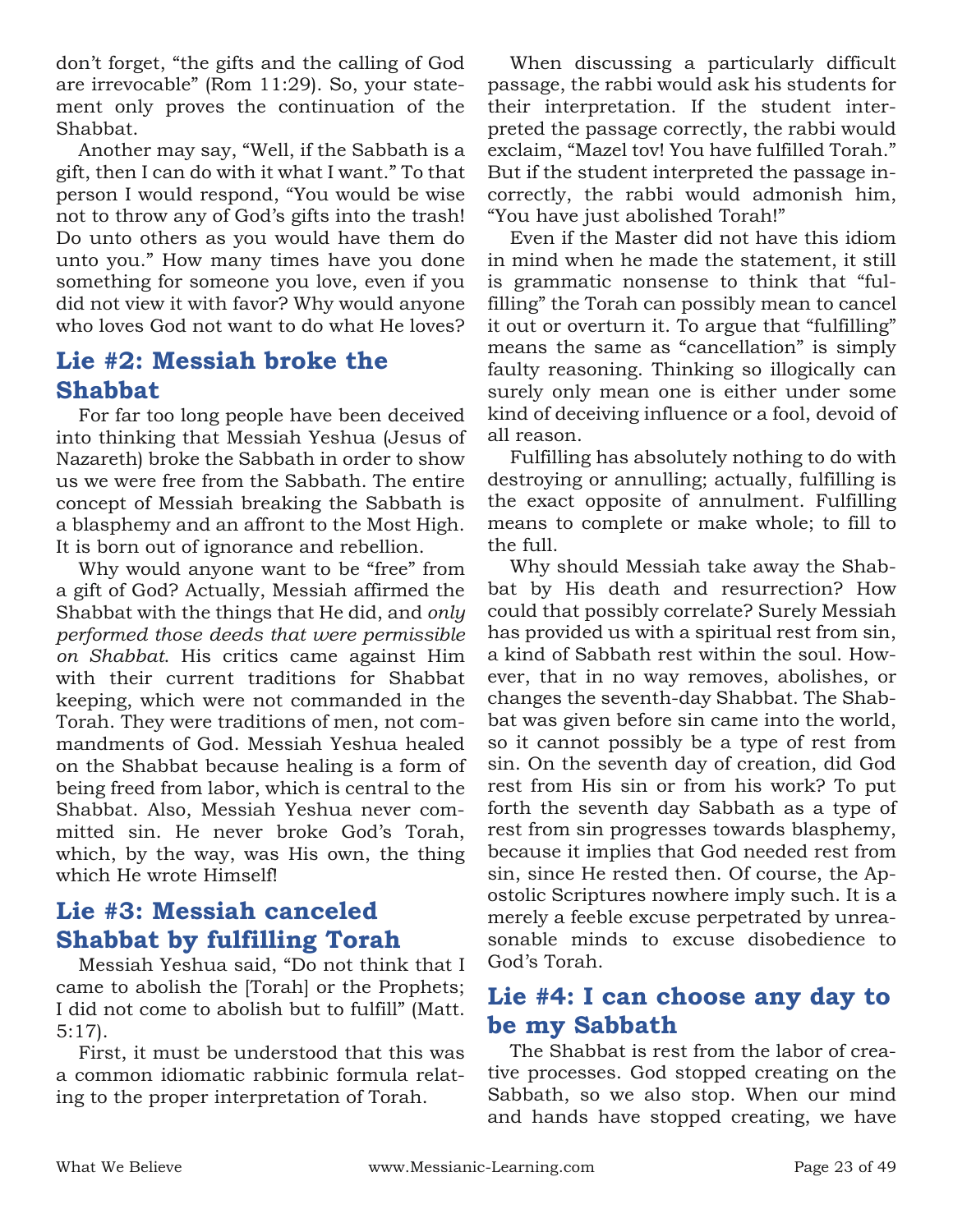time and ability to appreciate what has been created, especially by the Creator. Only then are we are experiencing something He experienced. Since He is holy, then the experience of His Shabbat is holy. As we experience His Holy Day, then we are holy also.

The only regular day of the week the Most High ever made holy is the seventh day. Only He can decide what day is holy. No matter how hard we try we cannot make a day holy, because holiness is not dependent on our actions. Holiness is solely dependent on His determination.

Many believers have thought to make certain religious days holy by the force of their celebration on that day. Such is arrogance and ignorance. There is not one single place in all the Bible where anything is holy, except that called holy by the mouth of the great "I AM." Therefore, no person can choose any day they wish to celebrate the Shabbat, because only the seventh day is holy. Celebration of Sabbath rest on any other day is totally void.

### **How should we celebrate Shabbat?**

Shabbat was meant to be a celebration of rest. It should be joyful and fun, while totally respectful and thoughtful of the Most High. It should not be a feast for getting selfish desires. Children should know that God loves their playfulness, but it should be balanced. There should not be fasting on Shabbat unless it is an extended fast which goes longer than a week.

There is to be no regular mundane work on Shabbat, especially building or creating with the hands. Spiritual work, emergency work, healing work, protective work, priestly work, feeding, and guarding (military and police) are all allowed exceptions. God wants us to use our common sense. He also knows that in a non-Shabbat-honoring world people will be required by employers to work on Shabbat. The Sabbath-keeper should make every effort not to work on the seventh day by being kindly communicative with employers about their wishes and/or looking for an alternative vocation. If a person cannot avoid regular work on Shabbat, they definitely should be seeking the Most High for a remedy as they depart their workday.

Other kinds of work that are not in the spirit of Shabbat include building a fire, doing commerce (except that which is necessary according to the above exceptions), seeking out worldly entertainment, and doing any activity that causes a fuss, a ruckus, or disrespectfully loud noises.

On Shabbat there should be praying, praising, worshiping, reading Holy Scripture, singing unto the Lord, even dancing unto the Lord, and talking to others about the Lord and His Word; that is, whatever honors the Most High honors His Shabbat.

Remember, the seventh day is sundown Friday to sundown Saturday, because "the evening and the morning" (Gen 1:5, *et. al.*) separated each day, not sunrise or 12:00 midnight. In many observant homes and synagogues two candles are lighted with prayer to mark the beginning and help establish the celebration. A Hebrew/Jewish calendar will give the time when each Shabbat begins. For computers I suggest the calendar available at www.chabad.org/calendar/.

### **The Reward of Shabbat**

Isaiah 58 has been an inspiration to many Believers, but it is interesting how the last verses have been ignored.

"If you hold back your foot on Shabbat from pursuing your own interests on my holy day; if you call Shabbat a delight, ADONAI's holy day, worth honoring; then honor it by not doing your usual things or pursuing your interests or speaking about them. If you do, you will find delight (oneg) in ADONAI - I will make you ride on the heights of the land and feed you with the heritage of your ancestor Ya'akov, for the mouth of ADONAI has spoken." (Isaiah 58:13,14)

Notice that according to the Prophet, the Lord's holy day is the seventh-day Shabbat.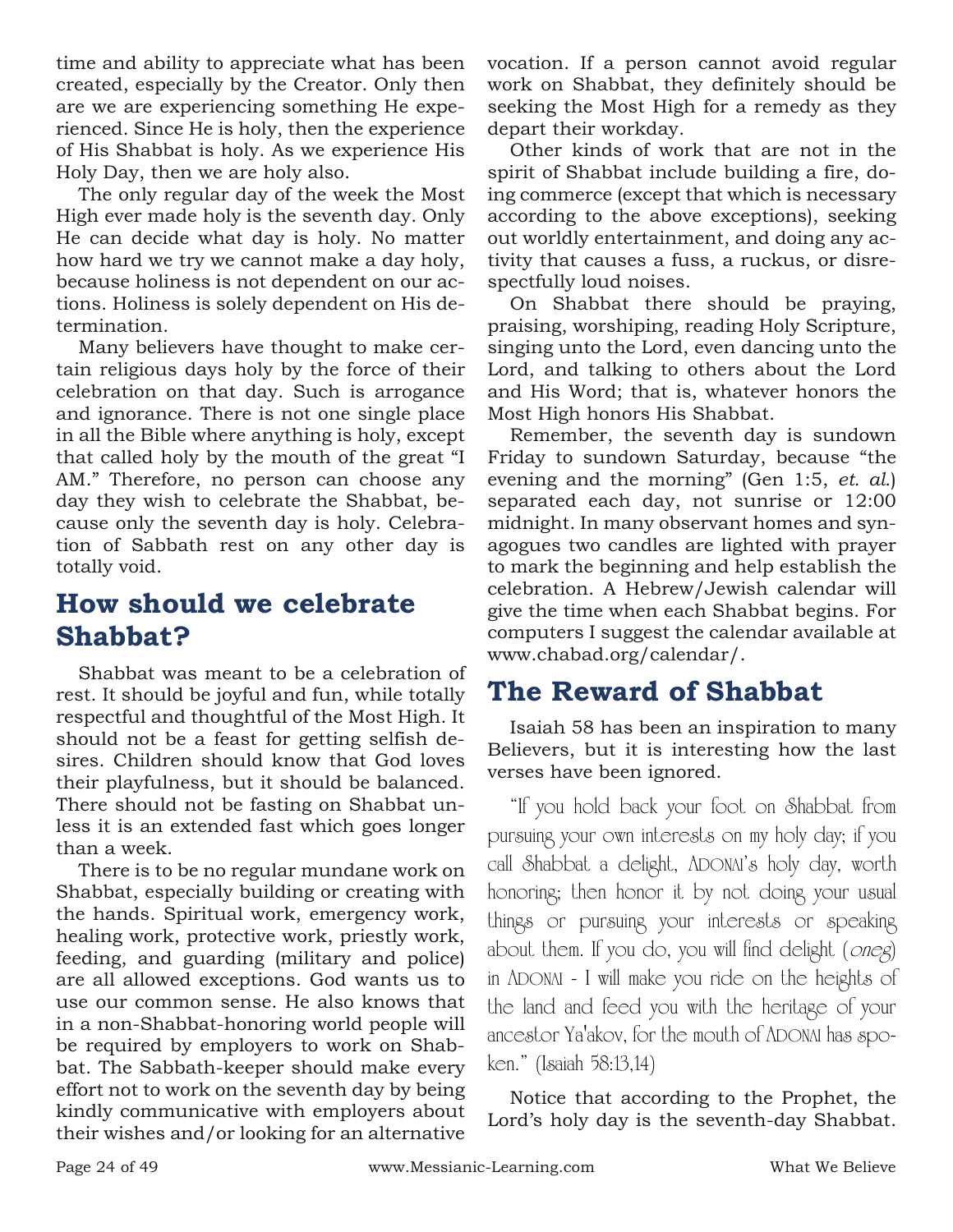Now connect the above with: "Then you will delight yourself in ADONAI, and he will give you your heart's desire." (Psalm 37:4)

Everyone wants to know how to get the Most High to give them the desires of their heart. Delight in ADONAI seems easy enough! There have been many fanciful interpretations of what it means to delight in ADONAI, but only one revelation of what this means is found in the Scriptures.

"Delight" in Psalm 37:4 is the Hebrew word *oneg*, which is defined "to treat as a delicacy." There are very few places in the Scriptures were the word *oneg* is used. Yet, because it is a rarity, it will help us solve a mystery. There is one place, and only one, where it tells us exactly how to delight in ADONAI, even using the word *oneg*.

Here is the secret: Isaiah 58:13,14 is the only place where we are told by God what delighting in Him is. Any other interpretation for "delight yourself in ADONAI" is useless speculation and the imagination of men. The only way Scripture provides for anyone to delight in ADONAI is to honor and obey the seventh day Sabbath. The reward for doing this is "to ride on the heights of the land and to feast on the inheritance" of Ya'akov. It is sealed as a promise from "the mouth of ADONAI." Also, as it says in Psalms 37:4, the only way anyone is promised to receive the "desires of your heart" is by delighting in ADONAI. In other words, if you make His Sabbath a delight, *oneg*, a delicacy in your life, you will receive your heart's desires.

It would seem that all people truly devoted to the Creator of Shabbat would make haste to honor the Shabbat of the Creator at all costs, considering the great payoff it carries! It would benefit anyone having a difficult time "riding high" in God's favor to examine closely the practice of the Sabbath. Test it by getting this part of your life in line with God's will, then see what will happen.

## **About the Miqra, or Holy Community**

Classical Christian theology teaches (and for 30 years I wrongly taught) that "the Church" is a new work of God, separate and totally distinct from Israel, that began in "the Upper Room" with the giving of the Holy Spirit on Pentecost, and will continue on earth until "the Rapture," at which time "the Church" is taken out of the world to avoid "the Tribulation," while "Elect Israel" remains behind to "pass through the fire."

"The church which is his body" began to be formed at Pentecost through the new ministries of the Spirit. Believers, at that time and through the baptism of the Spirit, became an organism by virtue of a divine life indwelling all, and that life was Christ. … Thus, the formation of the body began at Pentecost and since that time the Lord has "added unto the church daily such as should be saved." (Lewis Sperry Chafer)

"The Rapture occurs when the Church is caught up to meet Christ in the air, before the tribulation; … at the Rapture, Christ comes as the Bridegroom to take unto Himself His bride, the Church. … At the Rapture the Church, like Enoch, is taken out of the world. Jesus promises to keep the Church from, or (*ek*) out of this tribulation, … The elect, a portion of Israel, will be gathered back to Jerusalem, and pass through the fire, or great trial. Like Enoch, the Church escapes from it." (William E. Blackstone)

Contrary to classical Christian theology, I now believe there is only one true and universal Holy Community (the "Miqra" or "Called Out", erroneously translated as "church" in most English Bibles), which is the Body and Bride of Yeshua HaMashiach, that it is a spiritual organism, of which Yeshua is the Head, and that it is made up of all the redeemed ("born again") persons of all historical ages or epochs, including all the "righteous" of both Israel and of "the nations," all of whom are included equally in the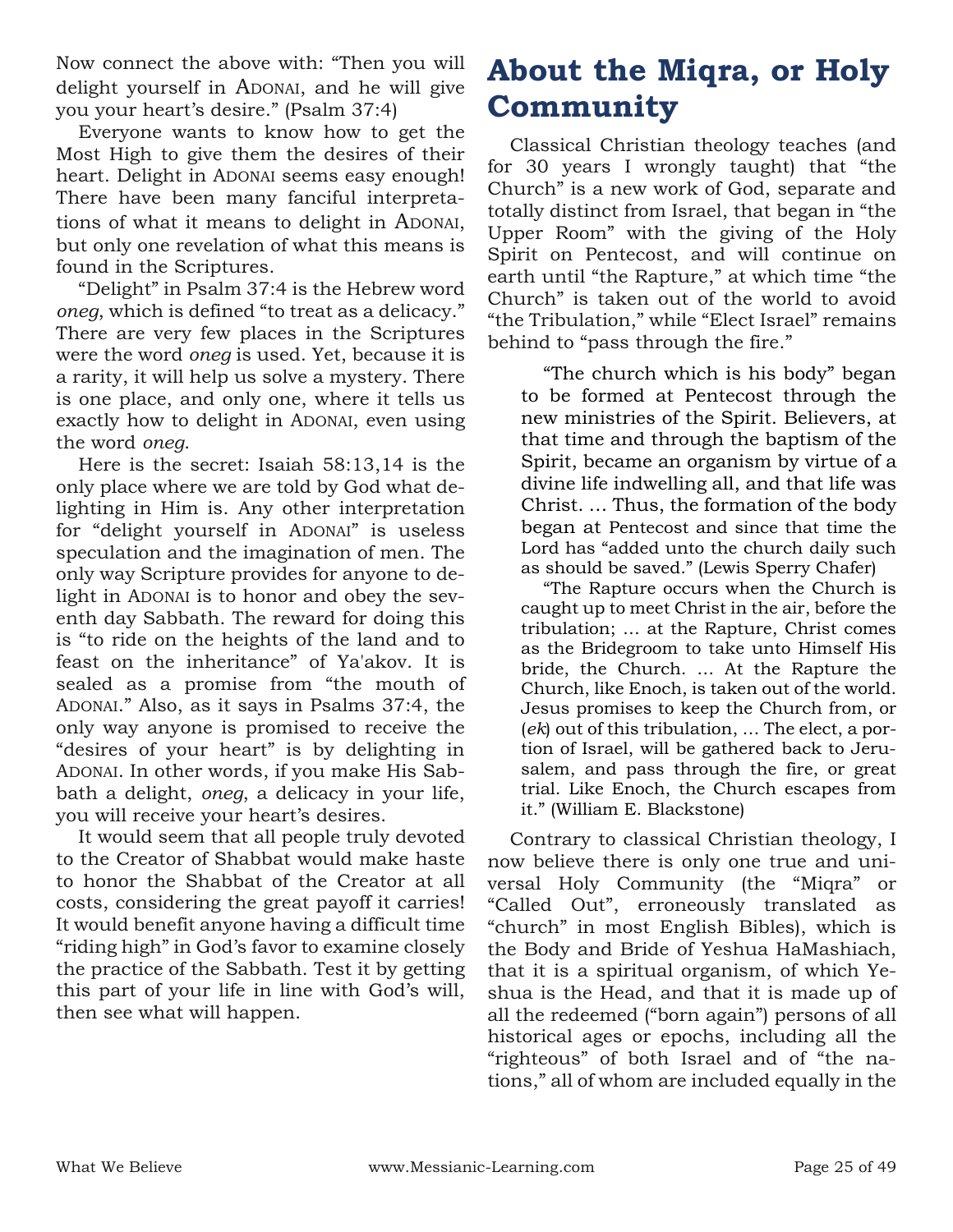Commonwealth of Israel, that is, the extended family of Avraham, Yitzhak, and Ya'akov.

I agree with the Sh'ma (Deut 6:4) which says: "Sh'ma, Yisra'el! ADONAI Eloheinu, ADONAI echad [Hear, Isra'el! ADONAI is our God, ADONAI is one]." I thus believe that Yeshua HaMashiach and Abba (the Father) are ADONAI *echad* (a plural unity). (See "About God"). Since the Tanakh clearly teaches that *Israel* is ADONAI's bride (Isa 49:18, Isa 61:10, Isa 62:5, Jer 2:2, Jer 2:32), and the Apostolic Scriptures teach that the *Miqra* is the bride of Yeshua HaMashiach (Eph 5:27, Rev 19:5-9), then *the Miqra must be the same as Israel*, who was first "married to" HaShem. In fact, in the Revelation of HaMashiach to Yochanan, HaShem says that *Yerushalayim* (Jerusalem) is the "bride of the Lamb" (Rev 21:9-27).

I believe that the establishment and continuity of local assemblies (also called congregations, synagogues, or erroneously "churches") is clearly taught and defined in the Ketuvei HaShalichim (the Apostolic Scriptures or erroneously-called "New Testament"), that the members of this one spiritual Body are directed by Adonai Yeshua to associate themselves together in local assemblies, which are to be true communities of believers, not just organizations, and that those local assemblies should willingly cooperate with each other for the presentation and propagation of the "the faith which was once and for all passed on to God's people." (Jude 1:3)

## **Primacy of the Local Assembly**

I believe in the absolute autonomy of the local assembly, composed solely of truly "born-again" believers, free from any external authority or control, with the right to be totally free from the interference of any hierarchy of individuals or organizations outside of that local assembly. I believe that each local assembly, through its Zaqenim (Elders) and their interpretation and application of the Scriptures, is the sole judge of the measure and method of its cooperation with other assemblies, as well being the sole judge of all matters of membership, policy, discipline, benevolence, and government (remembering that no prophecy of Scripture is a matter of one's own interpretation without the illumination of Ruach HaKodesh).

### **Critical Definitions**

Adonai Yeshua said in the language of the Hebrews,<sup>13</sup> "… on this rock I will build my miqra, and the gates of She'ol will not overcome it." (Matt. 16:18) When his words were translated into Greek, the word "*ekklesia*" was substituted for the Hebrew "*miqra*" that He actually spoke. A comparison of the two words will show the accuracy of that substitution.

ekkl hsi **ekklesia** — a gathering of citizens called out from their homes into some public place, an assembly

- a. an assembly of the people convened at the public place of the council for the purpose of deliberating
- (c) in the local dialect. The charges against Yeshua were posted in Latin, Greek, and Hebrew [ebraisti, Hebraisti] (John 19:20).
- The Apostolic Scriptures refer to several placenames, specifically stating that the place-names are being given in Hebrew (John 5:2, John 19:13, John 19:17, Rev 16:16).
- Yochanan says that Miriam of Magdala spoke to Yeshua in Hebrew at His tomb (Joh 20:16).
- Luke says that Rav Sha'ul addressed the mob at the Temple in Hebrew (Acts 21:40, Acts 22:2).
- Rav Sha'ul says that Yeshua spoke to him in Hebrew on the road to Damascus (Acts 26:14).

<sup>&</sup>lt;sup>13</sup> There is much debate over the language that was spoken in Israel during the Second Temple Period and the language in which the Apostolic Scriptures were originally written. I hold that the primary language was Hebrew from the evidence of the Apostolic Scriptures themselves:

<sup>•</sup> Roman law required that charges against a condemned prisoner be publicly posted (a) in Latin, the official language of the empire, (b) in Greek, the lingua franca (language of commerce) of the empire, and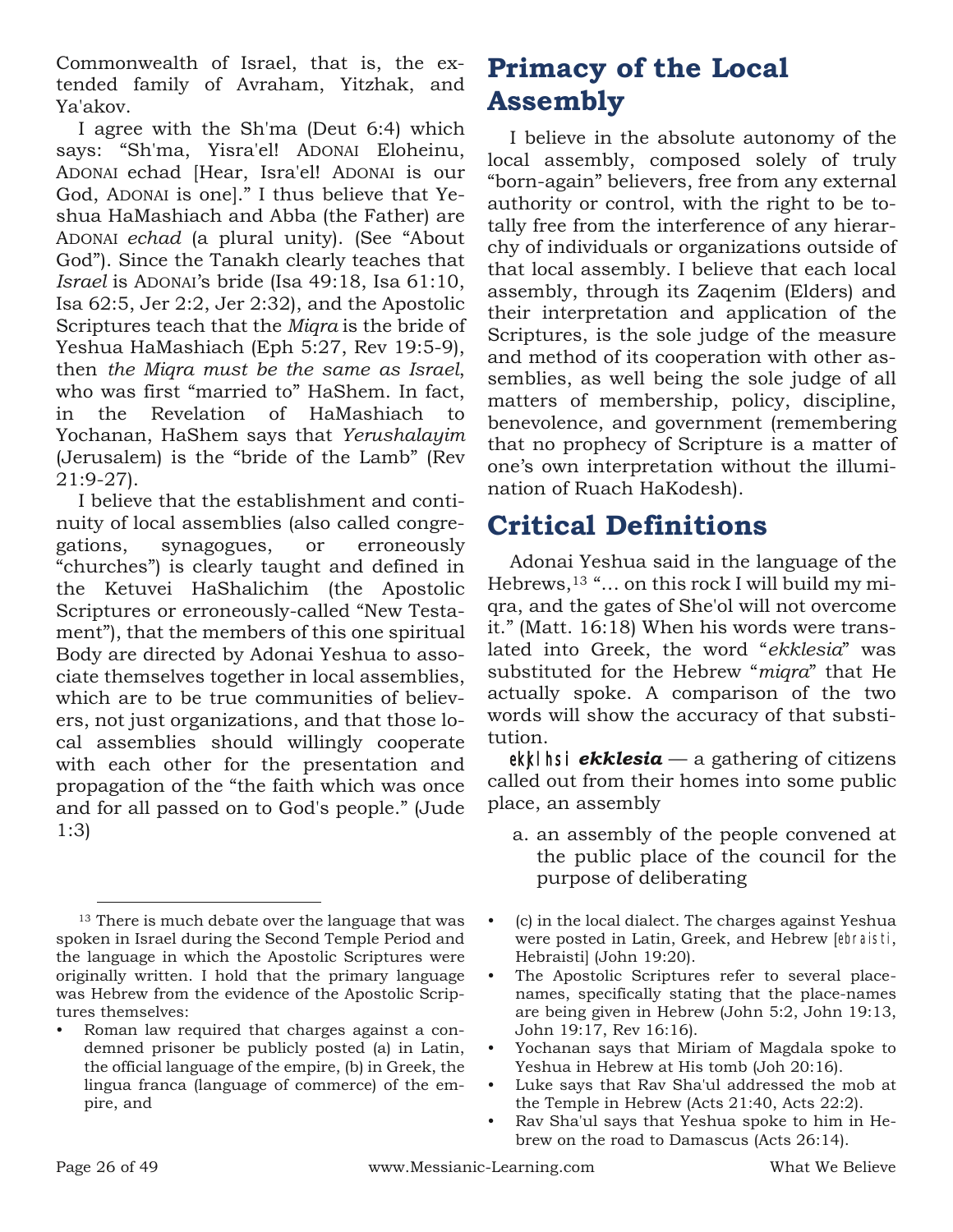b. the assembly of the Israelites

arqm *miqra* — convocation, convoking, reading, a calling together

a. convocation, sacred assembly

- b. convoking
- c. reading

(Source: BibleStudyTools.com/Lexicons/)

The inaccuracy of the common interpretation in the modern "church" comes not in the translation from Hebrew *miqra* into Greek *ekklesia*, but rather in the later translation of the Greek word *ekklesia* into English. It should be clearly understood that the use of the word "church" in the English "New Testament" has absolutely no valid linguistic reason or precedent beyond Gentile (specifically Roman Catholic) tradition (more below). It is a gross mistranslation of the Greek word *ecclesia*, which is a valid translation of the Hebrew word *miqra*, and which should be translated as either "called out" or "called out ones," "assembly," or "community."

The word arqm (*miqra*) is repeatedly used in the Tenakh (the Hebrew Bible, erroneously called the "Old Testament") to speak of the holy convocation or holy assembly of the faithful, particularly for the observance of the Feasts of ADONAI. The word is based on the root word arq (*qara'*) which means to call and commission or endow, to be chosen, or to be called out, or to be named. It is specifically used of those who are "called by the name of ADONAI" in 2Chron 7:14, Isa 43:7, and Acts 15:17. I therefore conclude that Yeshua's true Miqra includes all the faithful of Israel both before and after His death and resurrection, into which holy assembly the believing Gentiles have been grafted or adopted.

"But if some of the branches were broken off, and you - a wild olive - were grafted in among them and have become equal sharers in the rich root of the olive tree, then don't boast as if you were better than the branches! However, if you do boast, remember that you are not supporting the root, the root is supporting you. So you will say,

"Branches were broken off so that I might be grafted in." True, but so what? They were broken off because of their lack of trust. However, you keep your place only because of your trust. So don't be arrogant; on the contrary, be terrified! For if God did not spare the natural branches, he certainly won't spare you! So take a good look at God's kindness and his severity: on the one hand, severity toward those who fell off; but, on the other hand, God's kindness toward you - provided you maintain yourself in that kindness! Otherwise, you too will be cut off! Moreover, the others, if they do not persist in their lack of trust, will be grafted in; because God is able to graft them back in. For if you were cut out of what is by nature a wild olive tree and grafted, contrary to nature, into a cultivated olive tree, how much more will these natural branches be grafted back into their own olive tree! For, brothers, I want you to understand this truth which God formerly concealed but has now revealed, so that you won't imagine you know more than you actually do. It is that stoniness, to a degree, has come upon Isra'el, until the Gentile world enters in its fullness; and that it is in this way that all Isra'el will be saved. As the Tanakh says, "Out of Tziyon will come the Redeemer; he will turn away ungodliness from Ya'akov and this will be my covenant with them, . . . when I take away their sins." (Romans 11:17-25 CJB)

Although it cannot be absolutely proven beyond doubt, there is significant evidence to be found that the modern English word "church" is either derived from or related to the Middle English word chirche or kirke, which is related to "circle," which is in turn related to the name of the false goddess Circe, and refers to the practice of worshipping Circe while standing in a "circle." (In Roman mythology, Circe and Odysseus had three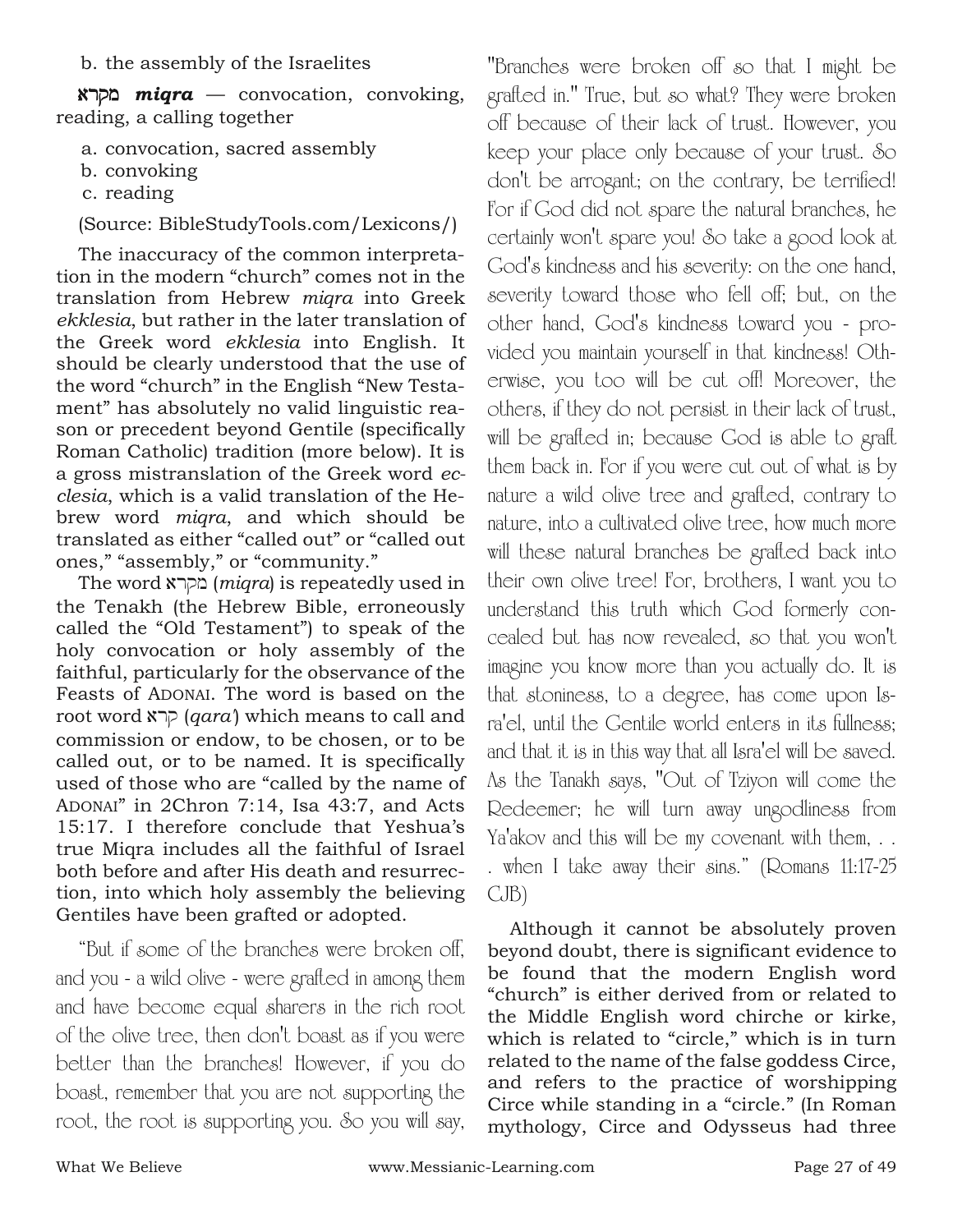sons: Romus, Anteias, and Ardeias who respectively founded three cities called by their names: Rome, Antium, and Ardea.)

My personal research of the subject leads me to believe that in its later application during the centuries immediately before and after the birth of Messiah, the term also refers to the "inner circle" of priests of Roman version of the Babylonian Mystery Religion<sup>2</sup> which was the "official" state religion of Rome. (Apparently, this "inner circle" of priests stood in a "circle" to worship Circe, the mother of the founder of the city of Rome.) When Emperor Constantine, pontifex maximus ("supreme bridge" or high priest) of the Babylonian Mystery Religion blended early fourth-century Messianic Judaism (called "The Way") with the Mystery Religion to create what he called "Christianity," he named this "inner circle" of pagan priests as "bishops" over his unified apostate Roman religion. It is my considered opinion that this same group of pagan priests is now the College of Cardinals in the Roman Catholic Church. After creating "the Church," Constantine continued on as pontifex maximus of the Mystery Religion, and although tradition says that he received "Christian baptism," it was not until he was on his deathbed, and there is no evidence that he ever actually came to faith in Messiah.

Many within the Messianic Restoration object to the use of the word "church" to refer to true Believers in Messiah for three primary reasons:

- (1) there is absolutely no linguistic reason to have ever translated either the Hebrew word *miqra* or the Greek word *ecclesia* as "church" except in deference to the apostate Roman Church (thus, to call the assembly of Believers a "church" is to submit to the authority of the Pope, the successor to Constantine);
- (2) because of the pagan origin of the word and what it originally represented; and

(3) because of the historical persecution of the Jews by the apostate Roman "Church" and its many descendants.

While I strongly agree with each of those three reasons, the primary reason that I personally object to the use of the word "church" to refer to any part of the Holy Community is that the only true function that the word serves is to perpetuate the singular error that for almost 1,700 years has been the primary dividing wedge separating Jewish and non-Jewish members of the Body of Messiah, that Israel and "the Church" are two separate entities.

I also strongly object to the blatantly antisemitic practice of using the word "church" to either teach or support:

- a. any form of separation between Jewish and non-Jewish believers in Yeshua (the idea that the "church" and Israel are two separate entities is a foundational doctrine of Christian theology, and is taught by almost all Christian denominations; see the opening statements to this article by Chafer and Blackstone), or
- b. any form of supersessionism<sup>14</sup> or "replacement theology" in which the Gentile believers in Yeshua (the "church") "replace" Israel in HaShem's Plan of Redemption, or
- c. artificially elevating Gentile believers to an imagined position that is superior to HaShem's elect people Israel.

I am firmly convinced that neither Yeshua HaMashiach nor the Shliachim intended to start a "new religion," but rather only to fulfill, complete, and correct what was missing in the Judaism of the Second Temple Period. I therefore believe that the most valid form of worship is that practiced by Yeshua and His *talmidim* (disciples). I have therefore chosen to identify with that group of believers that is

<sup>14</sup> Supersessionism, also called replacement theology, is a Christian doctrine which asserts that the New Covenant through Jesus Christ supersedes the Old

Covenant, which was made exclusively with the Jewish people.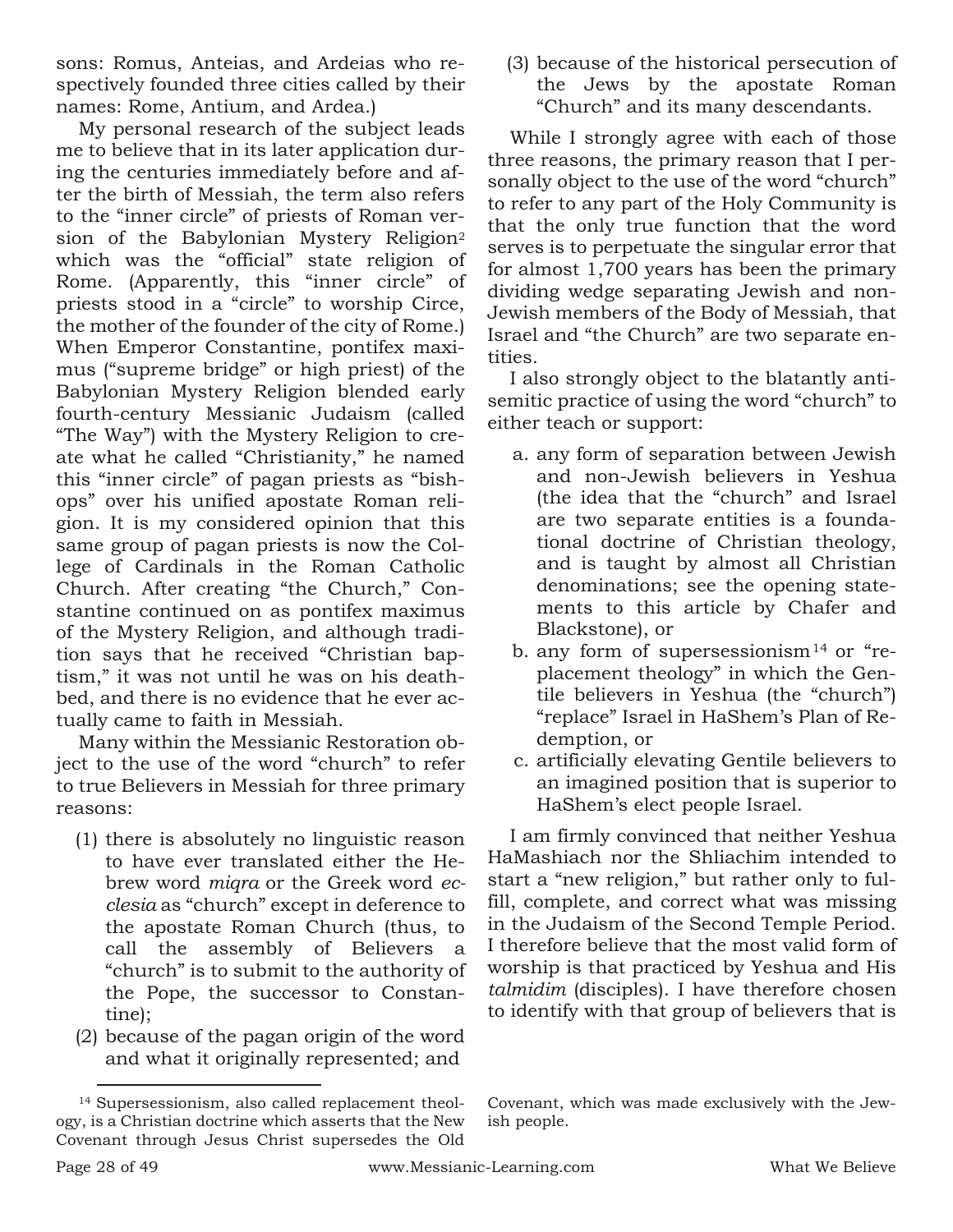known variously as "the Messianic Movement," "Messianic Judaism," or "Messianic Restoration."

Furthermore, the Scriptures teach that under Messiah's earthly reign, the Commonwealth of Israel will teach and lead the nations in the worship of HaShem in the Temple (Zech 8:19-23). If all Believers, Jewish and non-Jewish alike, will be following the Jewish style of worship in the Kingdom, does it make any sense to wait until then to do so?

I further believe that much of the conflict that exists between Jewish and non-Jewish Believers in Mashiach has been caused by anti-Semitic and anti-Gentile language that has crept into the household of faith.

For example, the word "Jesus" is nothing but a compounding of errors. Nobody who every knew Yeshua in the flesh ever referred to Him by that word. In fact, it is grammatically impossible to say that word in either Hebrew or Aramaic, as neither language has the "jay" sound.

When His name was transliterated from the Hebrew of the original Apostolic Scriptures into Greek for transmission to the Gentile and Greek-speaking Jewish Messianic Believers in the Diaspora, the name was rendered in Greek as "Iesu." When the "church" became centered in Rome and the Greek Scriptures were translated into Latin, the Romans added an "s" on the end of His name (because virtually all masculine Latin words end in "s") making it "Iesus." Then the Germans came along during the Reformation and changed the "I" to a "J"" making the word "Jesus." And then the men who translated the Latin and German version of the Scriptures into English didn't bother to correct the error.

It should also be noted that I know of no other work of literature in any language, besides the English Bible, that had made an attempt to "translate" personal names rather than simply rendering them phonetically.

In the meantime, as more and more Gentiles were brought into "Nazarene Judaism" (HaDerek, or "The Way"), Yeshua HaMashiach became thought of less and less as "Yeshua the Jewish Messiah" and more and more as "Jesus the 'New Testament' Gentile Christian God of love and forgiveness," as distinctly contrasted from "Jehovah" of the "Old Testament" Who was a "fierce desert God of wrath and vengeance."

As the Gentile "church" became more and more anti-Semitic and the persecutions against the Jews "in the name of Jesus" became increasingly severe, Jews around the world began to hate that word more and more, and for good reason. But just stop and think how difficult that persecution would have been if the Gentiles had remembered that they were nothing more nor less than "adopted" members of a distinctly Jewish sect. And how much more difficult it would have been to persecute Jews "in the name of" Yeshua, the Jewish Messiah.<sup>15</sup> (See also our discussion elsewhere on the word "Jehovah.")

## **Responsibility of the Miqra**

I view the responsibilities of the Miqra to be as follows:

#### **1. Our Responsibility Toward HaShem**

I agree with the Westminster Shorter Catechism that "Man's chief end is to glorify God, and to enjoy Him forever." I accomplish this

<sup>15</sup> If Adonai Yeshua HaMashiach is not HaShem, then the Apostolic Scriptures are a lie, "Jesus" and the Shliachim were all false prophets, and all Messianic believers (and Christians) since about 30 CE are guilty of idolatry for worshipping a mere mortal.

If Adonai Yeshua HaMashiach is in fact HaShem as the Scriptures clearly teach, then to call him "YAHshua" or "Fred" or "Barney" or "Jesus" (or "Jehovah" or "YAHovah" for that matter) is a violation of the Third Commandment.

It makes absolutely no sense at all to nonchalantly speak of Him as "Jesus" and then carefully (often even superstitiously) avoid speaking "The Name" (יהוה, yudhey-vav-hey) which is His. At the very least, it is totally disrespectful to address someone by the wrong name if you know their real name. Would you feel that you were being shown proper respect if someone insisted on calling you Enrique or François after learning that your name is Roger?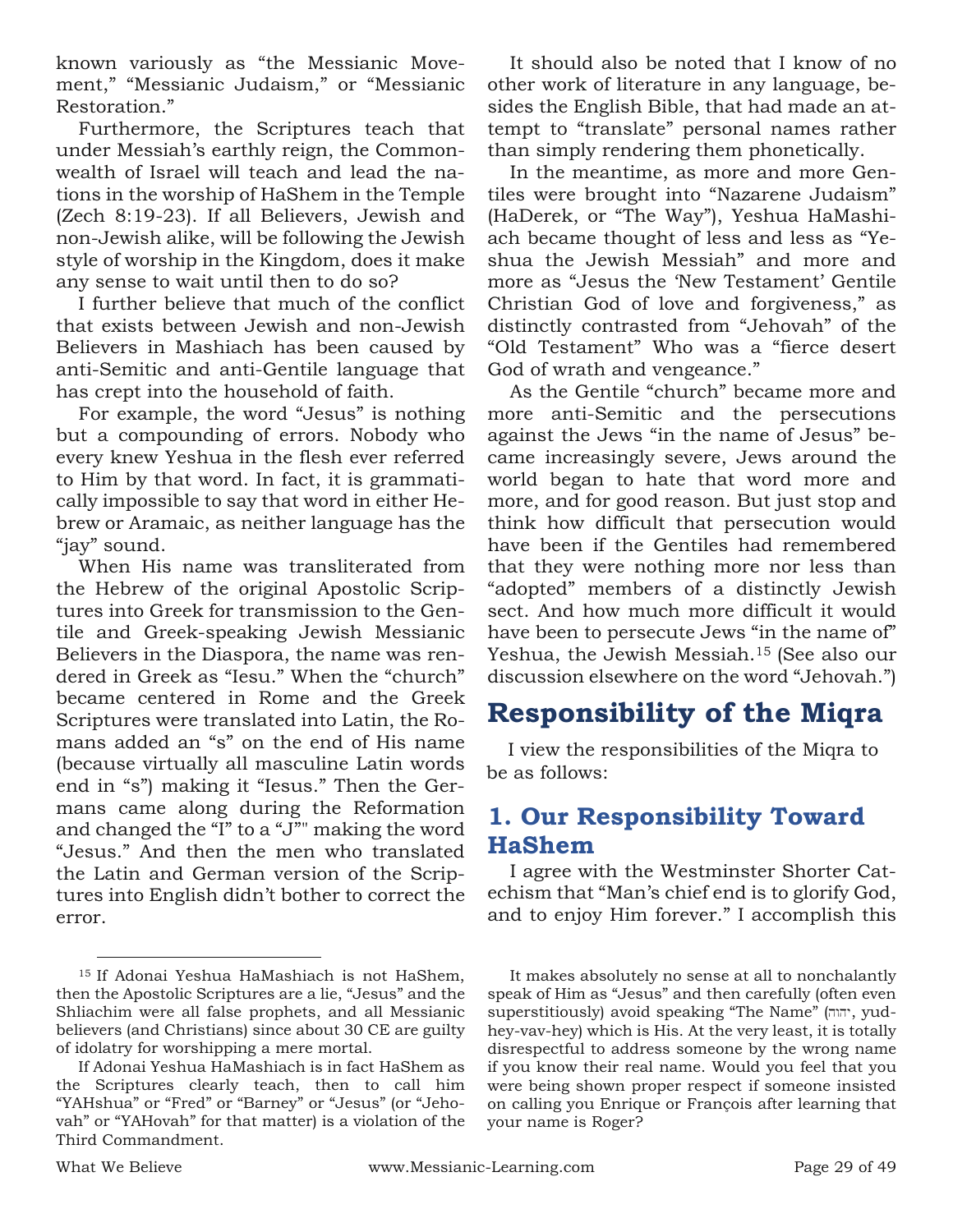responsibility toward HaShem primarily by loving Him. When we truly love Him above all else, we will give Him our unquestioning obedience in all things. Our love and obedience will then glorify Him.

When one of the Scribes asked Yeshua Ha-Mashiach, "Which *mitzvah*<sup>16</sup> is the greatest of all?" Mashiach answered, "The greatest is, 'Hear, Yisra'el, the Lord our God, the Lord is one: you shall love the Lord your God with all your heart, and with all your soul, and with all your mind, and with all your strength.' This is the first mitzvah. The second is like this, 'You shall love your neighbor as yourself.' There is no other mitzvah greater than these." (Mark 12:28-31).

Anyone who does not love HaShem as Mashiach commanded is under the divine curse of HaShem. "If anyone does not love the Lord, a curse on him! Marana, ta! [Our Lord, come!]" (1Cor 16:22).

The Bible says that Yeshua HaMashiach became obedient to Torah (and to much, but not all, of the Oral Tradition) so that the Goyim<sup>17</sup> would glorify HaShem. "For I say that the Messiah became a servant of the Jewish people in order to show God's truthfulness by making good his promises to the Patriarchs, and in order to show his mercy by causing the Gentiles to glorify God — as it is written in the Tanakh, 'Because of this I will acknowledge you among the Gentiles and sing praise to your name.'" (Rom. 15:8-9)

The Bible says that because He has bought us out of bondage to sin, we should live to glorify Him: "… you were bought at a price. So use your bodies to glorify God." (1Cor 6:20).

Adonai Yeshua said that if we love Him we will obey Him (John 3:36; 14:23,24), and the Apostolic Writings confirm that we are to obey Him (Acts 5:29,32; Rom 2:8; 6:16; 2Thess 1:8; 3:14; Heb 5:9; 1Pet 1:2; 4:17). This glorifies HaShem (Rom 15:6).

The Bible says that we have become the Bride of Mashiach and that we will reign with Him forever (Rev 19:6-9; 21:1-22:7).

#### **2. Our Responsibility Towards Torah**

I believe that HaShem's Torah is the one and only single standard of righteousness by which all mankind is to be judged, both in the present and in the *Olam Haba* (the world to come), and that all mankind, not just Israel, has an obligation to follow all of the commandments of Torah that can be followed (realizing that some of the commandments cannot be obeyed because they refer specifically to life within Eretz Yisra'el18, life under theocratic rule, and/or life in the presence of a Mishkan Kodesh [Holy Temple], or they apply to certain classes of individual, such as men only, women only, priests only, masters only, slaves only). Further, again contrary to classical Christian theology, I hold that Yeshua HaMashiach specifically commanded all Believers in Him to be obedient to Torah.

### **3. Our Responsibility Toward Our Family**

Because HaShem created the family millennia before He created His Miqra, I believe that our responsibility toward our family comes second only to our responsibility toward HaShem. Yeshua set this model before us in that, as He hung dying on His  $\text{cross}^{19}$ at Calvary, He committed the care of His mother into the hands of the Beloved Talmid.<sup>20</sup> HaShem's Torah, which our Lord

Yeshua was executed. I happen to believe that the instrument was in the form of the traditional Roman cross with a crossbeam, but we view this as a matter of opinion rather than of doctrine. I find no fault with those who prefer the term "execution stake" as less offensive to Jewish persons.

<sup>16</sup> hwcm *mitzvah* is Hebrew for "command," "commandment," "precept," or by inference "good work."

<sup>17</sup> ywg *goy* (plural, *goyim*) is Hebrew for "nation," usually used for anyone who is not an Israelite, therefore "Gentiles."

<sup>&</sup>lt;sup>18</sup> Aretz Yisrael is Hebrew for "the Land of Israel."

<sup>19</sup> Within Messianic Judaism there is considerable debate as to the form of the instrument upon which

<sup>20</sup> dymlt *talmid* (plural, *talmidim*) is Hebrew for "scholar" or "disciple" — one who learns — specifically one who learns at the feet of another and who strives to become like the teacher.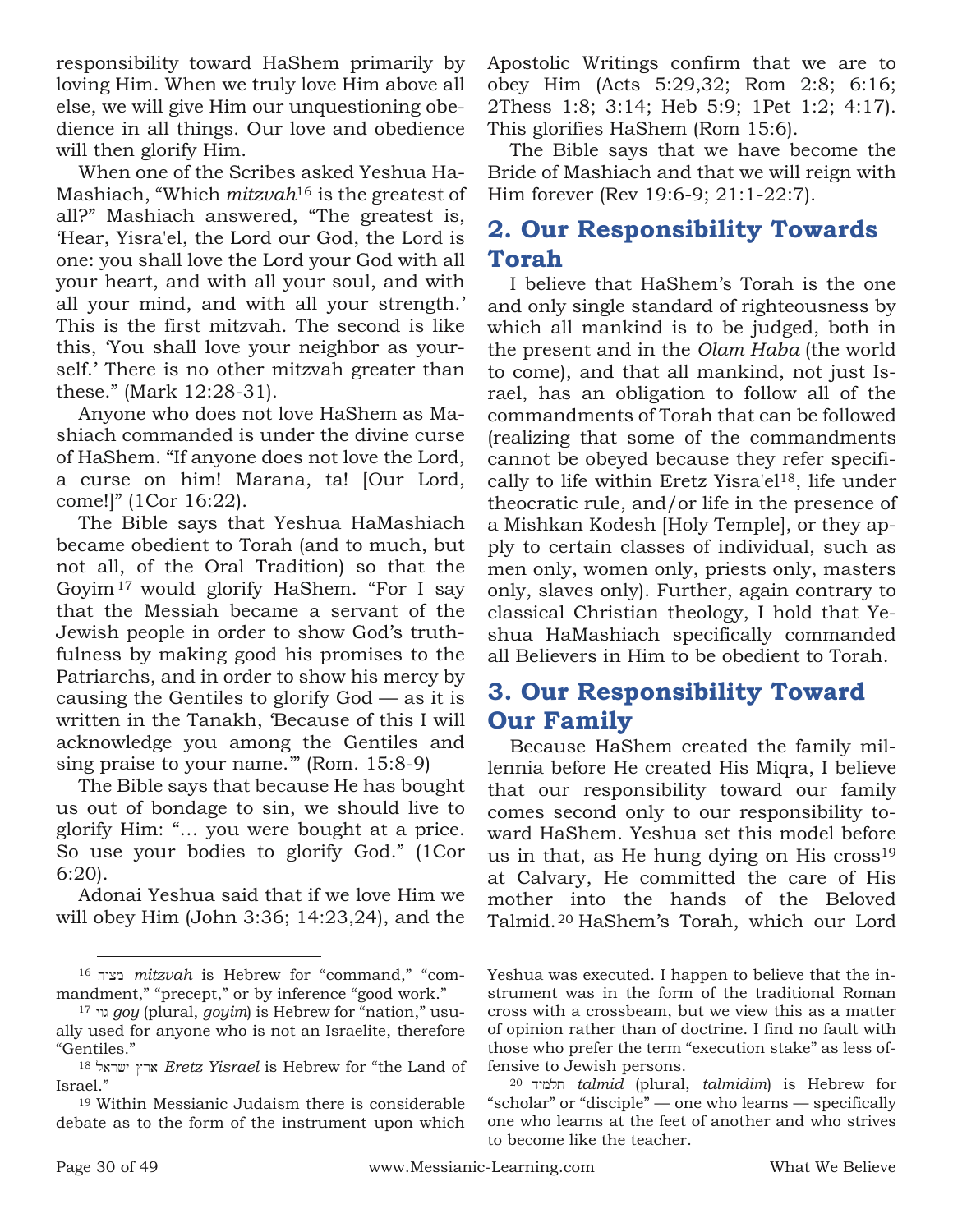declared is unchangeable, provides for strong family bonds and responsibilities. Our Lord taught that the man who fails to care for his family is worse than an infidel.

Concerning relationships within the Family, our Lord taught that Mashiach is the head of the husband and the husband is to be subject to Mashiach. He also taught that the husband is the head of the wife and the wife is to be subject to her husband (Eph 5:22-33; Col 3:18; 1Pet 3:1-6; Titus 2:5). The Bible teaches that the husband is to love his wife "just as Mashiach also loved the Miqra and gave Himself up for her," and to treat her gently, "as a weaker vessel" (Eph 5:25-33; Col 3:19; 1Pet 3:7). The Bible also teaches that a husband and wife are to "become one flesh" (Gen 2:24; Eph 5:31).

The Bible teaches that children are to be obedient to their parents and honor them (Col 3:20; Eph 6:1-3). Fathers are not to exasperate their children or provoke them to anger "but [are to] bring them up in the discipline and instruction of the Lord" (Col 3:21; Eph 6:4). Parents are to instruct their children in the laws of HaShem "that they should put their confidence in HaShem, and not forget the works of HaShem, but keep His commandments." Parents are also to teach their children the praises of the Lord, not just His judgments (Psalm 78:1-8; Deut 4:10; 6:4-9; 11:18-21).

In all the teachings and functions of our assemblies, therefore, wd must commit that we will keep the family foremost, and that our families will be built on the sure foundation, which is Adonai Yeshua HaMashiach and His Word.

### **4. Our Responsibility Toward the Body of Mashiach**

When speaking about the greatest of all *mitzvot* (commandments), Yeshua said, "The second is like this, 'You shall love your neighbor as yourself.' There is no other *mitzvah* greater than these." (Mark 12:31). Yeshua

also said, "This is my command: that you keep on loving each other just as I have loved you. No one has greater love than a person who lays down his life for his friends. You are my friends, if you do what I command you. … This is what I command you: keep loving each other!" (John 15:12-17). We are commanded to fervently love each other (1Pet 1:22; 4:8-9; 1John 3:11,23; 4:7-12; 2John 1:5).

This kind of love means placing others' wellbeing before our own (Rom 12:10; Phil 2:3,4; 1Thess 3:11-13; 5:15).

We are to meet one another's needs (Rom 12:13; 2Cor 9:11-14). We are to obey our spiritual leaders and submit to their authority over us (Heb 13:17). We are to be devoted to one another (Rom 12:10-13). We are to "pursue the things which make for peace and the building up of one another" (Rom 14:19- 20). We are to "be of the same mind with one another according to Mashiach Yeshua" (Rom 15:6) and to accept one another (Rom 15:7). We are to admonish one another (Rom 15:14; Col 3:16).

We are to give honor to one another (1Cor 12:24-26; 1Thess 5:13). We are to "show forbearance to one another in love, being diligent to preserve the unity of Ruach HaKodesh<sup>21</sup> in the bond of peace" (Eph  $4:1$ -6). We are to lay aside all falsehood and speak truth to each other (Eph 4:25; Col 3:9). We are to be kind and tenderhearted to each other (Eph 4:32). We are to forgive each other as HaShem in Mashiach forgave us (Eph 4:32; Col 3:12-15).

We are to submit to each other (Eph 5:21). We are to comfort one another (1Thess 4:1718). We are to encourage one another (1Thess 5:11; Heb 3:13; 10:25). We are to build each other up (1Thess 5:11). We are to live in peace with each other (Rom 12:18; 1Thess 5:13). We are to "stimulate one another to love and good deeds" (Heb 10:24). We are to confess our sins to one another and pray for one another (James 5:16). We are to

<sup>&</sup>lt;sup>21</sup> ruach is Hebrew for "wind," "breath," "mind," or "spirit," and often refers to the Spirit of God. רוח הקדש *Ruach HaKodesh* is Hebrew for "the Holy Spirit."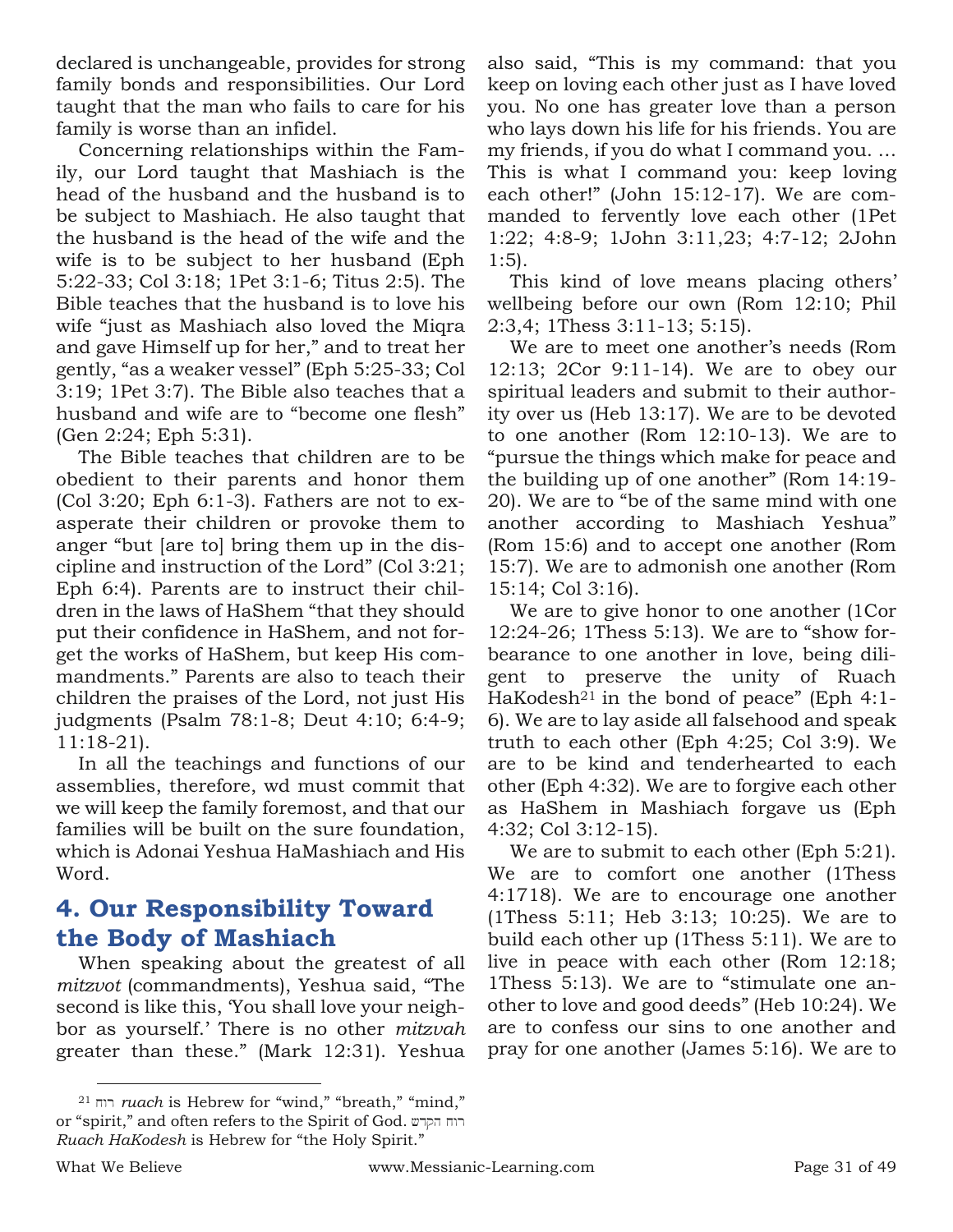serve each other (1Pet. 4:10). We are to act humbly toward each other (1Pet 5:5-6). We are to have fellowship with each other (1John 1:7; Heb 10:25).

We are not to judge one another or to put obstacles or stumbling blocks in each other's way (Rom 14:13). There are to be no divisions among us (1Cor 12:25). We are not to "bite" one another (Gal 5:13-16). We are not to become boastful, challenge one another, or envy one another (Gal. 5:26). We are not to repay evil with evil (1Thess 5:15). We are not to forsake our own synagogue (Heb 10:25). We are not to complain or speak against each other (James 4:11; 5:9; 1Pet 4:8-9).

#### **5. Our Responsibility Toward the Lost**

At His ascension, Mashiach gave His Shliachim<sup>22</sup> the following Commission: "Going, therefore, make talmidim of all the goyim, immersing them in the name of Abba, $23$  and of HaBen, $24$  and of Ruach HaKodesh,<sup>25</sup> teaching them to observe all things that I commanded you …" (Matt 28:19-20, literal). He also told them, "But you will receive power when Ruach HaKodesh has come upon you. You will be witnesses to me in Yerushalayim,<sup>26</sup> in all Yehudah<sup>27</sup> and Shomron, <sup>28</sup> and to the uttermost parts of the earth." (Acts 1:8). I believe that commission, in its primary application, was given directly to the Shliachim and that they literally fulfilled that commission prior to their deaths before the end of the first century.

However, I believe that the principles of our Lord's instructions are clear, and that those principles apply to the local assembly today. They require us, as ambassadors for Mashiach, to carry on the ministry of reconciliation (2 Cor 5:18-21) by taking every opportunity to present the Gospel (Good News) of Yeshua HaMashiach and His Kingdom to a lost and dying world.

Grammatically, the imperative (the mitzvah or command) is to "make talmidim" (students who follow the teaching they are given and strive to become like their teacher). "Going," "immersing," and "teaching" are all participles, which means that they describe how We are to make talmidim. The Lord's command to His Miqra is clear: We are to make talmidim wherever I can. And We are to make talmidim by going, immersing, and teaching.

#### **a. We are to Make Talmidim**

A talmid (plural, *talmidim*) is one who sits under the teaching of another, and who strives to become like the teacher. As we lead the lost to Mashiach for salvation, we are to lead them to a local assembly of believers for their growth and nurturing in the Word of HaShem. If we fail in this area, we may possibly have made a convert, but we have failed to make a *talmid*.

#### **b. We are to Make Talmidim by Going**

There is no provision for us to wait for the lost to come to us. That is, we are not to make talmidim by inviting the unsaved to our worship service! We are proactively to seek ways and opportunities to present the Gospel of HaShem's Grace to the lost. We are to "Go out into the highways and along the hedges, and compel them to come in, that My house may be filled" (Luke 14:23). The "Lord's house" is not the building in which the local assembly meets, but rather it is the family of HaShem that is in mind.

#### **c. We are to Make Talmidim by Immersing**

Those whom we lead to a relationship with Adonai Yeshua HaMashiach, we are to make

<sup>&</sup>lt;sup>22</sup> *Shliachim* is Hebrew for "those sent forth" or "emissaries," and signifies a person who is sent forth as a representative with the full authority of the one doing the sending. The Greek equivalent is apostoloß *Apostolos* from which we get the word "Apostles."

<sup>23</sup> ba *Ab* is Hebrew for "Father." abba *Abba* is Hebrew for "Daddy" or "Papa."

<sup>&</sup>lt;sup>24</sup>  $HaBen$  is Hebrew for "the Son."

<sup>&</sup>lt;sup>25</sup> רוח הקדש *Ruach HaKodesh* is Hebrew for "the Holy Spirit."

<sup>&</sup>lt;sup>26</sup> ירושלם *Yerushalayim* is Hebrew for "City of Peace" or "Jerusalem."

<sup>27</sup> hdwhy *Yehudah* is Hebrew for "Judah."

<sup>&</sup>lt;sup>28</sup> שמרון Shomron is Hebrew for "Samaria."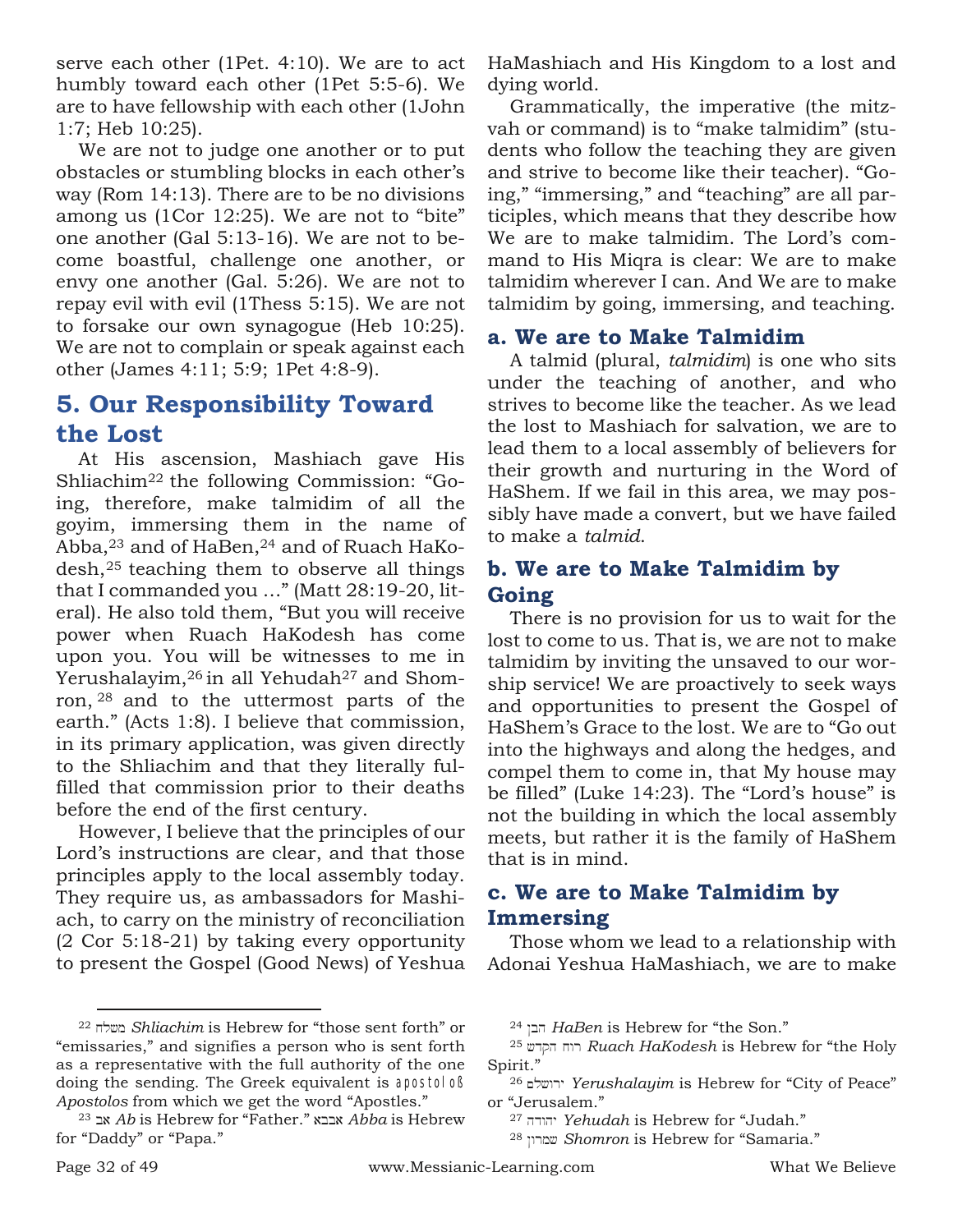talmidim. One of the first steps of becoming a talmid is obedience to the Lord's instruction that talmidim are to be made by being immersed. As the lost are won to Yeshua, it is our responsibility to make talmidim of them by immersing them.

#### **c. We are to Make Talmidim by Teaching**

We are then commanded to be teaching them all those things that were taught by our Lord and by His Shliachim. We know this instruction as "the Apostles' Doctrine" or the "Doctrine of the Shliachim" which has been given "for the equipping of the saints for the work of service, to the building up of the body of Mashiach; until we all attain to the unity of the faith, and of the knowledge of the Son of HaShem, to a mature man, to the measure of the stature which belongs to the fullness of Mashiach" (Eph 4:12-13).

#### **6. Our Responsibility Toward Israel**

I believe that Israel has been elected by Ha-Shem out of all of the families of man to be His chosen people, to serve as an example to the world of His love, compassion, providence, and righteous judgment. Moreover, HaShem chose Avraham and his descendants to be the human family from which His own Son, Adonai Yeshua HaMashiach ("the LORD Jesus Christ") would be born after the flesh, to be Israel's Messiah and our Redeemer.

I believe that, although a great many individual Israelites immediately received the Good News of Mashiach and became His talmidim, corporate Israel (that is, the political nation of Israel, not the Jewish people) fell from her exalted position among the nations of the world because of her repeated idolatry and her *corporate* rejection of Mashiach when He first appeared. Therefore, HaShem allowed the destruction of the Temple and the dispersion of political Israel throughout the nations of the world, and allowed Eretz Yisra'el (the Land of Israel) to be overrun by the Gentile nations (the Goyim) for a period of time known as "the time of the Goyim." This was a temporary exile from which HaShem promised to call forth His people at the end "the time of the Goyim." I believe that the establishment of the modern State of Israel in 1948 marked the end of "the time of the Goyim," and that He is now returning His People to their Land, from which they will never again be exiled.

I believe that HaShem has made numerous unilateral, unconditional, and eternally irrevocable covenants with the household of Abraham, many of which have not yet been fulfilled, and that because of His unchangeable nature He is faithful to fulfill all His promises. I therefore accept as self-evident that HaShem is not yet finished with His chosen race. They will again live corporately in fellowship with and obedience to Him, and in peace and safety within the geographical boundaries of their ancestral home, Eretz Yisra'el, under the Kingship of His Messiah Yeshua.

I specifically and categorically reject as heretical the dogma known as "Replacement Theology" which teaches that "the Church" has replaced Israel in HaShem's plan, and that Israel has been temporarily "set aside" in favor of the Gentiles.

I believe that the Miqra, the Body of Mashiach, properly understood, is thoroughly Jewish. Mashiach and all His Talmidim were Torah-observant Jews who worshipped in the Temple and in the synagogues throughout Eretz Yisrael and the Diaspora.<sup>29</sup>

The Bible, including the TaNaKh and the Apostolic Writings, is a thoroughly Jewish book, written by Jews, about Jews, to a Jewish audience, about the Jewish Messiah, in the Jewish language.

Yeshua told the Samaritan woman that salvation is from the Jews (John 4:22), and Sha'ul wrote that "the Good News of Messiah,

<sup>29</sup> The Diaspora, or dispersion, refers to all Israelites (physical descendants of Avraham, Yitzhak, and Ya'akov) living outside of Eretz Yisrael.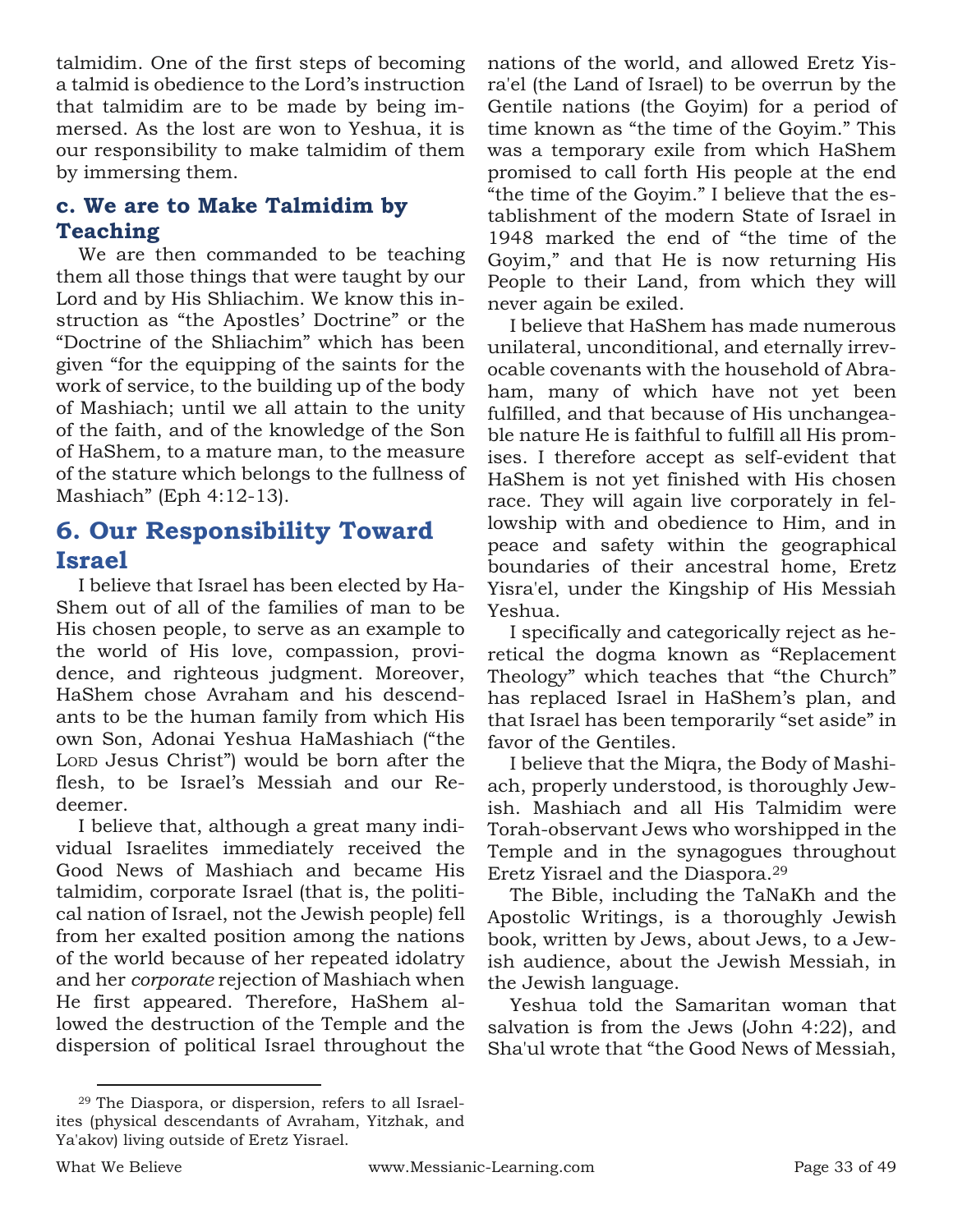… is the power of HaShem for salvation for everyone who believes; for the Yehudi [Jews] first, and also for the Yevanit [Greeks, or Gentiles]" (Romans 1:16).

Furthermore, while there were certainly some non-Jewish believers in the first century, I believe that the clear historical record is that the Miqra was predominately, if not almost exclusively, Jewish for the first hundred years after the Resurrection of Yeshua HaMashiach.

Those pagan Gentiles in Europe and Asia who came to faith in Mashiach during the first century after His resurrection were all thoroughly indoctrinated into Jewish faith and lifestyle, and were brought into the local Jewish synagogues, where they were taught *halakha*, the Jewish lifestyle according to Torah.<sup>30</sup>

It was not until the Bar Kokhba rebellion in approximately 132-135 CE that Jewish Believers in Mashiach separated themselves from the synagogue, and then only because Chief Rabbi Akiva declared that Bar Kokhba, and not Yeshua, was the Mashiach. Until the time of Emperor Constantine there was never a question of "how does a Jew become a 'Christian?'" The question was, rather, "how is it possible for a Gentile believer to become a follower of the Jewish Messiah without first becoming a Jew?"

I believe, therefore, that the true nature of the Miqra, HaShem's "Called-Out Ones," now known as the Body of Mashiach (erroneously and ignorantly called "the church"), is as it has ever been since the call of the nation out of the land of Egyptian bondage, to be the faithful remnant of Israel, and that for a non-Jew to be a part of that Body he/she must be adopted into the family of Israel.

"Thus says ADONAI of Hosts: 'In those days, ten men will take hold, out of all the languages of the nations, they will take hold of the skirt [literally, take hold of the tzitziot (fringes) of the tallit (prayer shawl)] of him who is a Yehudi, saying, "I will go with you, for I have heard that HaShem is with you."'" (Zechariah 8:23)

I believe that Gentile Believers in Mashiach are heirs to salvation and to the wonderful promises of HaShem *only* because HaShem has seen fit to adopt them into Abraham's family, Israel, who alone are the rightful heirs of those covenants (Romans 11). Those who are Gentile Believers in Mashiach therefore own an un-payable debt of gratitude to those who are the sons of Avraham after the flesh, and owe it to Israel and to our Lord Yeshua to do all within their power to lovingly lead those Israelites who do not know their Messiah into faith in, and obedience to, Him, thus to resume their rightful place as the "Light to the Nations."

Additionally, when Mashiach returns to establish His earthly kingdom, all nations of the earth will be judged by the way they have treated corporate Israel (Matt 25:31-46). Therefore, even more is there an obligation to treat all Israel righteously, for they are the brethren of our own dear Lord Yeshua, and it is the Gentiles who have been adopted into their family.

### **Authority in the Miqra**

I believe that the one and only supreme authority for the Miqra is Adonai Yeshua Ha-Mashiach, and that the order, discipline, and worship are appointed through His sovereignty. As I believe the Bible to be the literal written Word of God and the only true and reliable source of His revelation for His Miqra, I hold the Bible to be the ultimate and final source of authority for all matters of faith, practice, and polity.

from things contaminated by idols and from fornication and from what is strangled and from blood. *For Moses from ancient generations has in every city those who preach him, since he is read in the synagogues every Sabbath.*" (Acts 15:19-21, emphasis added)

<sup>30</sup> They were brought into the fellowship of the synagogue, given basic instruction in Jewish civility, and taught the Torah of Moses. "Therefore it is my [Ya'akov, Yeshua's brother] judgment that we do not trouble those who are turning to God from among the Gentiles, but that we write to them that they abstain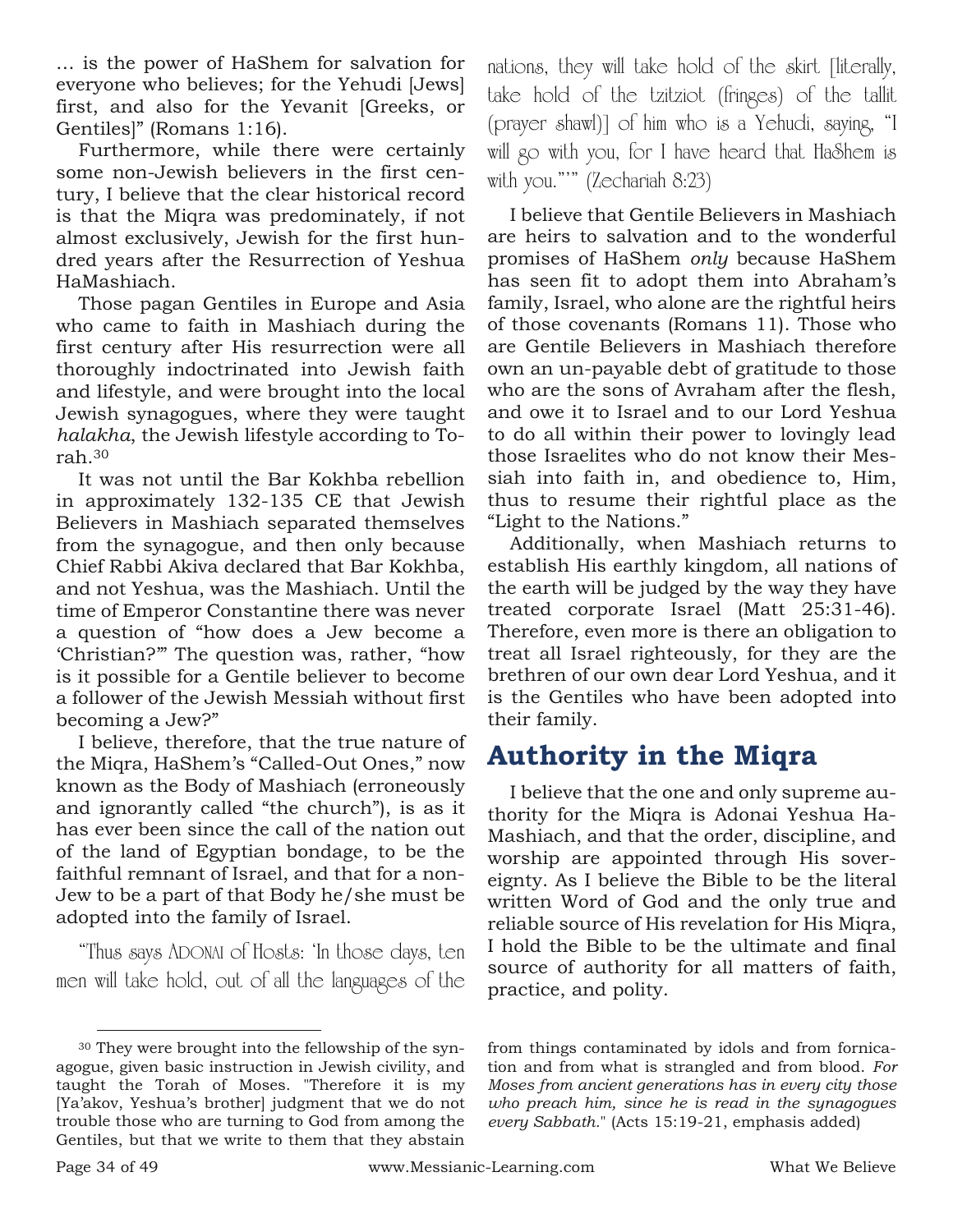I believe that the Biblically designated shepherds serving immediately under Yeshua and directly over the congregation are called Elders, Overseers, or Pastors, and that these three titles are properly used interchangeably. I understand that the term "Elder" refers to the man's spiritual maturity and position within the family of God, "Overseer" refers to his responsibility and God-ordained authority to rule benevolently over the family of God, and "Pastor" refers to his shepherding responsibility to lead, guide, feed, protect, and care for the well-being of the children of God, to whom the Lord Yeshua referred as His "sheep." I believe that Elders are called, ordained, and specially equipped by God for His ministry, and that they are spiritual gifts given by God to the Miqra.

The term Rabbi is the Hebrew word for a Teacher and refers primarily to the office of Pastor/Teacher, but technically is reserved for those specifically trained in Hebrew jurisprudence.

### **Leadership in the Miqra**

I specifically reject any idea of apostolic or prophetic succession through which the offices of Apostle and Prophet are present in the Miqra today in the technical sense of those titles. I do, however believe in the continuance of all four functions fulfilled by the Elders as recorded in Ephesians 4:11, namely:

**Apostles** (in the generic sense), which I understand to refer to Traveling Elders, those elders whom God has called to travel from place to place as messengers or missionaries.

**Prophets** (also in the generic sense), or Preaching Elders, whom God has called to specialize in preaching the Word of God

**Evangelists**, those Elders who have been called to specialize in presenting the Gospel (the death, burial, resurrection, and ascension of Adonai Yeshua) to the unsaved, or "Gospelizing" Elders.

**Pastor/Teachers**, those Elders whom God has called to fulfill a shepherding ministry over a local assembly of believers, also called Shepherding Elders or Ruling Elders. In Messianic congregations this person is generally referred to as Rabbi if he is ethnically Jewish, and Pastor if he is not ethnically Jewish. This is a matter of tradition, not of Scripture.

I believe that the pattern clearly established in the Bible is that there are to be multiple Elders in every local congregation. The number of Elders in not specified in Scripture, but I believe that there should be a sufficient number of Elders to effectively meet the spiritual needs of the congregation and to efficiently conduct the ministry of the Miqra.

As the first-century synagogue, from which we are descended, had as their rule a minimum of three Rabbis to serve as "beit din" (literally, house of judgment; those who had to make halakhic and legal decisions for their community), I believe that three should be the minimum number of Elders for each local assembly. I believe that the duties of the Elders include, but are not limited to, the following activities defined in Scripture:

- Their primary duty is to give themselves fully to study, prayer, and the ministry of God's word (that is, as their full-time occupation whenever possible).
- They are to lead God's people by their example in word, conduct, love, spirit, faith, and purity.
- They are to benevolently rule over the local congregation of Believers and, when necessary, they are to rebuke and exhort with all authority.
- They are not to be dictatorial in their leadership, but are to be to the congregation as a loving father is to his family.
- They are to equip the saints to do the work of ministry.
- They are to pray for the sick and visit those in their time of need.
- They are to oversee the entire ministry, willingly and eagerly, knowing that when Messiah the chief Shepherd appears they shall receive a "crown of glory that does not fade away."

I believe that all Elders must initially meet and then maintain rigid spiritual qualifica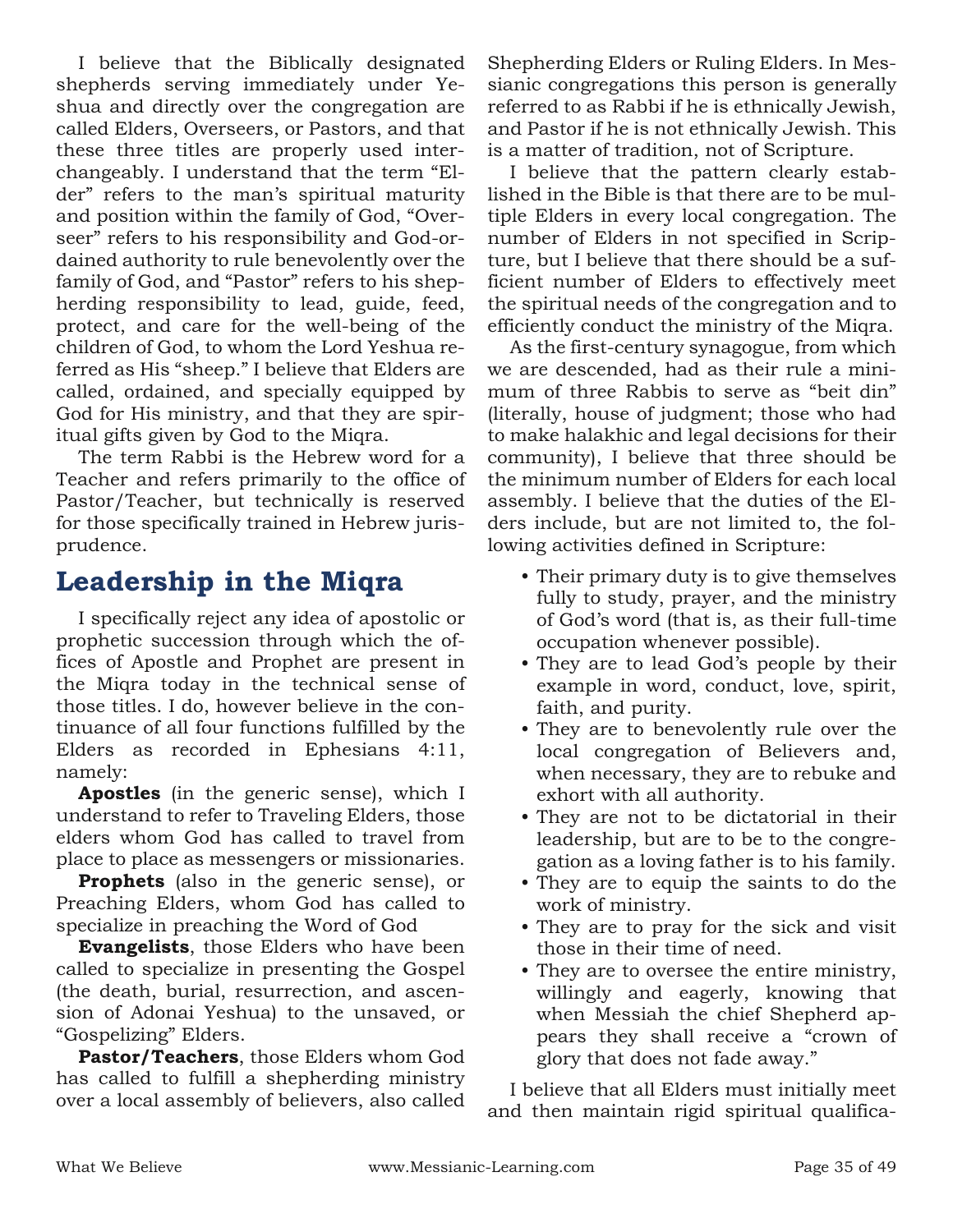tions, and that God will hold them strictly accountable for both their actions and their attitudes as leaders over His Miqra.

Elders are called and specifically gifted by God (Eph 4:11-13) for a lifetime of service to Him and to His people (Rom 11:29).

They are to be appointed for the congregation by the other Elders (Titus 1:5), and never elected or "hired" by the congregation.

If a spiritually qualified man, believing that He has been called by God, expresses his desire (1Tim 3:1) to commit himself to a lifetime of service as an Elder, his abilities, qualifications, and knowledge of the Apostles' doctrine (1Tim  $3:2-7$ ; Titus 1:5-9), as well as the fact of his calling, must be carefully examined by the Elders. After careful examination of the candidate, extensive prayer, and thorough deliberation by the Elders (1Tim 3:2-7; Titus 1:5-14; 1Tim 3:10; 1Tim 5:22), having determined the candidate's call, willingness, and ability to enter a lifetime of service, the Elders may appoint and ordain the candidate as an Elder, thus providing confirmation to both the local congregation and to the Miqra at large of the LORD's ordination of the new Elder.

### **Activities of the Miqra**

I believe that the four essential continual activities of the community of faith are to be (Acts 2:42):

- (1) Devotion to the apostles' teaching,
- (2) Constant fellowship both at and away from the meeting place,
- (3) The breaking of bread (frequent communal fellowship meals), and
- (4) Prayer without ceasing.

I believe that personal evangelism, spiritual, and numerical growth of the assembly will be the inescapable result of these activities.

I believe that Messiah has established two memorial ordinances which are to be faithfully and frequently observed by the Miqra until His bodily return: *tevilah* (ritual immersion) in a *mikvah* and the so-called "Lord's Supper," which is actually the Passover Seder.

#### *Tevilah* **or Water Baptism**

Inasmuch as I believe that the clear teaching of Scripture is that salvation is by grace through faith apart from any form of works, I therefore believe that the act of *tevilah*, or water baptism, is in no way a condition of salvation, nor any part of the salvation process, but is rather, for the Believer in Messiah Yeshua, a memorial of His death, burial, and resurrection, and an outward demonstration of the inner change — the irrevocably positioning of the Believer by Ruach HaKodesh into the mystical Body of Messiah with its resultant salvation and positional justification — which has already taken place in the life and heart of the Believer.

In the Levitical system established by God for the spiritual leadership of Israel, all priests were "ordained" to their office at the age of 30 by immersing themselves in water in a special ceremonial pool of "living water" called a *mikvah*. This process was called *tevilah*, and was performed under the authority of God's prophet in office at the time. When Messiah Yeshua was 30 years of age he approached the only living prophet of God at the time, his cousin Yochanan the Immerser (John the Baptist) to perform the *tevilah* for His formal entrance into the priesthood. (See Matthew 3:13-15.)

Messiah has established His Body as a Royal Priesthood and has commanded that all members of that priesthood should undergo their own *tevilah* for entrance into that priesthood. It is the responsibility of all His people to be obedient to His command.

I recognize the right of each Believer under grace to disagree with me on any doctrine that is not essential to salvation and, having defined *tevilah* as not essential to salvation, I defend the right and responsibility of each Believer to decide for him/herself whether to be obedient to that ordinance.

Nevertheless, since I believe that this *tevilah* is to be the newly-born-again Believer's first public act of obedience to Adonai Yeshua, I urge in the strongest possible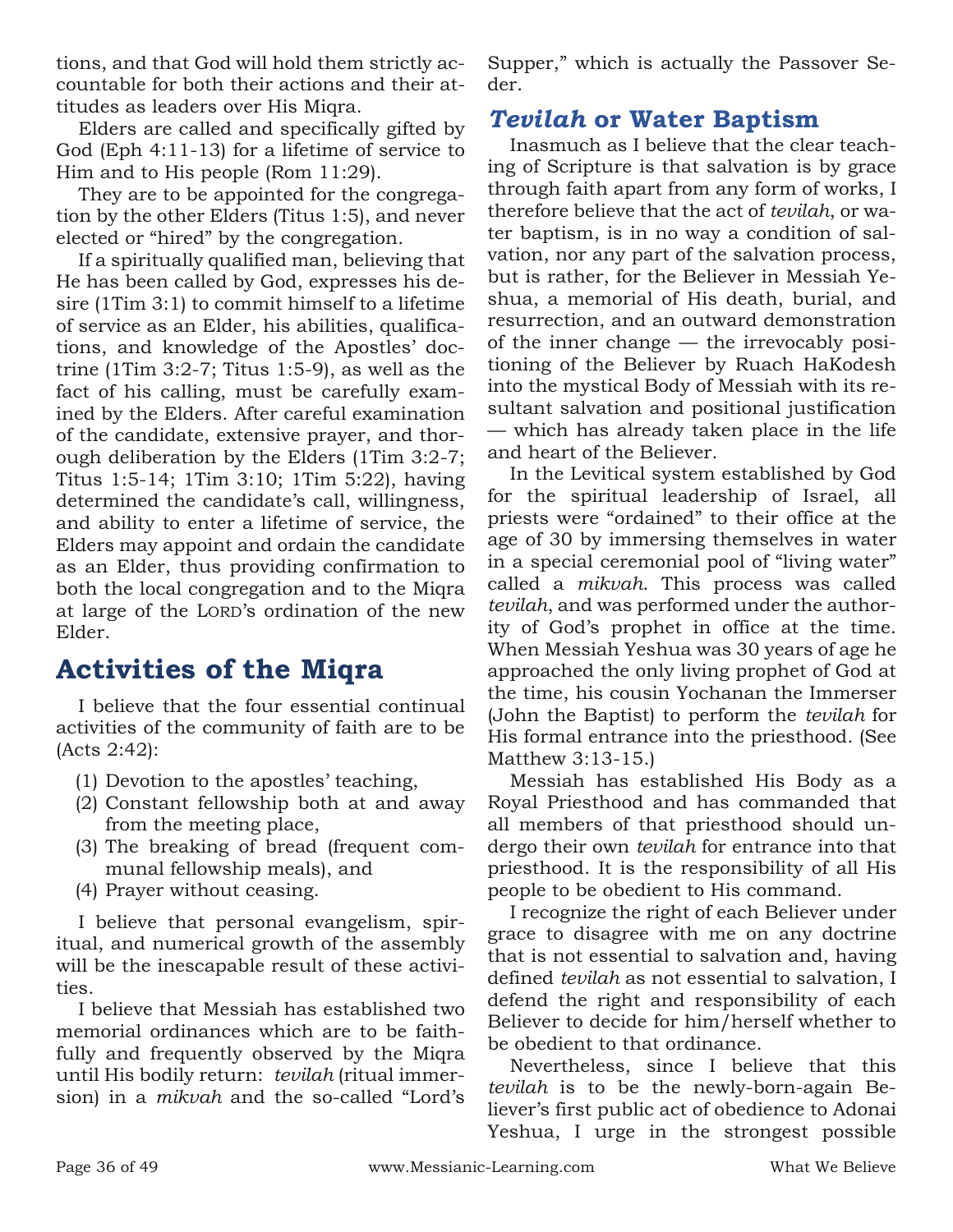terms that all Believers who have not previously done so submit to this ordinance in obedience to ADONAI.

#### **The Lord's Seder**

In ancient Jewish tradition, it is the date of a person's death that is memorialized rather than the date of one's birth. I believe that the so-called "Lord's Supper" is an acted-out memorial "drash" (sermon or teaching) established by Messiah at His final Passover Seder. I believe that when Messiah told His disciples to "Do this as a memorial to me" (1Cor 11:24- 25) He was referring to the *entire Passover Seder*, not just the loaf and cup alone. I therefore believe that all Messianic Believers, both Jewish and non-Jewish, have an obligation to observe Passover in its Messianic context. As an integral part of the Passover Seder, this memorial ceremony looks back on His life and death, and looks forward to His soon return.

#### **Stewardship**

I believe that the rule for giving the in Miqra is twofold:

- (1) That the work of the ministry be adequately supported; and
- (2) That the needy be provided for.

I believe that giving within the Body of Messiah is therefore to be done:

- (1) Cheerfully
- (2) In proportion to God's prospering (Gen 14:20; Gen 28:22; Lev 27:30,32; Deut 12:6,7,11; Deut 14:22,23)
- (3) Into a private fund ("put aside") at home (1Cor 16:2) from which fund the Believer makes distributions according to the direct leading of Ruach HaKodesh; and
- (4) Presented to the Elders regularly when the congregation meets to celebrate Shabbat

Every Believer should be a faithful steward of all his/her resources (time, talent, Spiritual gifts, finances, and other material possessions) for the support of the local assembly and the furtherance of the Gospel at home and abroad. I believe that the example established in the Apostolic Scriptures, and that which we are to follow, is that the congregation is to deliver their gifts to the Elders for distribution according to the direction of the Lord. I further believe that a Believer relinquishes all rights to direct the use of the tithe or offering once the gift has been made.

Inasmuch as the primary responsibility of the Elders is to give themselves fully to study, prayer, and the ministry of God's word, I believe that it is God's plan for them to earn their living from that activity (Num 18:21,24; Luke 10:7-8; 1Cor 9:14; 1 Tim 5:17-18) to the fullest extent that the congregation is able to provide.

#### **Civil Government**

I believe that God has ordained all authority consisting of three basic institutions: (1) the home; (2) the Miqra; and (3) the State. Every person is subject to these authorities, but all (including the authorities themselves) are answerable to God and governed by His Word. God has given each institution specific Biblical responsibilities and balanced those responsibilities with the understanding that no institution has the right to infringe upon the other. The home, the Miqra, and the State are equal and sovereign in their respective Biblical spheres of responsibility under God.

I categorically reject as totally unbiblical the false and arbitrary concept which is commonly referred to as "the separation of Church and state" as it is commonly interpreted by our federal, state, and local governments.

I believe that the only true form of government that is acceptable to God is a Theocracy. I embrace the literal and historical interpretation of the founding documents of the United States of America, and the obvious intention of the founders of this country, that the only valid government is that government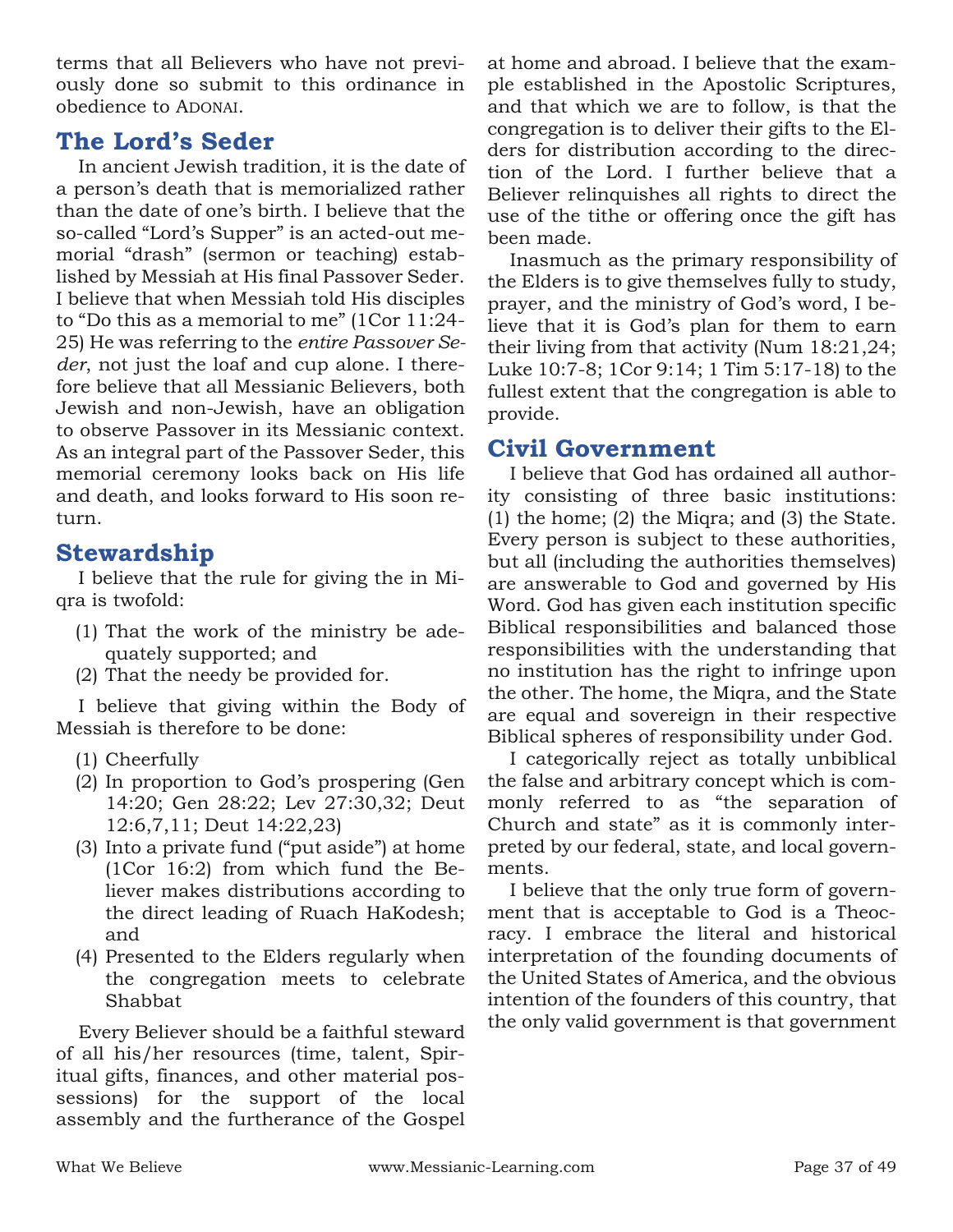whose God is the LORD, the God of Avraham, Yitzhak, and Ya'akov.<sup>31</sup>

Further, I reject as totally false and Sataninspired the interpretation of the First Amendment by the United States Supreme Court that there is to be a "wall of separation between the Church and the State," and I support the obvious intention of the literal wording of that Amendment which provides for the protection of the Miqra of Yeshua Ha-Mashiach from any interference by secular government.

I therefore believe that the Body of Yeshua owes allegiance to the civil government in all areas except those which infringe upon our allegiance to our Savior and only Sovereign Lord Yeshua HaMashiach and to our obedience to His clear commands, precepts, and principles.

#### **Discipline**

I believe that the Bible requires the Elders of the Community to lovingly discipline the children of God for the purpose of their instruction and restoration to full fellowship. I also believe that the Scriptures clearly teach that the Elders are to stand firm against all forms of false doctrine and to firmly rebuke those who would lead the Elect astray.

Discipline within the Body of Mashiach is a very serious matter and one not to be taken lightly or entered into without extensive and agonizing prayer. However, inasmuch as the Miqra is required by her Lord to remain an example of purity and integrity before the world, He has commanded that there be no sin found within His Bride. Disciplinary action is to be undertaken only as a last resort, and must only and always be conducted with the goal of restoring an erring member to full fellowship.

#### **A. Disciplinary Procedure**

The procedure to be followed is to be in accordance with the Lord's teaching as found in Matthew 18:15-17.

- 1. All members of the assembly are expected to demonstrate special loyalty and due concern for one another. When a member becomes aware of an offense of such magnitude that it hinders the spiritual growth and testimony of another member of the congregation or of the congregation as a whole, he/she is to go alone directly to the offending party and seek to restore his/her brother/sister. Before he/she goes, he/she should first examine him/herself, then go with a spirit of humility and have the goal of restoration. The matter is to be handled with absolute privacy and confidentiality, with due regard for the reputation, feelings, and well-being of the offending party.
- 2. If reconciliation is not reached, a second attempt should be made to resolve the matter in the presence of two or three witnesses. This second step should also be preceded by self-examination and exercised in a spirit of humility with the goal of restoration, again with absolute privacy and confidentiality, and with due regard for the reputation, feelings, and well-being of the offending party.
- 3. If the matter is still unresolved after steps 1 and 2 have been taken, the matter is to be brought directly to the attention of the Elders by all persons involved in steps 1 and 2, without involving or informing any other person.
- 4. At the sole discretion of the Elders, the offending party may be required to appear before the Elders to answer the accusation. If such action is deemed necessary by the Elders, all the accusers shall also be present at such appearance.
- 5. If the matter remains unresolved after steps 1 through 4 have been completed, the member who refuses to repent and be restored is to be expelled from the

<sup>31</sup> For example: "Our Constitution was made only for a moral and religious people. It is wholly inadequate to the government of any other." (John Adams)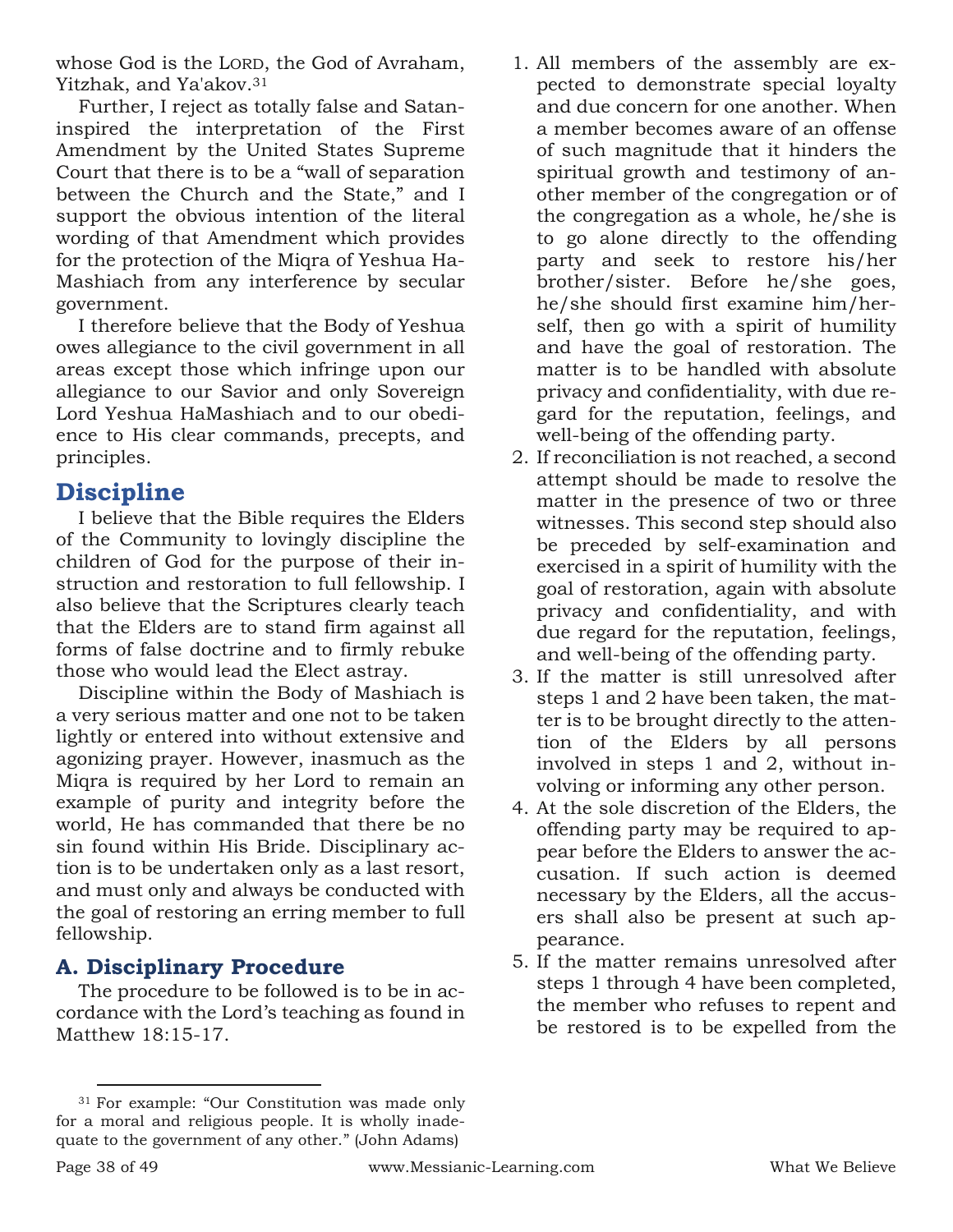congregation upon the unanimous decision of the Elders, and their decision is to be announced to the congregation. In any event, the decision of the Elders must be unanimous and shall be final.

6. If an unrepentant offending party is expelled from the congregation, all contact with him/her from that point forward by the members of the congregation (except for that of family members) must be for the sake of restoration.

In the event that it becomes necessary for any person to be expelled from membership, the Elders shall see that every reasonable effort is made toward total restitution and reconciliation.

#### **B. Restoration Procedure**

Every effort must be made at every point in the disciplinary procedure to effect total restoration. If at any point either during or following the procedure, the offending party confesses and repents of his/her wrongdoing and makes an appropriate attempt at restitution with the offended party or parties, the matter shall immediately considered closed and the offending party immediately restored to full fellowship.

### **Missions**

I believe that God has given the Holy Community a Great Commission to proclaim the Gospel, to the Jew first and then to all Gentiles, so that there might be a great multitude from every nation, tribe, ethnic group, and language group who believe in the LORD Yeshua HaMashiach. As ambassadors of Messiah we must use all available means to go both to this nation and to the foreign nations with the Gospel of Yeshua HaMashiach.

#### **Denominationalism**

I believe that there is only one true and universal Miqra of Yeshua HaMashiach. I believe that within the Body of Messiah there is room for differences of opinion concerning nonessential doctrines and Miqra polity, and that Messianic Believers of similar preferences in the nonessential areas should fellowship together.

However, We are firmly convinced that any form of strife, jealousy, or spirit of unhealthy competition, or any form of divisiveness either within or between any congregations of the LORD's Elect is an abomination before the LORD.

See also: Messianic Conversion, below.

## **About Israel**

I believe that Israel has been elected by Ha-Shem out of all of the families of man to be His chosen people, to serve as an example to the world of His love, compassion, providence, and righteous judgment, and to lead all the nations (goyim) into faith in HaShem. Moreover, HaShem chose Avraham and his descendants to be the human family from which His own Son, Adonai Yeshua Ha-Mashiach, would be born after the flesh, to be Israel's Messiah and the Redeemer of all who would come to Him.

### **The People**

I believe that although many individual Israelites (many "myriads"<sup>32</sup> — as much a third of the population, including many of the *kohenim*, priests) immediately received the Good News of Mashiach and became His talmidim, corporate Israel (that is, the political nation of Israel, not the Jewish people) fell from her exalted position among the nations of the world because of her repeated idolatry and her *corporate* rejection of Mashiach when He first appeared. Therefore, HaShem allowed the destruction of the Temple and the dispersion of political Israel throughout the nations of the world, and allowed Eretz Yisra'el (the Land of Israel) to be overrun by the Gentile nations (the Goyim) for a period of time known as "the time of the Goyim."

This was a temporary exile from which Ha-Shem promised to call forth His people at the end "the time of the Goyim." I believe that the establishment of the modern State of Israel

<sup>32</sup> Myriad is the Greek word for ten thousand.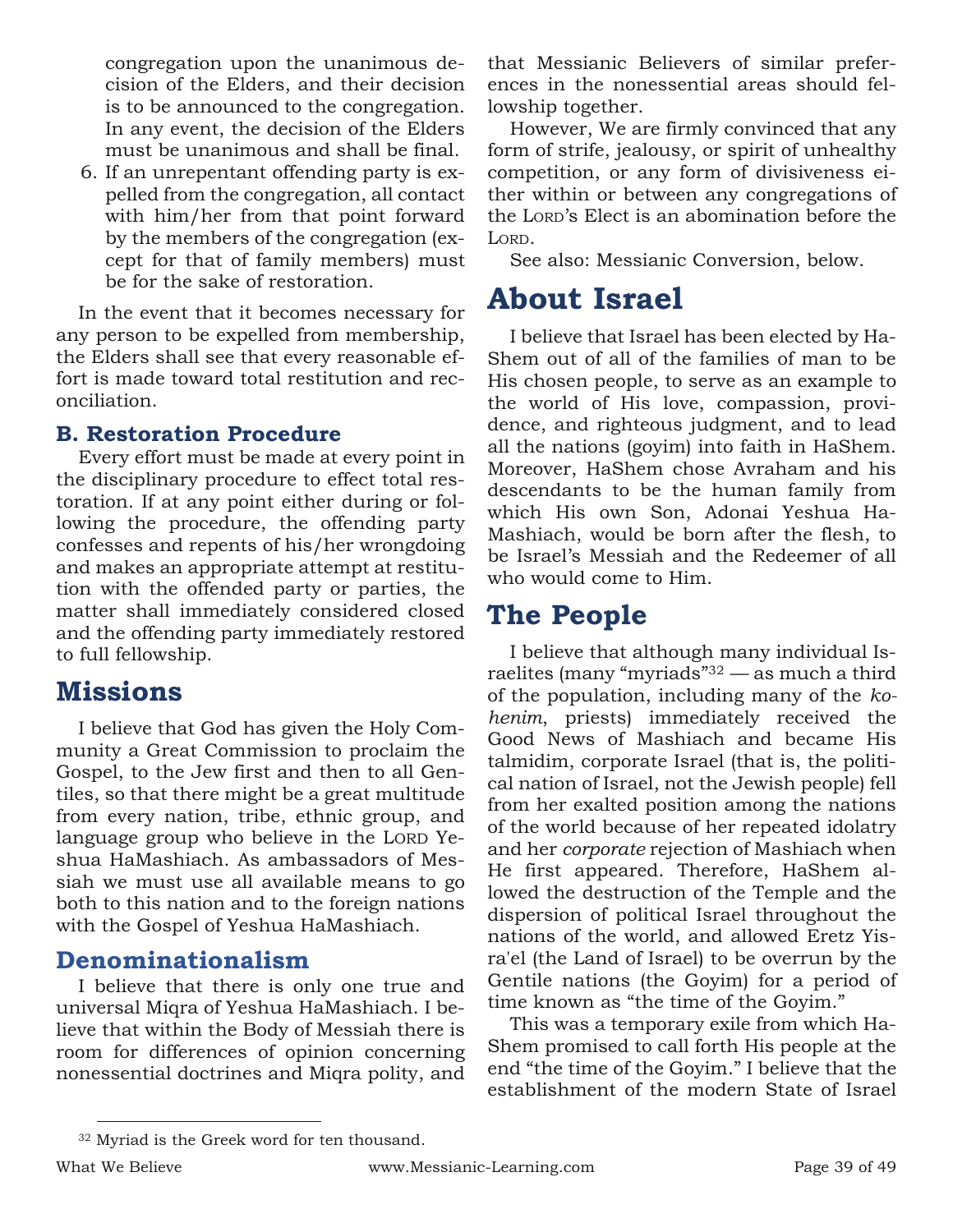in 1948 marked the end "the time of the Goyim," and that He is now returning His People to their Land, from which they will never again be exiled.

### **The Covenants**

I believe that HaShem has made numerous unilateral, unconditional, and eternally irrevocable covenants with the household of Abraham, many of which have not yet been fulfilled, and that because of His unchangeable nature He is faithful to fulfill all His promises. I therefore accept as self-evident that HaShem is not yet finished with His chosen race. They will again live corporately in fellowship with and obedience to Him, and in peace and safety within the geographical boundaries of their ancestral home, Eretz Yisra'el, under the Kingship of His Messiah Yeshua. I specifically and categorically reject as heretical the dogma known as "Replacement Theology" which teaches that "the Church" has replaced Israel in HaShem's plan, and that Israel has been temporarily "set aside" in favor of the Gentiles.

### **The Land**

I believe that HaShem owns all the land of the world, and that kings, potentates, and nations occupy that land only with HaShem's permission, and that He gives and revokes that permission according to His sovereign will. I believe that HaShem explicitly gave to Avraham, Yitzhak, Ya'akov, and to all their descendants forever an irrevocable and eternal land grand of all the territory from "the river of Egypt" (the Nile River) to the Euphrates River, and that land was then, as it is now, Israel's irrevocable possession.

I therefore believe that almost of all of Eretz Yisra'el is being illegally occupied by the nations of Jordan, Lebanon, Syria, Iraq, Kuwait, Saudi Arabia, and Egypt. The dark black border on this map indicates the territory that HaShem gave as an eternal land grant to Avraham, Yitzchak, and Ya'akov, and to their descendants forever as an everlasting covenant. It also marks the territory that the United States and the United Nations are trying to steal from Israel and give to the Muslims. HaShem says that He will not permit this, and that he will "curse" anyone who tries to make it happen. If implemented, America's "Road Map for Peace" may very well cause the downfall and destruction of the United States of America as we now know it.



3. Israel's territory currently occupied by Iraq 4. Israel's territory currently occupied by Kuwait 5. Israel's territory currently occupied by Saudi Arabia 6. Israel's territory currently occupied by Jordan

#### Israel's territory currently occupied by Egypt

## **The Palestinian Conflict**

As Israel owns all the land from the Nile to the Euphrates, anyone besides Israel who lives on any part of that land is an illegal occupying force, and HaShem has given Israel both the right and the responsibility to drive them out.

"I will drive them out before you little by little, until you become fruitful and take possession of the land. I will fix your boundary from the Red Sea to the sea of the Philistines {Mediterranian}, and from the wilderness to the River {Euphrates;} for I will deliver the inhabitants of the land into your hand, and you will drive them out before you. You shall make no covenant with them or with their gods. They shall not live in your land, because they will make you sin against Me; for {if} you serve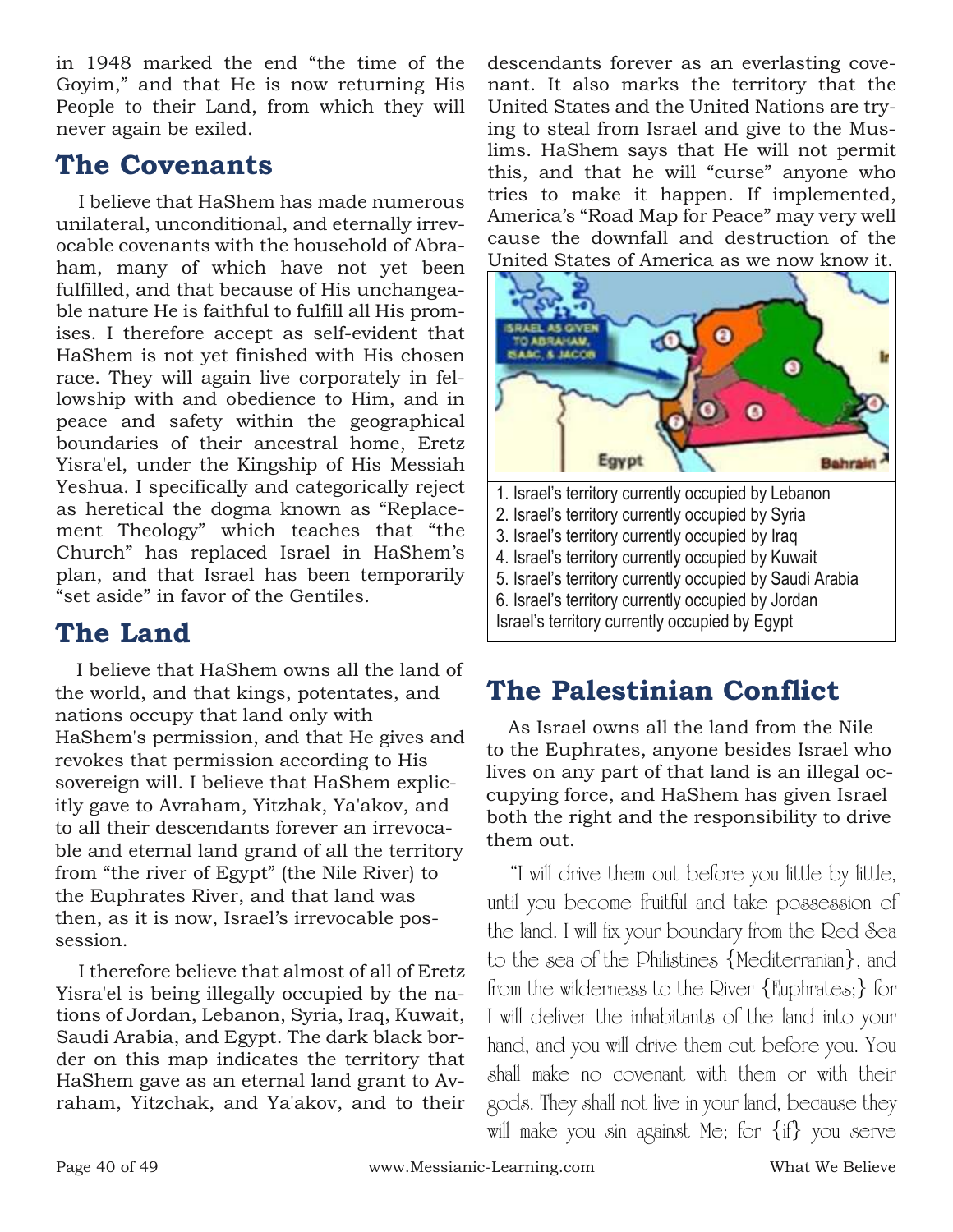their gods, it will surely be a snare to you." (Exodus 23:30-33)

Any nation who resists Israel in their Godgiven responsibility of governing all of their land is not resisting Israel, but rather they are resisting the God of Israel!

"Now ADONAI said to Avram, 'Get yourself out of your country, away from your kinsmen and away from your father's house, and go to the land that I will show you. I will make of you a great nation, I will bless you, and I will make your name great; and you are to be a blessing. I will bless those who bless you, but I will curse anyone who curses you; and by you all the families of the earth will be blessed.'" (Genesis 12:1-3)

"How lovely are your tents, Ya'akov; your encampments, Isra'el! They spread out like valleys, like gardens by the riverside, like succulent aloes planted by ADONAI, like cedar trees next to the water. Water will flow from their branches, their seed will have water aplenty. Their king will be higher than Agag and his kingdom lifted high. [Ha-Shem], who brought them out of Egypt, gives them the strength of a wild ox. They will devour the nations opposing them, break their bones, pierce them with their arrows. When they lie down they crouch like a lion, or like a lioness — who dares to rouse it? Blessed be all who bless you! Cursed be all who curse you!" (Numbers 24:5-9)

I believe that most of the natural disasters and calamities that have occurred in the United States over the past few decades have been the direct result of America's actions against the sovereign State of Israel and against the God of Israel. I believe that Ha-Shem repays "measure for measure" (Exod 21:24; Lev 24:20; Deut 19:21; Matt 7:2; Luke 6:38). When America forces Israeli citizens off their land and into refugee camps, HaShem sends hurricanes to America to force American citizens off their land and into refugee camps. Measure for measure!

### **The Return of Messiah**

I believe that the world will experience the seven years of strife and tribulation known as "Ya'akov's Trouble" and that the return of Yeshua HaMashiach will be related to that strife. However, I am not convinced that Scripture clearly indicates whether His return will be before, during, or after that period.

I believe in the literal and physical return of Adonai Yeshua HaMashiach to the earth just as He went, in Person and in the body in which He was crucified, now glorified, coming on the clouds of heaven, with all His Saints, and with power and great glory to establish His earthly Kingdom, to bind HaSatan and place him in the abyss, to lift the curse which now rests on the whole creation, to restore a united Israel to her own land and to give her the realization of every single element and every single provision of HaShem's covenant promises, to bring the whole world to the personal knowledge of HaShem, and to personally and bodily reign over the whole earth for a thousand years from His throne in Jerusalem.

I believe that when Messiah returns to rule from His throne in Jerusalem, Israel will resume her rightful place as an example of righteousness and a "light to the Goyim."

"Thus says ADONAI of Hosts: 'In those days, ten men will take hold, out of all the languages of the nations, they will take hold of the skirt [literally, take hold of the tzitziot (fringes) of the tallit (prayer shawl)] of him who is a Yehudi, saying, "I will go with you, for I have heard that HaShem is with you."'" (Zechariah 8:23)

Additionally, when Mashiach returns to establish His earthly kingdom, all nations of the earth will be judged by the way they have treated corporate Israel (Matt. 25:31-46).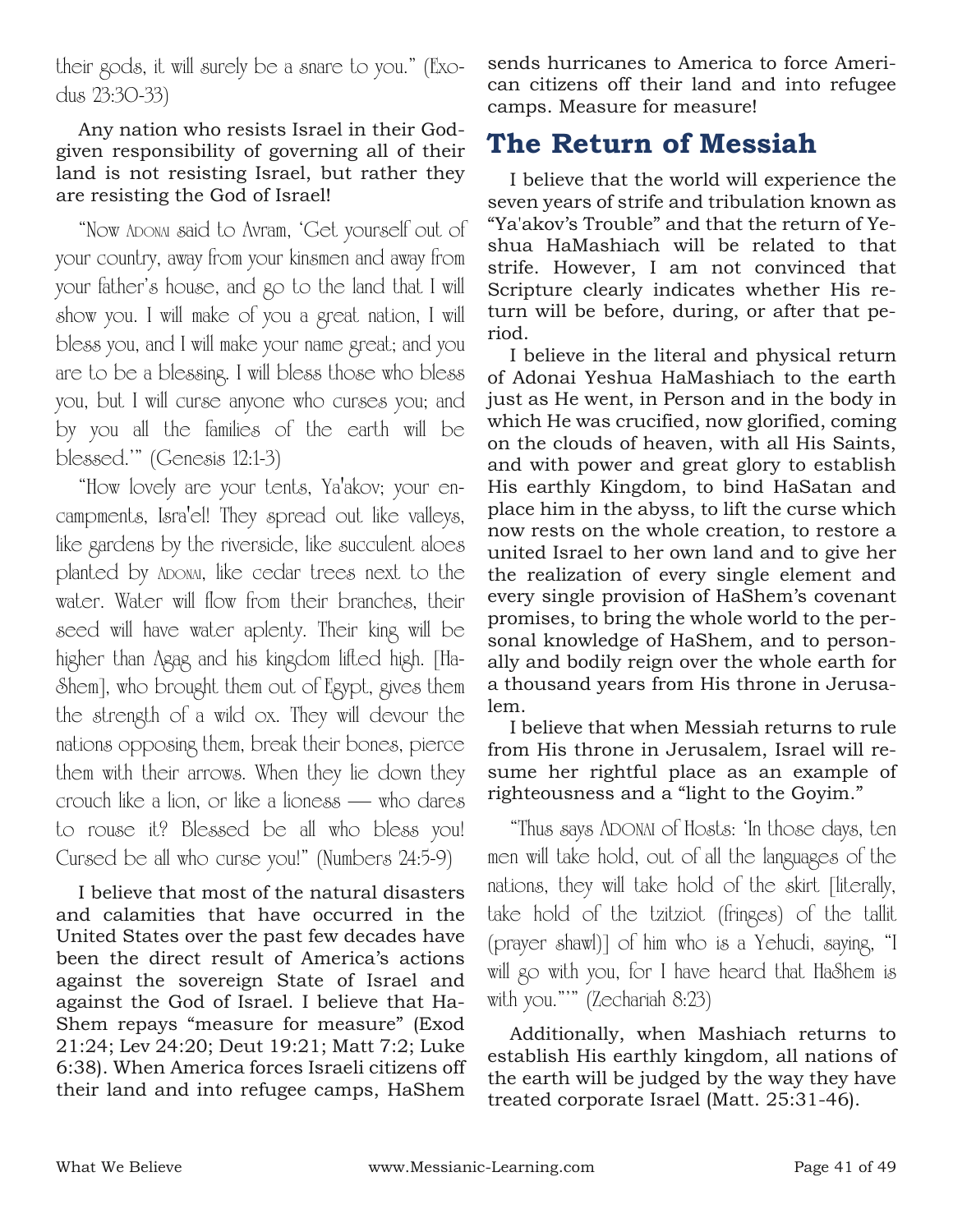I believe that both the Temple and the Aaronic Priesthood will be completely restored, that the sacrifices will be practiced as a memorial reminder that our redemption has come only through the shed Blood of the Lamb, and that all the nations of the world will come to the Temple in Jerusalem to observe the Feasts of HaShem (particularly Sukkot, which is Yeshua's "birthday party") under the tutelage of their teacher Israel. Further, I specifically believe that the advent of "Messianic Judaism," which coincided with Israel's liberation of Jerusalem in the Six-Day War in 1967, is the beginning of the process of the goyim placing themselves under that tutelage.

I believe that King David, resurrected and glorified, will reign over Israel as Mashiach's co-regent, and that Father Avraham, resurrected and glorified, will rule over all Eretz Yisra'el from the Nile River in the west to the Euphrates River in the east.

## **12. About Messianic Gentiles**

Messianic Gentiles are biblically and prophetically part of Israel. The term "Gentile" is used here not in any derogatory sense at all, but only to refer to those who are not of Jewish ancestry on either the mother's or the father's side, and because that is what non-Jewish people are called in popular speech. Technically, Messianic Believers who are not Jewish, but who are part of Israel by faith, cannot be "Gentile," for one cannot technically be "Gentile" and a part of Israel at the same time. In Scripture, the Gentiles were pagans or heathens. Messianic Believers should therefore no longer think of themselves as Gentiles, but as Israelites — full citizens of the Commonwealth of Israel.

I completely and absolutely reject the idea of "British Israelism" and the resulting Ephraimite ("two-house" or "two stick") heresy.

## **Gathering of the Gentiles to Israel**

"Neither let the son of the foreigner, that has joined himself to ADONAI, speak, saying, ADONAI has utterly separated me from His people..." (Isaiah 56:3)

"Also the sons of the foreigner, that join themselves to ADONAI, to serve him, and to love the name of ADONAI, to be his servants, everyone who keeps the shabbat from polluting it, and takes hold of My covenant, even those I will bring to My holy mountain, and make them joyful in My house of prayer. Their burnt offerings and their sacrifices shall be accepted upon My altar, for My house shall be called a house of prayer for all people. ADONAI Elhohim who gathers the outcasts of Israel says, Yet will I gather others to him, beside those that are gathered to him." (Isaiah 56:6-8)

The term *nekar* (foreigner) is used of the Gentiles throughout Scriptures. The Gentile who has joined himself to Adonai is not to even say that he is separated from His people Israel. Notice that these foreigners are gathered to Israel, and they are sabbath-keepers. Yeshua quotes the latter part of this scripture in His cleansing of the Temple. In context, this shows that the "house of prayer for all people" is for those who are gathered to Israel only.

## **Attachment of Righteous Gentiles to Righteous Jews**

"Yes, many people and strong nations shall come to seek Adonai of Hosts in Jerusalem, and to pray before ADONAI. Thus declares ADONAI of Hosts, In those days ten men shall take hold out of all languages of the nations, they even shall take hold of the garment [talit] of the one who is a Jew, saying, I will go with you, for I have heard that Elohim is with you." (Zechariah 8:22,23)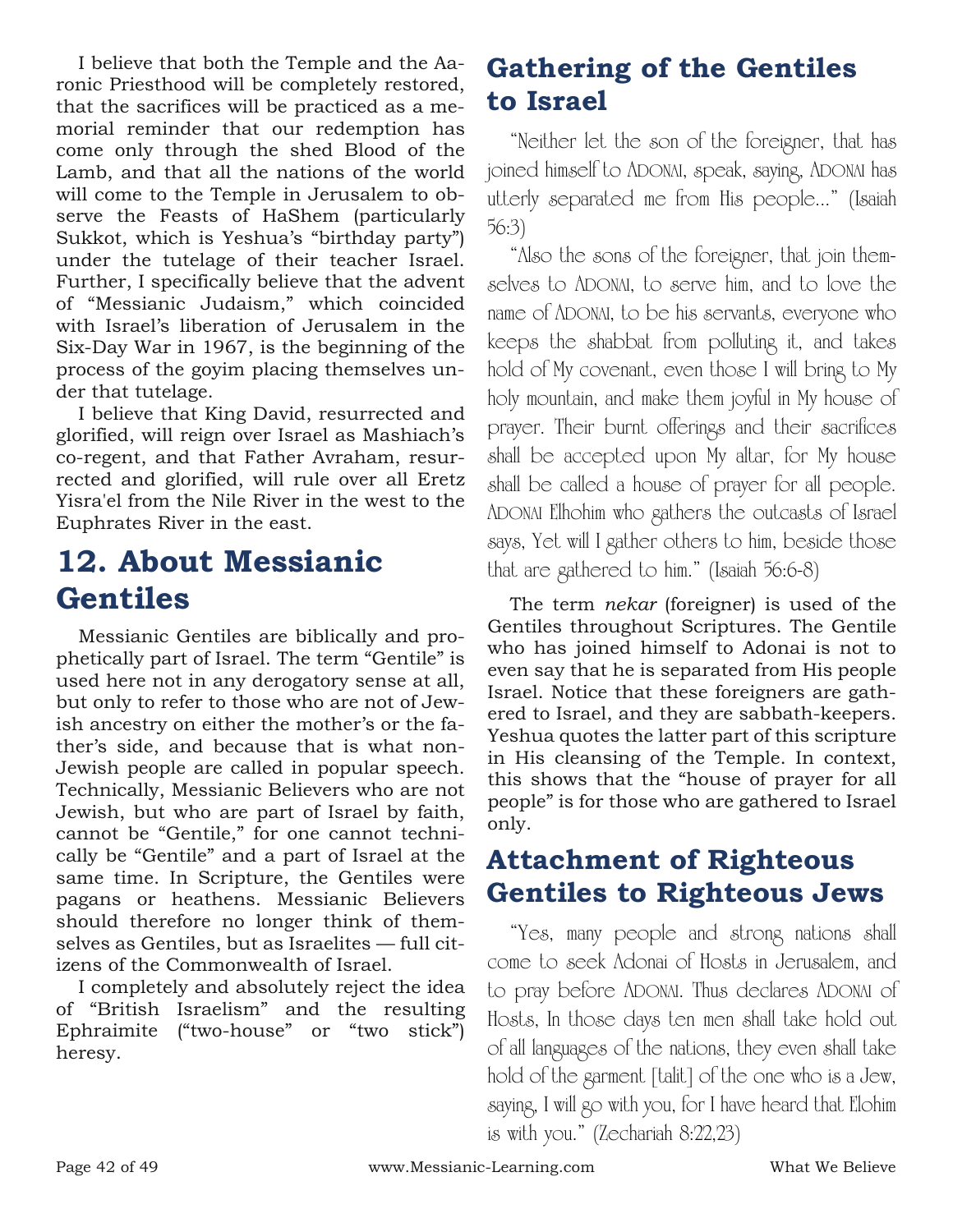The Scriptures leave absolutely no doubt that righteous Jews are to lead righteous Gentiles by example into the proper expression of worship toward ADONAI, "for salvation is of the Jews." This is the opposite of the backwards way it has been attempted for the past 17 centuries or so. If righteous Jews and righteous Gentiles may pray together before ADONAI, then they are in possession of the same covenant.

## **Prophecy to Israel Fulfilled by Messianic Gentiles**

"Yet the number of the children of Israel shall be as the sand of the sea, which cannot be measured nor numbered; and it shall come to pass, that in the place where it was said unto them, You are not my people, there it shall be said to them, You are the sons of the living Elohim. Then shall the children of Judah and the children of Israel be gathered together, and appoint themselves one head, and they shall come up out of the land: for great shall be the day of Jezreel." (Hosea 1:10-11)

"Even us, whom He [ADONAI] has called, not of the Jews only, but also of the Gentiles? As He says also in Hosea, I will call them my people, which were not my people; and her beloved, which was not beloved. And it shall come to pass, that in the place where it was said unto them, You are not my people; there shall they be called the children of the living Elohim." (Romans 9:2426)

## **Messianic Gentiles are Part of the "Holy Nation"**

"But you are a chosen generation, a royal priesthood, a holy nation, a people for His possession, that you should show forth the praises of Him who has called you out of darkness into His

marvelous light, who in time past were not a people, but are now the people of God, who had not obtained mercy, but now have obtained mercy." (1Peter 2:9-10)

Here Kefa (Peter) uses the same prophecy of Hosea to show that Messianic Believers, whether Jews or non-Jews, are Israel, even giving all Believers the private and exclusive label only Israel was given by HaShem as a "kingdom of priests" and a "holy nation."

## **Messianic Gentiles Brought into the Commonwealth of Israel**

"That at that time you were without the Messiah, being foreigners from the commonwealth of Israel, and strangers from the covenants of promise, having no hope, and without Elohim in the world. But now, by Yeshua the Messiah, you who were at one time far away have been brought back [to Israel] through the [sprinkled] blood of the Messiah. For He is our peace, who has made both one, and has broken down the middle wall of partition between us." (Ephesians 2:12-14)

As Moshe (Moses) confirmed Israel into the covenant by the sprinkling of blood, so all who are accepted by the sprinkled blood of Messiah are also confirmed into Israel. For which is greater confirmation, the blood of bulls and goats, or the blood of Messiah? Does sacrifice even have any meaning unless one is Israel? Any nation who sacrifices besides Israel is pagan and Godless in their sacrifice. For a sacrifice to be legitimate, it requires the receiver to be in covenant with HaShem through the promises that were made to Israel only.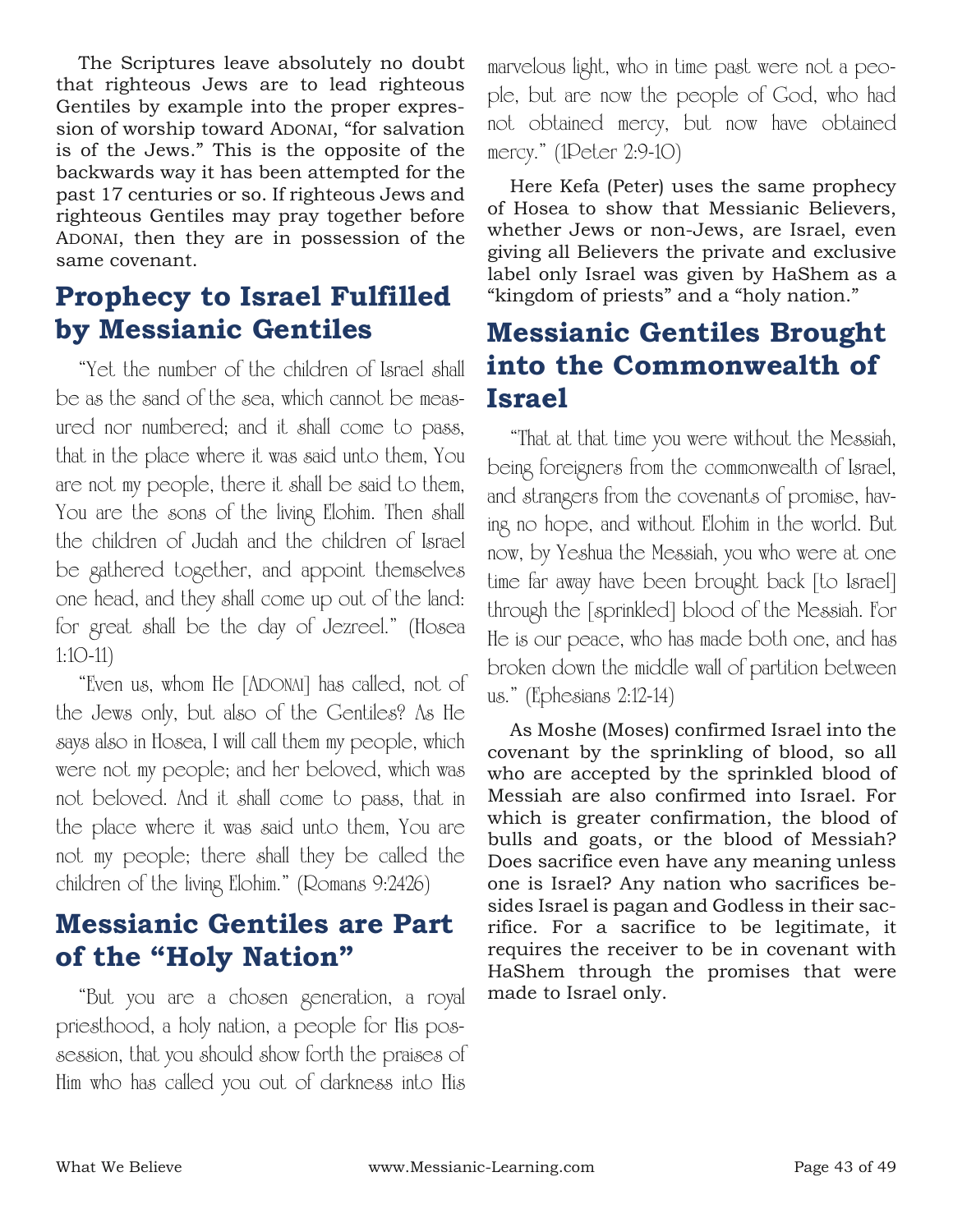## **Messianic Gentiles are Warned to Stay within Israel**

"For if the firstfruit be holy, the lump is also holy: and if the root be holy, so are the branches. And if some of the branches be broken off, and you, being a wild olive tree, were grafted in among them, and with them you partake of the root and fatness of the olive tree. Boast not against the branches. But if you boast, [remember] you do not bear the root, but the root bears you." (Romans 11:16-18)

"For if HaShem spared not the natural branches, be careful, in case He also does not spare you. Behold therefore the goodness and severity of HaShem, on those who fell, severity, but toward you, goodness, if you continue in His goodness, otherwise you also will be cut off. And they [natural branches] also, if they do not stay in unbelief, shall be grafted in, for HaShem is able to graft them in again. For if you were cut out of the olive tree which is wild by nature, and were grafted contrary to nature into a good olive tree, how much more shall these, which are the natural branches, be grafted into their own olive tree? For I would not, brethren, that you should be ignorant of this mystery, in case you should become wise in your own conceits, that blindness in part is happened to Israel, until the fullness of the Gentiles be come in. And so all Israel shall be saved: as it is written, There shall come out of Zion the Deliverer, and shall turn away unrighteousness from Ya'akov. For this is My covenant unto them, when I shall take away their sins." (Romans 11:16-18)

The Olive Tree is Israel. The root is Mashiach. The grafted-in wild olive branches are Messianic Gentiles. As long as they remain in

Israel, without being arrogant of their position, they are safe and receive nourishment from the root. It is very important for Messianic Gentiles to see themselves, humbly and thankfully, as a part of Israel. Of the natural branches, the Jewish people, some, but not all, have been broken off from the nourishment of the root, and HaShem will gladly graft back again the ones broken off.

Those who say they believe in Israel's Messiah, yet do not want to be a part of Israel and continue in His goodness, are in danger of being cast off. For this reason, we are seeing the return of the Jewish people to their own Olive Tree of Israel.

### **Israel and the "Jesus" of "the Church"**

To be broken off from the "Olive Tree" requires the rational act of unbelief. The natural branches who have not known and have not heard of the true Messiah of Israel are not "broken off." Most Jewish people today have not yet heard about their Jewish Messiah Yeshua in truth.

Rejection of a "Gentile Christian Jesus" who came to destroy HaShem's Torah and who rejects his own Jewishness, who is at best only a crude and extremely inaccurate caricature of the historical Yeshua HaMashiach, is NOT a rejection of the *true* Messiah of Israel.

Therefore, many Jewish people who "call on the name of ADONAI" (Joel 2:32; Romans 10:13) remain in the covenant promises, even though they may be partially blinded to the truth of Messiah.

Gentile Believers who do not realize this fact are themselves are partially blinded. Once the fullness of the Gentiles has come into Israel the blindness on all parts will be lifted, then all of Israel, Jews and non-Jews, will be saved together by the Deliverer, Yeshua HaMashiach. It is He Who has turned away unrighteousness from Israel. The truly righteous ones, both Jewish and non-Jewish, must accept their covenant place in Israel, given through Yeshua HaMashiach.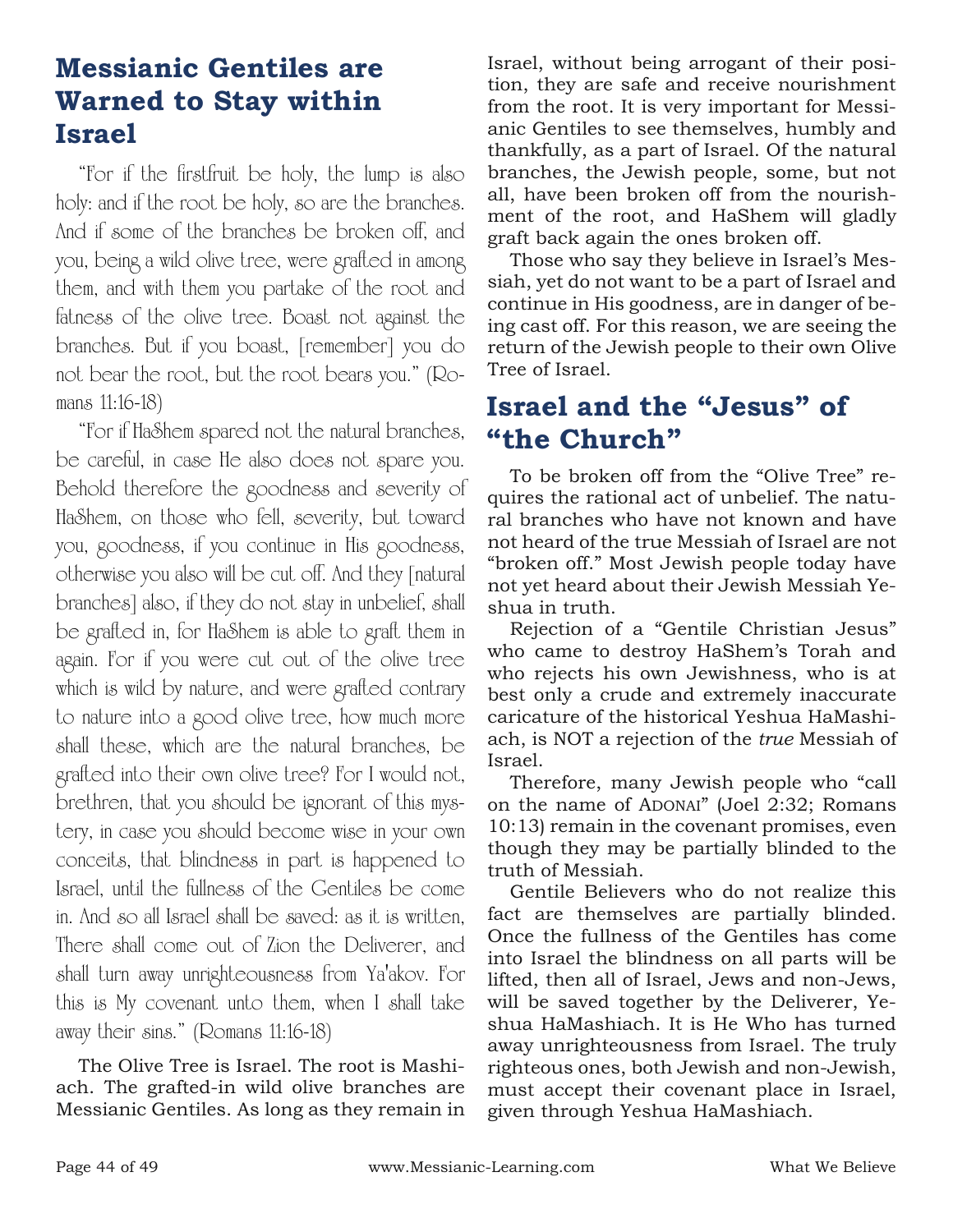If ADONAI is *echad* (one) (Deut 6:4), and if Yeshua and Abba are *echad* (John 10:30), and if "every tongue will confess that Yeshua HaMashiach is ADONAI, to the glory of HaSham the Father" (Phil 2:11), then it follows that Yeshua HaMashiach is ADONAI. If Yeshua HaMashiach is ADONAI, then Yeshua HaMashiach appeared to Avraham at Mamre (Gen 18); Yeshua HaMashiach made the covenant with Avraham (Gen 15:17); Yeshua Ha-Mashiach spoke to Moshe from the burning bush (Exod 3:2); Yeshua HaMashiach wrote the Torah in stone with His finger (Exod 24:12; 31:18).

And it is Yeshua HaMashiach Who today stands behind the Western Wall in Jerusalem and hears the prayers and receives the worship of His people Israel, who cannot see Him in the grossly distorted "Jesus" created by the Gentile "church."

For thus it is written:

"Whoever calls on the name of ADONAI will be saved" (Joel 2:32; Romans 10:13)

"Whoever believes in Him will not be disappointed" (Romans 10:11; Isaiah 28:16)

The "Jesus" of "the Church" is a "different Yeshua" and the "Gospel" of "the Church" is a "different Gospel" the than the Yeshua Ha-Mashiach and the Gospel that are presented in the Bible. The "Church" has much for which it must answer to HaShem.

"For if someone comes and tells you about some other Yeshua than the one I told you about, or if you receive a spirit different from the one you received or accept some so-called 'good news' different from the Good News you already accepted, you bear with him well enough!" (2Cor 11:4)

"I am amazed that you are so quickly deserting Him who called you by the grace of Messiah, for a different gospel; which is really not another; only there are some who are disturbing you and want to distort the gospel of Messiah. But even if I, or an angel from heaven, should preach to you a gospel contrary to what I have preached to you, he is to be accursed! As I have said before, so I say again now, if any man is preaching to you a gospel contrary to what you received, he is to be accursed!" (Galatians 1:6-9)

## **Gerut (Conversion) for Messianic Believers**

There is significant debate among various Messianic Jewish organizations over whether it is appropriate to provide a formal process for non-Jewish Messianic Believers to "convert" to "Messianic Judaism." Rabbinical Judaism embraces a formal process — based upon the Talmud, not upon Scripture whereby a Gentile may "convert" to Judaism. The process is described in a WikiPedia article as follows:

The Amora'im who produced the Talmud set out three requirements for a gerut to Judaism (Keritot 8b), which must be witnessed and affirmed by a beth din:

- Circumcision (*Brit milah* or *hatafat dambrit*) for men
- Immersion (*tevilah*) in a ritual bath (*mikveh*) for both men and women
- Offering a certain sacrifice (*korban*) in the Temple (the *Beit Hamikdash*) - this requirement is deferred while the Temple does not exist until such time as it may be rebuilt.

The consensus of halakhic authorities also requires a convert to understand and accept the duties of the halakha, classical Jewish religious law. This is not stated explicitly in the Talmud, but was inferred by subsequent commentators.

After confirming that all these requirements have been met, the beth din issues a "Certificate of gerut" (*Shtar Giur*), certifying that the person is now a Jew.

As a *practical* matter, the requirements may be restated like this:

The candidate for "conversion" must: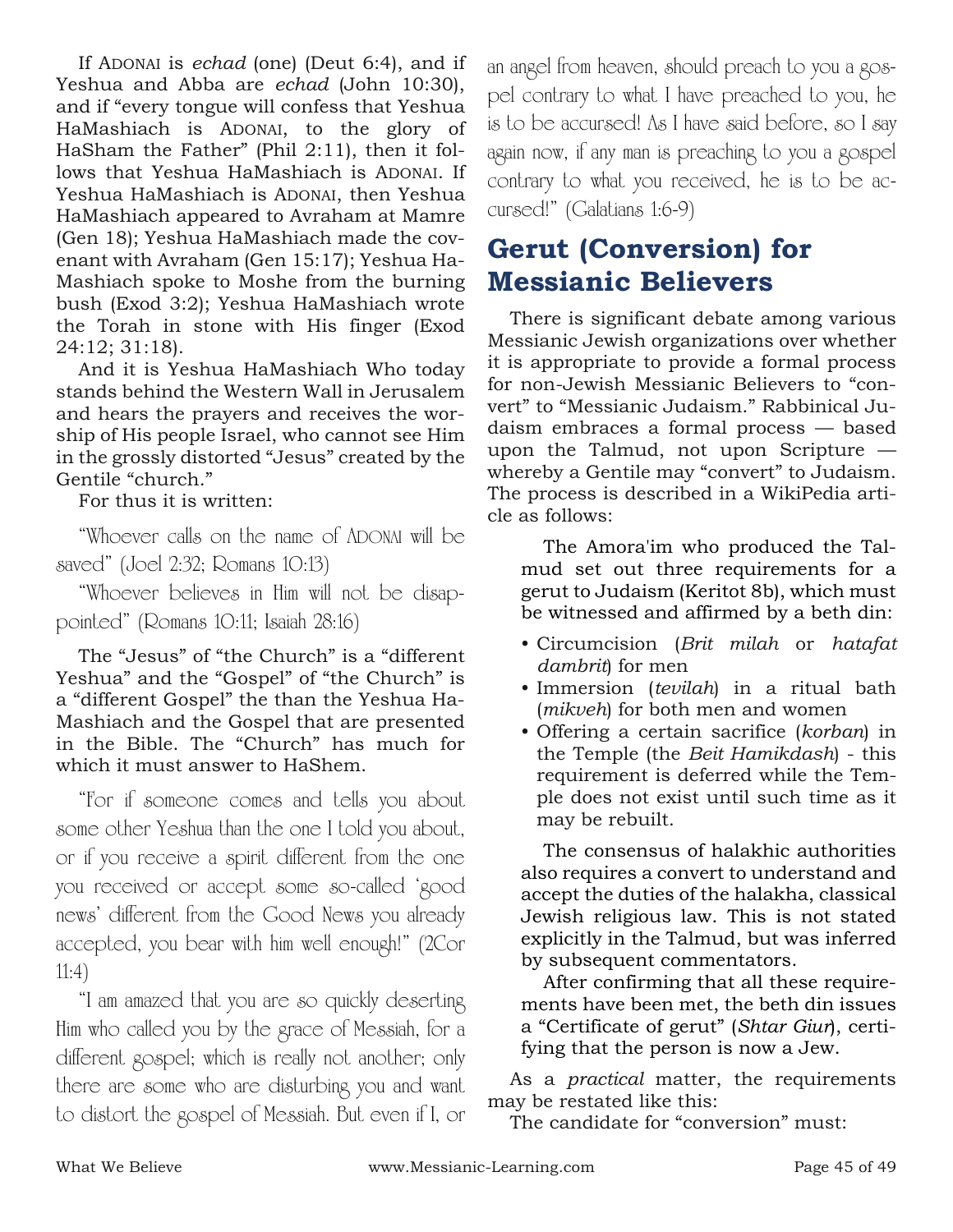- 1. apply for gerut and be denied twice renounce his or her current religion, and explain the difference between the current religion and Judaism
- 2. affirm his or her desire to become a part of the Jewish religion (generally accomplished by "enrolling"—either formally or informally—in a course of halakhic study under a supervising rabbi)
- 3. adopt a Jewish name (a *shem kodesh*)
- 4. (for men) undergo *brit milah* (ritual circumcision) by a mohel; if already "medically" circumcised, there must be a fresh drawing of blood (*hatafat dam brit*) by a mohel (the Reform and Reconstructionist movements generally do not require a circumcision as part of the conversion process)
- 5. undergo *tevilah* (ritual immersion) in a *mikvah* (a pool of "living" water)
- 6. make a sacrifice at the Temple (since no Temple is available, the candidate may make a charitable donation as a substitute for the sacrifice)

A review of the definitions of the words "convert" and "conversion" is appropriate here.

**convert**, n. a person who has been converted to another religious or political belief

#### **convert**, v.

1. change religious beliefs, or adopt areligious belief;

2. cause to adopt a new or different faith

#### **conversion**, n.

1. a spiritual enlightenment causing a person to lead a new life;

2. the act of changing from one use or function or purpose to another;

3. a change of religion;

4. an event that results in a transformation

It should be noted that there is absolutely no formal process for "conversion" given in the Scriptures, the Jerusalem Council (Acts 15) specifically ruled that no "conversion"

process is appropriate, and Rav Sha'ul specifically taught against a formal "conversion." (It must be remembered that Rav Sha'ul used the term "circumcision" as a technical term for "Jewish" and "uncircumcision" as a technical term for "non-Jewish," and not necessarily as a reference to the *brit milah* itself.)

Only let each person live the life the Lord has assigned him and live it in the condition he was in when God called him. This is the rule I lay down in all the congregations. Was someone already circumcised when he was called? Then he should not try to remove the marks of his circumcision. Was someone uncircumcised when he was called? He shouldn't undergo b'rit-milah.

Being circumcised means nothing, and being uncircumcised means nothing; what does mean something is keeping God's commandments. Each person should remain in the condition he was in when he was called. Were you a slave when you were called? Well, don't let it bother you; although if you can gain your freedom, take advantage of the opportunity. For a person who was a slave when he was called is the Lord's freedman; likewise, someone who was a free man when he was called is a slave of the Messiah. You were bought at a price, so do not become slaves of other human beings. Brothers, let each one remain with God in the condition in which he was called. (1Cor 7:17-24, CJB; emphasis added)

Rav Sha'ul also clearly taught that the non-Jewish individuals who have come to saving faith in Yeshua HaMashiach are *already* "fellow-citizens with God's people and members of God's family" (emphasis added).

You used to be dead because of your sins and acts of disobedience.  $^2$ You walked in the ways of the 'olam hazeh and obeyed the Ruler of the Powers of the Air, who is still at work among the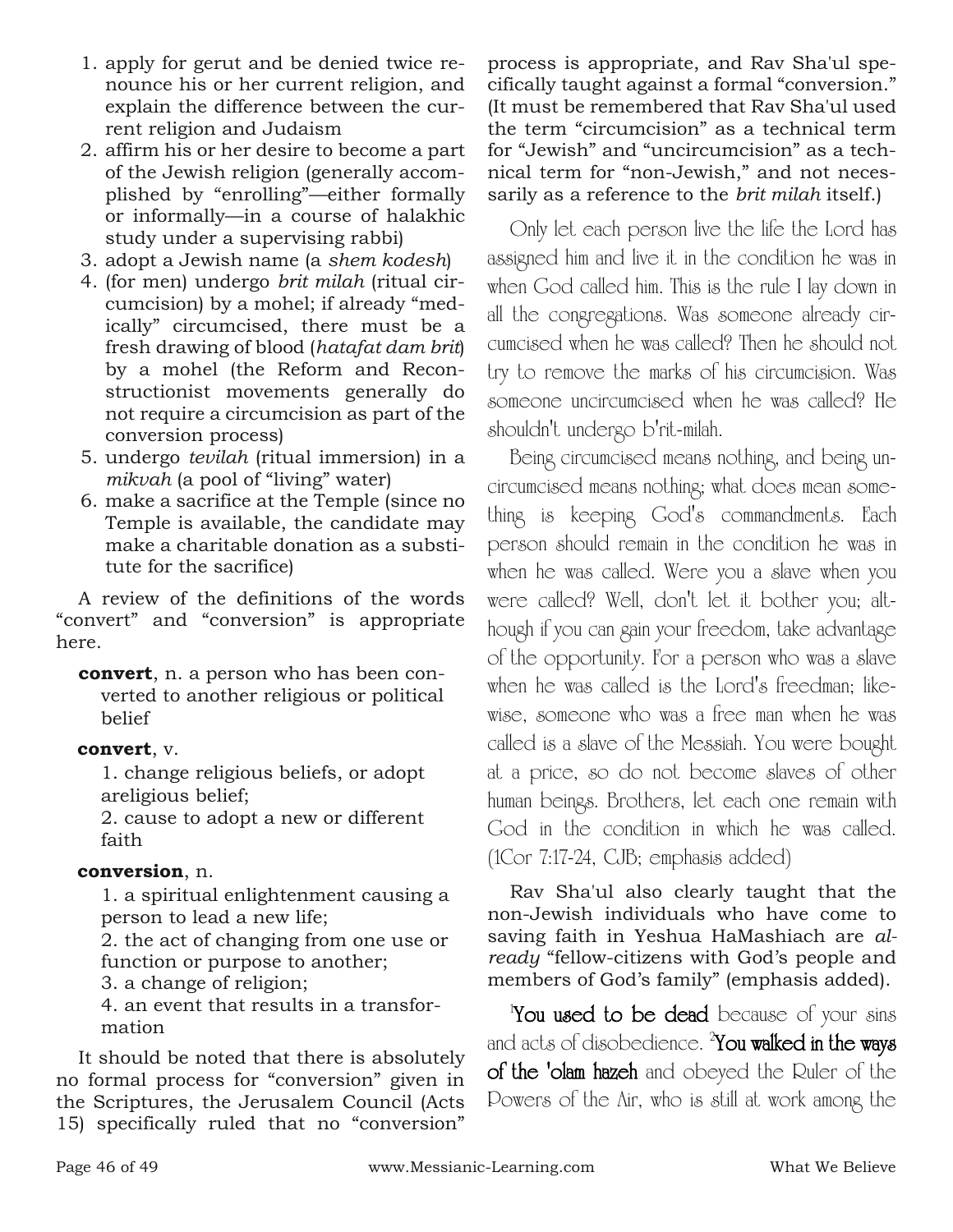disobedient. ... <sup>11</sup>Therefore, remember your former state: you Gentiles by birth - called the Uncircumcised by those who, merely because of an operation on their flesh, are called the Circumcised -  $^{12}$ at that time had no Messiah. You were estranged from the national life of Isra'el. You were foreigners to the covenants embodying God's promise. You were in this world without hope and without God. <sup>13</sup>But now, you who were once far off have been brought near through the shedding of the Messiah's blood.

<sup>14</sup>For he himself is our shalom — he has made us both one and has broken down the m'chitzah which divided us <sup>15</sup>by destroying in his own body the enmity occasioned by the Torah, with its commands set forth in the form of ordinances. He did this in order to create in union with himself from the two groups a single new humanity and thus make shalom, <sup>16</sup>and in order to reconcile to God both in a single body by being executed on a stake as a criminal and thus in himself killing that enmity.  $17$ Also, when he came, he announced as Good News shalom to you far off and shalom to those nearby, <sup>18</sup>news that **through him I both have access** in one Spirit to the Father.  $^{19}$ So then, you are no longer foreigners and strangers. On the contrary, you are fellow citizens with God's people and members of God's family. (Ephesians 2)

Let's look at just the most relevant phrases again in isolation:

"You used to be dead … You walked in the ways of the 'olam hazeh … remember your former state: you Gentiles by birth … You were estranged from the national life of Isra'el. You were foreigners to the covenants embodying God's promise. … you who were once far off have been brought near through the shedding of the Messiah's blood. … he has made us both one and has broken down the m'chitzah which divided us … He did this in order to create in union with himself from the two groups a single new humanity … both in a single body … through him I both have access in one Spirit to the Father. … you are no longer foreigners and strangers … you are fellow-citizens with God's people and members of God's family."

It is clear from the Scriptures that non-Jewish individuals who have come to faith in Israel's Messiah are "no longer foreigners and strangers" but *already are* "fellow-citizens with God's people and members of God's family" — that is, they *already are* full citizens in good standing of the Commonwealth of Israel, exactly the same as those who have been born of Jewish ancestry. It is also clear from biology that no process of "conversion" can change the DNA of a non-Jewish person and make them biologically Jewish.

What purpose, then, can a "conversion" process serve for a non-Jewish citizen of the Commonwealth of Israel other than to deny the Scriptures which clearly say that he/she is already a citizen of that commonwealth? Additionally, biblical Messianic Faith insists that in Messiah there is no difference between Jews and non-Jews. If in truth there is no difference, then what purpose does a "conversion" serve, other than to insist that there is, in fact, a difference! Apparently Rav Sha'ul was not writing under the inspiration of Ruach HaKodesh when he wrote:

For in union with the Messiah, you are all children of God through this trusting faithfulness; because as many of you as were immersed into the Messiah have clothed yourselves with the Messiah, in whom there is neither Jew nor Gentile, neither slave nor freeman, neither male nor female; for in union with the Messiah Yeshua, you are all one. Also, if you belong to the Messiah, you are (present condition, not "you may become") seed of Avraham and heirs according to the promise. (Gal 3:26-30)

In order to "convert" to Judaism (even to "Messianic" Judaism), the convert must renounce his/her current "religion." So, the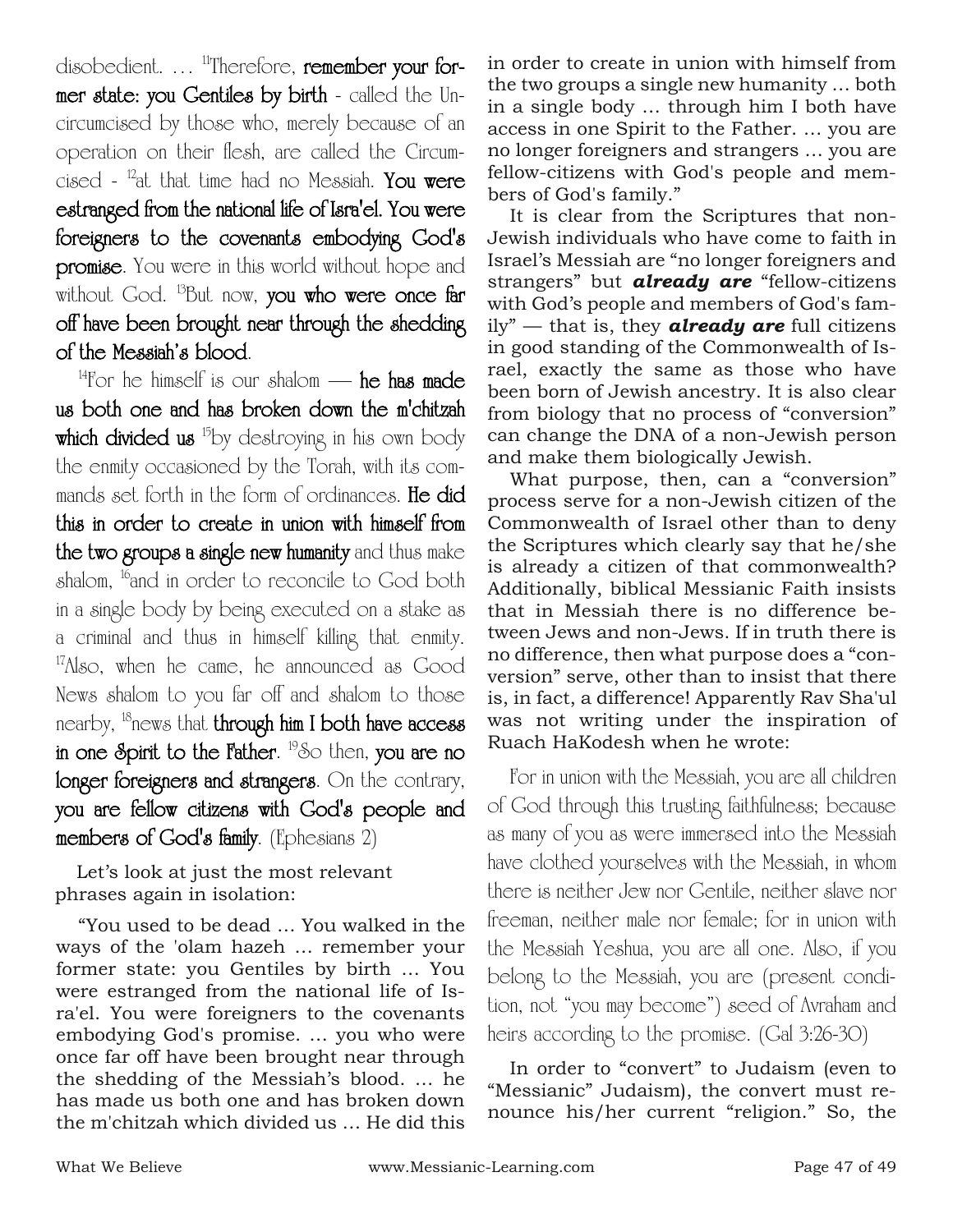non-Jewish Messianic convert must *renounce* his/her Messianic Faith in order to "convert" to Messianic Judaism!

The ultimate question which must be asked is *from* what is one converting, and *to* what is that one converting? How can one "convert" *from* being a citizen of Israel *to* being a citizen of Israel? To say that one wishes the conversion in order to "become Jewish" is a denial of both the facts of biology and the clear teaching of Scripture. If one is *already* Messianic in faith, can one "convert" *from* Messianic Faith *to* Messianic Faith? Any such attempt at conversion is a clear denial that the *m'chitzah* (dividing wall) has been broken down. "Conversion" of a non-Jewish Messianic Believer would then, of necessity, be a conversion from *Biblical* Judaism to *Rabbinical* Judaism, and the individual should therefore no longer be considered truly "Messianic."

One argument in favor of providing Messianic Gerut reads:

"All other branches of Judaism provide for Gentile 'conversion.' Such seems to demand that Messianic Judaism must also provide for Gentile 'conversion.' If not, Messianic Judaism is called into question as a 'true' or 'valid' Judaism. Also, Messianic Jews normally accept Gentile conversions from other branches of Judaism. If Messianic Judaism does not have its own conversion process, then that means that Gentiles must go (and in fact are encouraged to go) to 'non-believers' [i.e., rabbinical, non-Messianic rabbis] as the only path to becoming a Jew. Therefore, in practice, other branches of Judaism seem to be more authentic or authoritative than Messianic Judaism. How is it that 'non-believers' are considered more authoritative than believers? If conversions by other branches are 'authentic' how is it that the Messianic Judaism branch does not perform such? Are we less 'authentic' than the others? This perceived impotence by some may be one reason why Messianic Judaism cannot

shake itself from being viewed by non-believing Jews as a mis-named sect of Christianity." [CTOMC.ca]

It would appear that the main thrust of this argument is that the primary reason that Messianic Judaism should provide a "conversion" process is that all the other Jewish "denominations" do, so in order to be accepted as a "true Judaism" by the other Jewish "denominations," the Messianic community must "get in line," in spite of the clear teaching of Scripture. All the other Jewish "denominations" reject Yeshua as Mashiach, so perhaps the Messianic community should also reject Him in order to be accepted as "true Judaism?"

The other part of this argument is that if Messianic Judaism doesn't provide a conversion process, non-Jewish Believers in Messiah will go to non-Messianic rabbis in order to become Jewish. Would it not be a more correct approach to teach non-Jewish Believers what the Bible teaches about them, that they are already "full citizens in good standing" of the Commonwealth of Israel?

The CTOMC argument that is cited immediately above also says:

"… presently no other branch of Judaism will accept a Messianic Jewish conversion. … Aliyah is presently not available to Messianic Jews."

If no other branch of Judaism accepts Messianic gerut, and aliyah is not available to Messianic Jews, what possible reasons for gerut remains? The CTOMC position provides three additional possible reasons:

- 1. Unification of a mixed marriage. A married couple might find it to be a unifying help for both of them to be considered Jewish.
- 2. Unassimilated Jewish ministry. A non-Jewish person called for ministry to the Jews may want to make sure that their work does not think to remove Jews from their Jewishness.
- 3. Ambiguous Jewish heritage. A person may have strong indications that they have Jewish heritage, but no "proof", so